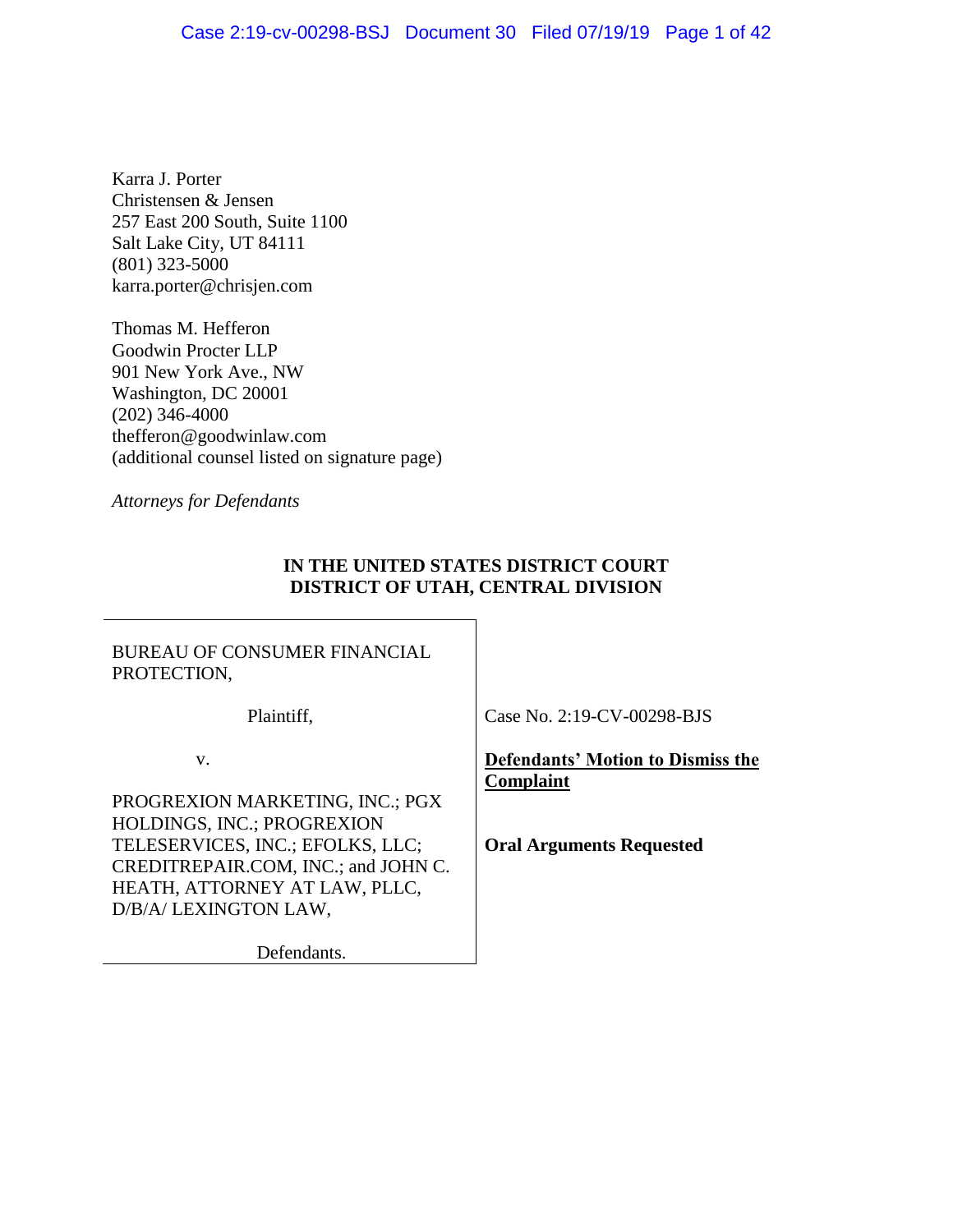# **Contents**

| $\mathbf{I}$ . | THE COMPLAINT DOES NOT STATE A CLAIM THAT ANY OF THE<br>PROGREXION COMPANY DEFENDANTS ENGAGED IN "DECEPTIVE ACTS"<br>(COUNT II), MADE "FALSE OR MISLEADING STATEMENTS" (COUNT III), OR<br>SUBSTANTIALLY ASSISTED THOSE WHO ALLEGEDLY MADE |    |                                                                                                                                                                                                                                                                                                                  |  |  |
|----------------|-------------------------------------------------------------------------------------------------------------------------------------------------------------------------------------------------------------------------------------------|----|------------------------------------------------------------------------------------------------------------------------------------------------------------------------------------------------------------------------------------------------------------------------------------------------------------------|--|--|
|                | There Can Be No Recovery Under Counts II-V Based On The Conduct Of, Or With<br>А.                                                                                                                                                         |    |                                                                                                                                                                                                                                                                                                                  |  |  |
|                | <b>B.</b>                                                                                                                                                                                                                                 |    | Counts II and III Assert Direct Liability, But Do Not Identify Any Specific                                                                                                                                                                                                                                      |  |  |
|                |                                                                                                                                                                                                                                           | 1. | The Complaint Does Not Allege Liability for Any Statement by Any                                                                                                                                                                                                                                                 |  |  |
|                |                                                                                                                                                                                                                                           | 2. | There Is No Viable Basis For Any Indirect Liability, But Even If There Were                                                                                                                                                                                                                                      |  |  |
|                | $C_{\cdot}$                                                                                                                                                                                                                               |    | The Claims for Substantially Assisting HSP1's Allegedly Deceitful Acts In<br>Violation of the CFPA (Count IV) or TSR (Count V) Should Be Dismissed Because<br>the Complaint Does Not Allege that Any Progrexion Company Defendant Knew<br>HSP1 Deceived Consumers and Does Not Plead Substantial Assistance.  16 |  |  |
|                |                                                                                                                                                                                                                                           | 1. | CFPB Has Not Pled That Any of the Defendants Had a Culpable State of Mind                                                                                                                                                                                                                                        |  |  |
|                |                                                                                                                                                                                                                                           | 2. | The Complaint Does Not Allege That Any Progrexion Company Defendant<br>Provided Substantial Assistance in Furtherance of HSP1's (or any other                                                                                                                                                                    |  |  |
| II.            |                                                                                                                                                                                                                                           |    | COUNT I SHOULD BE DISMISSED AS TO ANY CONDUCT THAT OCCURRED                                                                                                                                                                                                                                                      |  |  |
| Ш.             |                                                                                                                                                                                                                                           |    | THE COMPLAINT RESTS ON IMPERMISSIBLE GROUP PLEADING 26                                                                                                                                                                                                                                                           |  |  |
| IV.            | THE CFPB'S STRUCTURE IS UNCONSTITUTIONAL, AND SO THE COMPLAINT                                                                                                                                                                            |    |                                                                                                                                                                                                                                                                                                                  |  |  |
|                | A.                                                                                                                                                                                                                                        |    | The CFPB Director's For-Cause Removal Provision Unconstitutionally Restricts                                                                                                                                                                                                                                     |  |  |
|                | Β.                                                                                                                                                                                                                                        |    | The CFPB's Unchecked Ability to Spend Its Funds Fatally Undermines Congress's                                                                                                                                                                                                                                    |  |  |
|                |                                                                                                                                                                                                                                           |    |                                                                                                                                                                                                                                                                                                                  |  |  |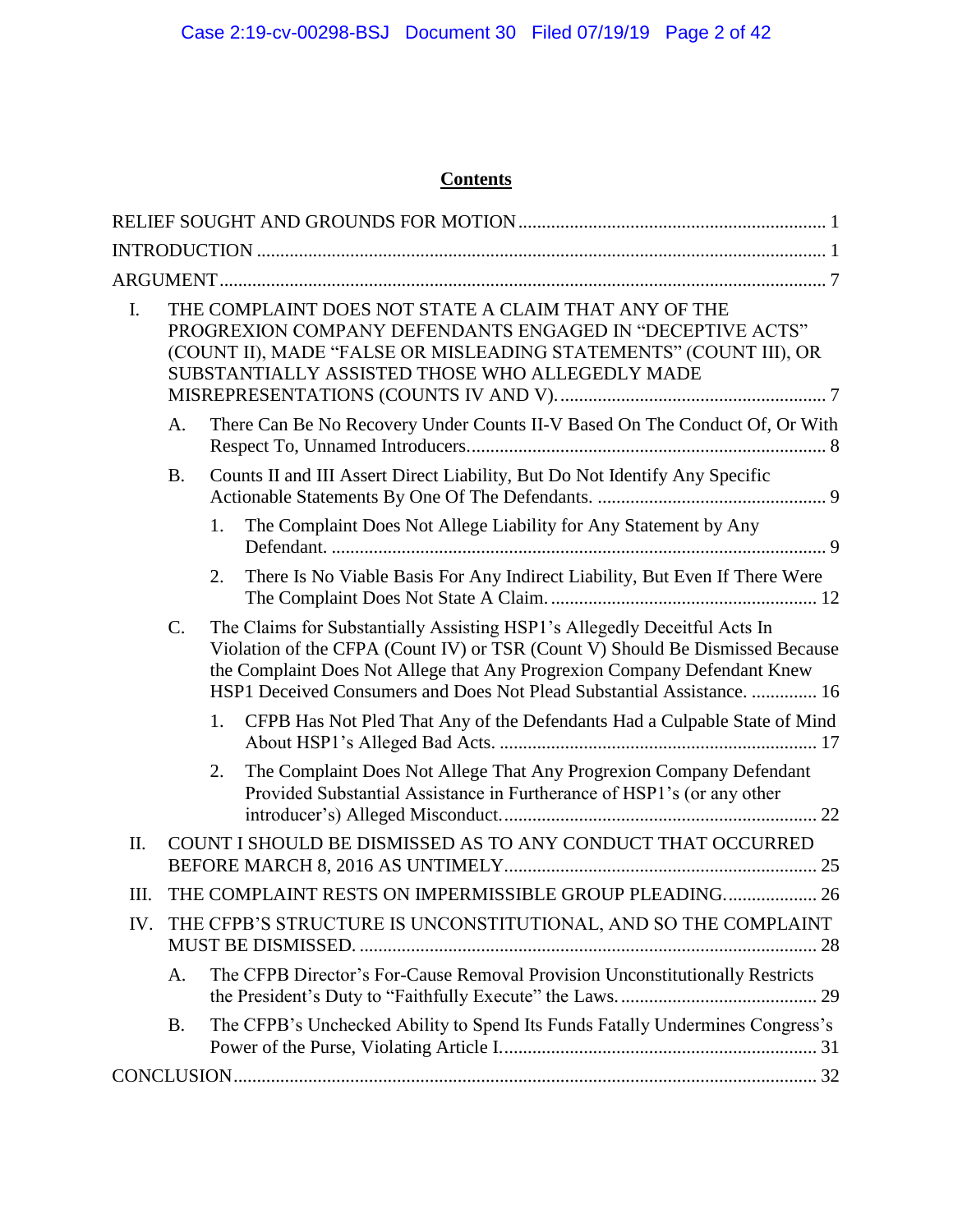# **TABLE OF AUTHORITIES**

|                                                                                                        | Page(s) |
|--------------------------------------------------------------------------------------------------------|---------|
| <b>Cases</b>                                                                                           |         |
| Abbott v. Equity Grp., Inc.,                                                                           |         |
| Ashcroft v. Iqbal,                                                                                     |         |
| U.S. ex rel. Barrick v. Parker-Migliorini Int'l, LLC,                                                  |         |
| Bayless v. Christie, Manson & Woods Int'l, Inc.,                                                       |         |
| Bell Atl. Corp. v. Twombly,                                                                            |         |
| Bowsher v. Synar,                                                                                      |         |
| Burlington Ind., Inc. v. Ellerth,                                                                      |         |
| Burnett v. Mortg. Elec. Registration Sys., Inc.,                                                       |         |
| Cannon v. PNC Bank, N.A.,<br>No. 2-15-cv-00131-BSJ, 2016 WL 9779290 (D. Utah Aug. 31, 2016)            |         |
| Cent. Bank of Denver, N.A. v. First Interstate Bank of Denver, N.A.,                                   |         |
| CFPB v. Howard,                                                                                        |         |
| CFPB v. Nationwide Biweekly Admin., Inc.,                                                              |         |
| CFPB v. Prime Mktg. Holdings, LLC,<br>No. CV 16-07111-BRO (JEMx), 2016 WL 10516097 (C.D. Cal. Nov. 15, |         |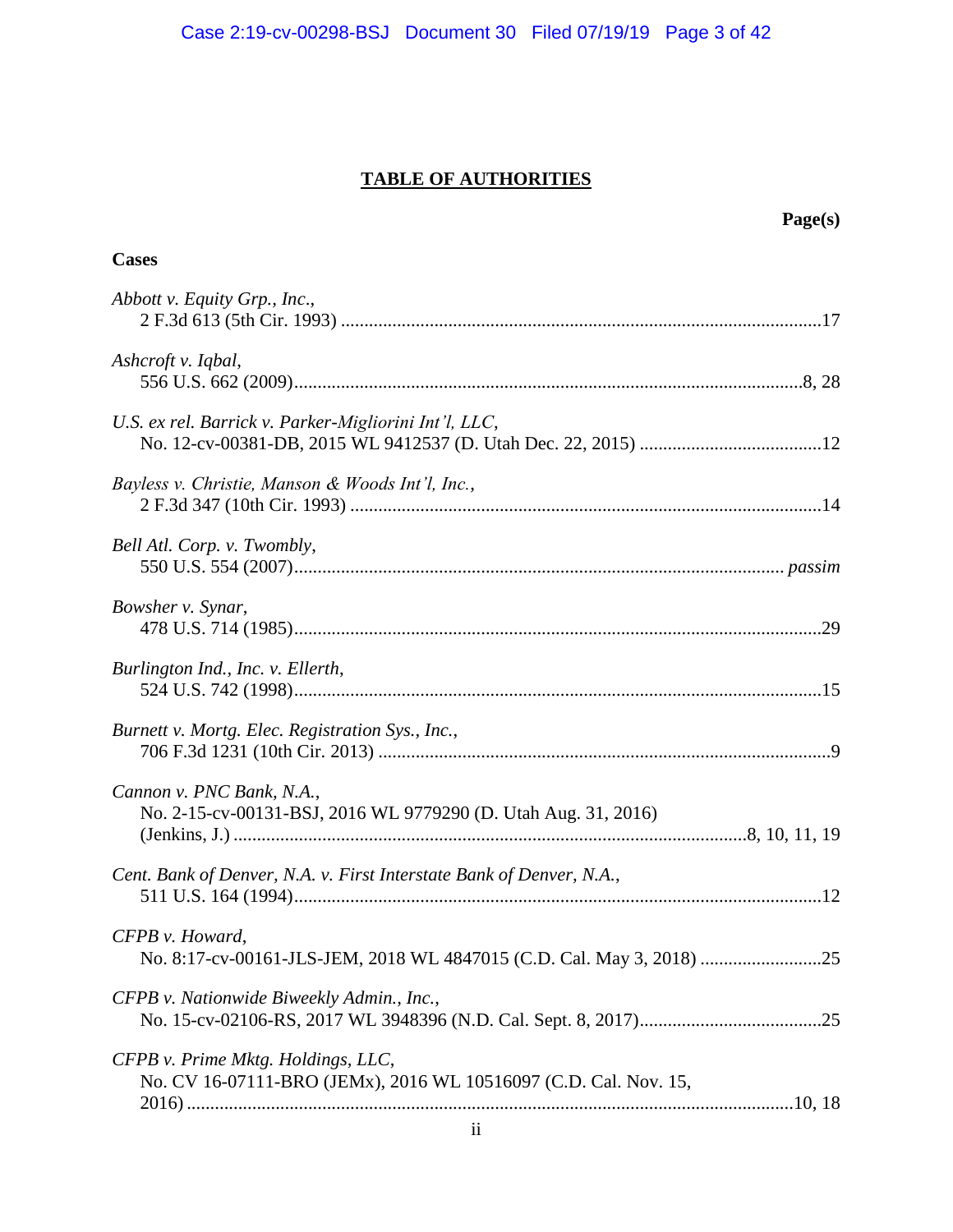| CFPB v. RD Legal Funding, LLC,                                                                                             |  |
|----------------------------------------------------------------------------------------------------------------------------|--|
| CFPB v. Universal Debt & Payment Sols., LLC,<br>No. 1:15-CV-00859-RWS, 2015 WL 11439178 (N.D. Ga. Sept. 1, 2015)17, 21     |  |
| CFPB v. Universal Debt & Payment Sols., LLC,<br>No. 1:15-CV-0859-RWS, 2019 WL 1295004 (N.D. Ga. Mar. 21, 2019) 17, 22      |  |
| CIG Expl., Inc. v. Hill,<br>824 F. Supp. 1532 (D. Utah 1993), aff'd sub nom. CIG Expl., Inc. v. Tenneco                    |  |
| Cincinnati Soap Co. v. United States,                                                                                      |  |
| Collins v. Mnuchin,<br>896 F.3d 640 (2018) reh'g en banc granted, 908 F.3d 151 (5th Cir. 2018) 31                          |  |
| Commonwealth of Penn. v. Think Fin., Inc.,                                                                                 |  |
| Fed. Election Comm'n v. Swallow,                                                                                           |  |
| Free Enter. Fund v. Public Co. Accounting Oversight Bd.,                                                                   |  |
| FTC v. Chapman,                                                                                                            |  |
| FTC v. E.M.A. Nationwide, Inc.,                                                                                            |  |
| Green v. Beer,<br>No. 06 Civ. 4156(KMW)(JCF), 2009 WL 911015 (S.D.N.Y. Mar. 31, 2009) 15                                   |  |
| Humphrey's Ex'r v. United States,                                                                                          |  |
| Int'l Fid. Ins. Co. v. La Porte Constr., Inc.,                                                                             |  |
| Integrated Bus. Techs., LLC v. Netlink Sols., LLC,<br>No. 16-CV-048-TCK-PJC, 2016 WL 4742306 (N.D. Okla. Sept. 12, 2016)10 |  |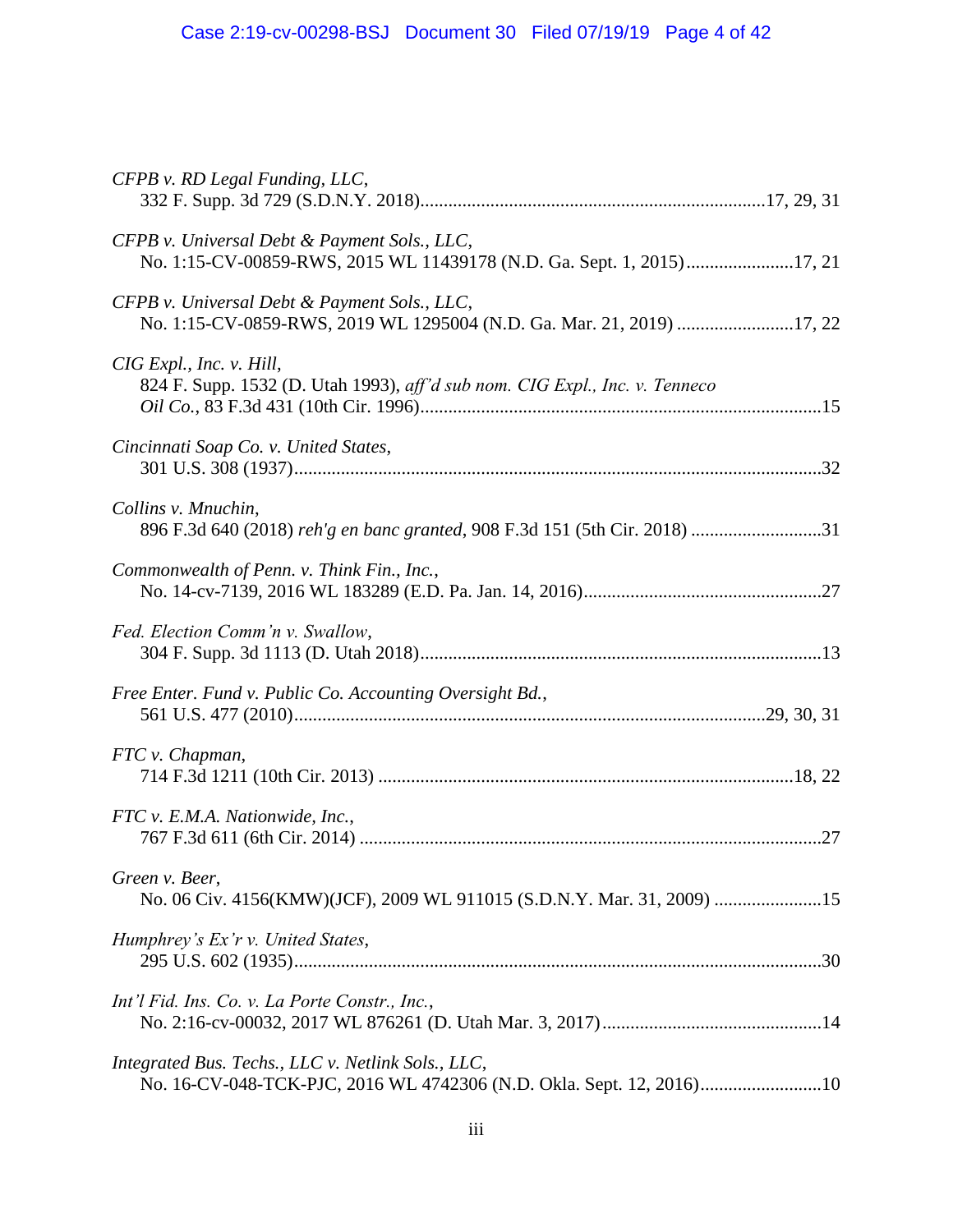# Case 2:19-cv-00298-BSJ Document 30 Filed 07/19/19 Page 5 of 42

| Koch v. Koch Indus., Inc.,                                                                        |  |
|---------------------------------------------------------------------------------------------------|--|
| U.S. ex rel. Lacy v. New Horizons, Inc.,                                                          |  |
| Lewis v. Hermann,                                                                                 |  |
| Licari v. Best W. Int'l, Inc.,                                                                    |  |
| Myers v. Dr. Phil Org.,                                                                           |  |
| Myers v. United States,                                                                           |  |
| NLRB v. Canning,                                                                                  |  |
| PHH Corp. v. CFPB,<br>839 F.3d 1 (D.C. Cir. 2016), reh'g en banc granted, order vacated (Feb. 16, |  |
| Proctor & Gamble Co. v. Haugen,                                                                   |  |
| Reliance Steel & Aluminum v. Telling Indus., LLC,                                                 |  |
| Robbins v. Oklahoma,                                                                              |  |
| Rochez Bros. v. Rhoades,                                                                          |  |
| SEC v. Blackburn,                                                                                 |  |
| Sierra Club v. Costle,                                                                            |  |
| Southland Sec. Corp. v. INSpire Ins. Sols., Inc.,                                                 |  |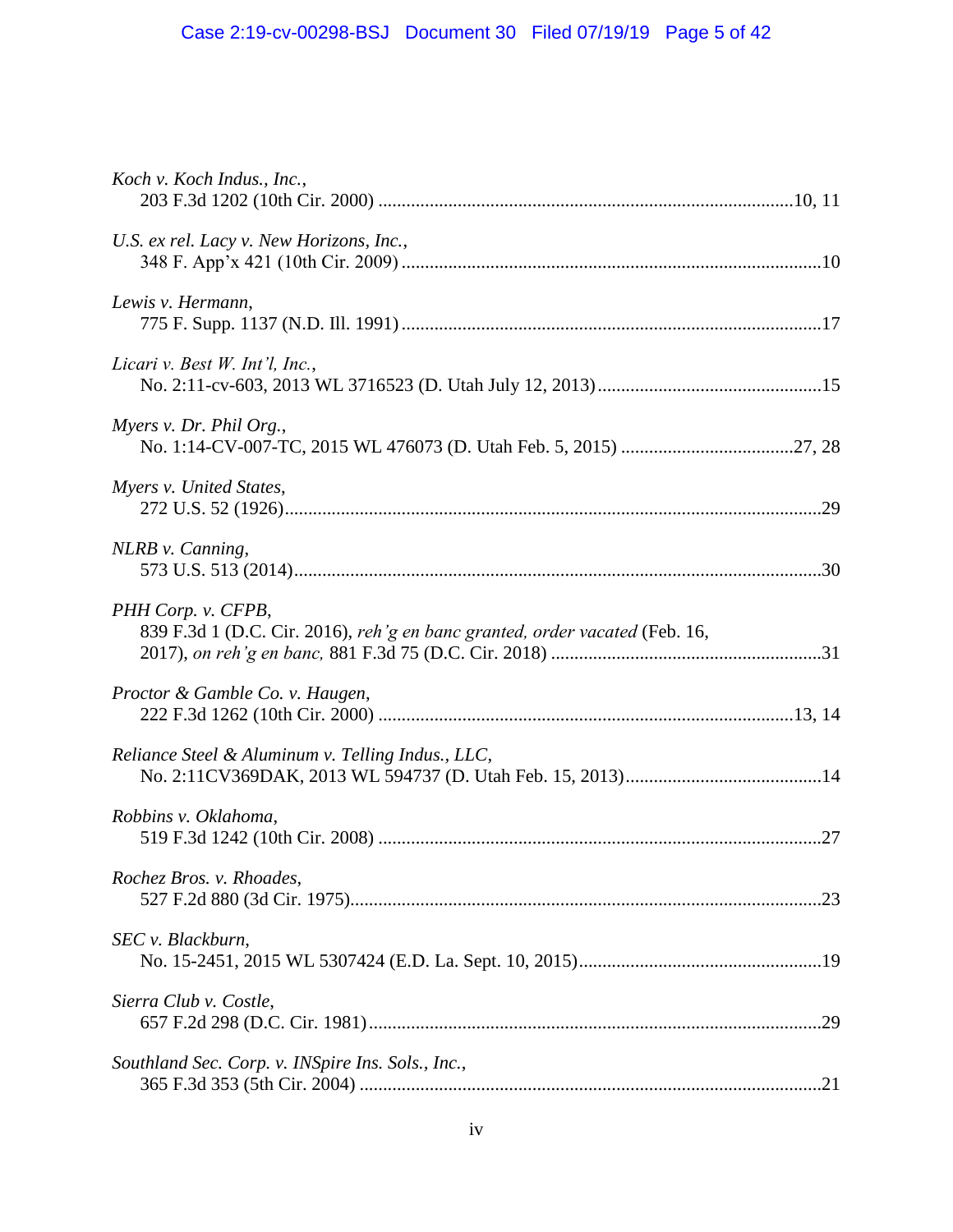# Case 2:19-cv-00298-BSJ Document 30 Filed 07/19/19 Page 6 of 42

| St. Anthony Hosp. v. U.S. Dep't of Health & Human Servs., |  |
|-----------------------------------------------------------|--|
| UBS Bank USA v. Wolstein Business Enters., L.P.,          |  |
| United States v. Dish Network, LLC,                       |  |
| United States v. MacCollom,                               |  |
| United States v. Realty Co.,                              |  |
| United States v. Sci. Applications Int'l Corp.,           |  |
| United States v. Swingline, Inc.,                         |  |
| Valdez v. Nat'l Sec. Agency,                              |  |
| Vess v. Ciba-Geigy Corp. USA,                             |  |
| Wiener v. United States,                                  |  |
| Wilkinson v. Legal Servs. Corp.,                          |  |
| Yocum v. Utah,                                            |  |
| <b>Constitution, Statutes, and Rules</b>                  |  |
|                                                           |  |
|                                                           |  |
|                                                           |  |
|                                                           |  |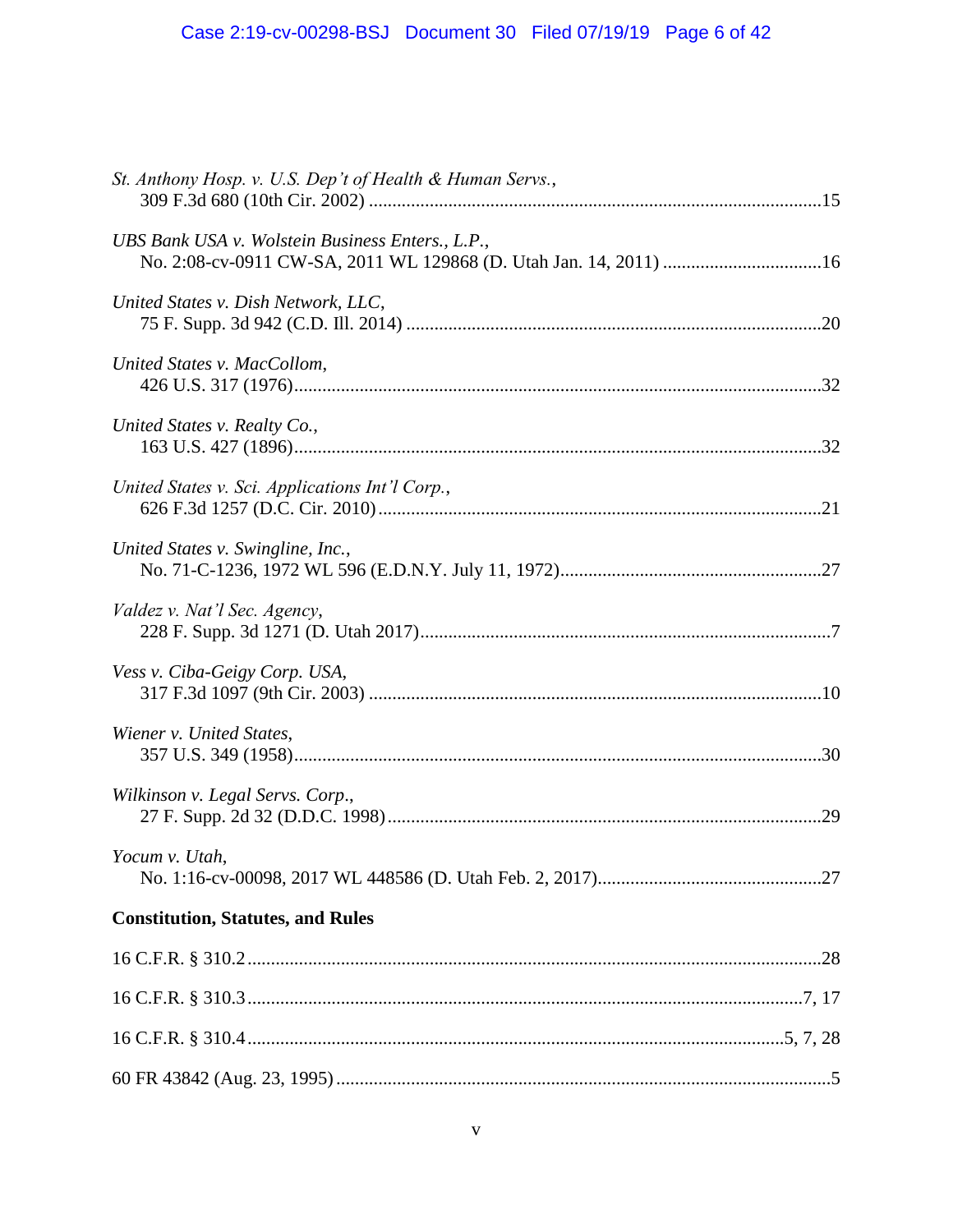| <b>Other Authorities</b>                                                                                                                                                                                                 |
|--------------------------------------------------------------------------------------------------------------------------------------------------------------------------------------------------------------------------|
| 1 Joseph Story, Commentaries on the Constitution of the United States, § 53132                                                                                                                                           |
| CFPB Bulletin 2012-03, Service Providers, available at<br>www.consumerfinance/gov/policy-compliance/guidance/supervisory-<br>guidance/compliance-bulletin-and-policy-guidance-2016-02-service-                           |
| CFPB Compliance Bulletin and Policy Guidance: 2016-02, Service Providers,<br><i>available at</i> www.consumerfinance/gov/policy-<br>compliance/guidance/supervisory-guidance/compliance-bulletin-and-policy-             |
| CFPB Monthly Snapshot Spotlights Credit Reporting Complaints, CFPB (Feb. 28,<br>2017), available at https://www.consumerfinance.gov/about-<br>us/newsroom/cfpb-monthly-snapshot-spotlights-credit-reporting-complaints/2 |
| Consumer Response Annual Report January 1 - December 31, 2018, CFPB<br>(March 2019), available at<br>https://files.consumerfinance.gov/f/documents/cfpb_consumer-response-                                               |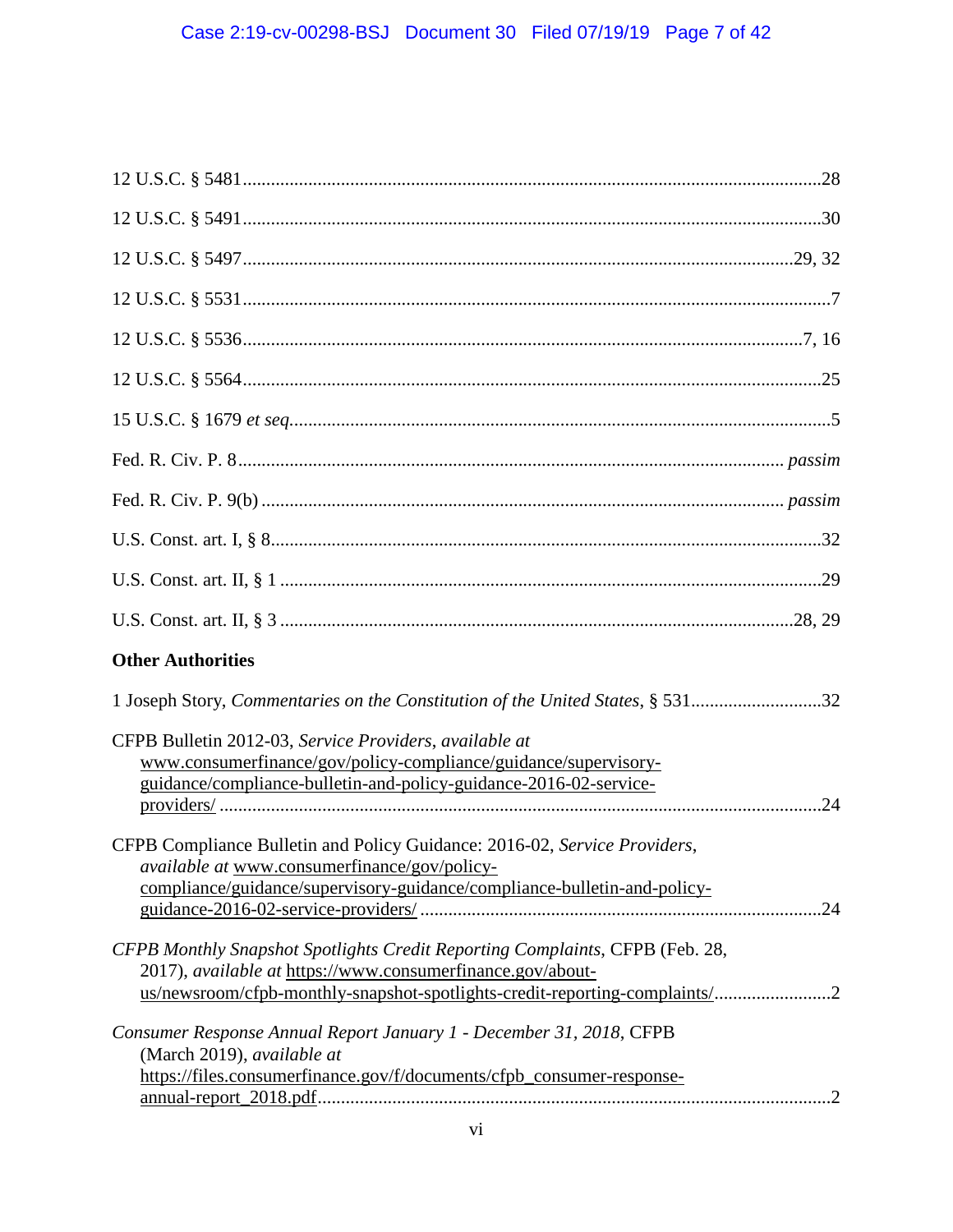| Respondent's Opposition to Petition for Writ of Certiorari, <i>State Nat'l Bank of</i> |  |
|----------------------------------------------------------------------------------------|--|
|                                                                                        |  |
| Statement by Congresswoman Maxine Waters, Chairwoman of the House                      |  |
| Financial Services Committee, at the Hearing Titled Who's Keeping Score?               |  |
| Holding Credit Bureaus Accountable and Repairing a Broken System (Feb.                 |  |
| $26, 2019$ , available at                                                              |  |
| https://financialservices.house.gov/news/documentsingle.aspx?DocumentID=               |  |
|                                                                                        |  |
| Statement of Commissioner Brill on the FTC's Sixth and Final Report to                 |  |
| Congress Under Section 319 of the Fair and Accurate Credit Transactions Act            |  |
| of 2003 (Jan. 21, 2015), <i>available at</i> https://www.ftc.gov/public-               |  |
| statements/2015/01/statement-commissioner-brill-federal-trade-commissions-             |  |
|                                                                                        |  |
| What are common credit report errors that I should look for on my credit report?,      |  |
| CFPB (June 8, 2017), available at https://www.consumerfinance.gov/ask-                 |  |
| cfpb/what-are-common-credit-report-errors-that-i-should-look-for-on-my-                |  |
|                                                                                        |  |
|                                                                                        |  |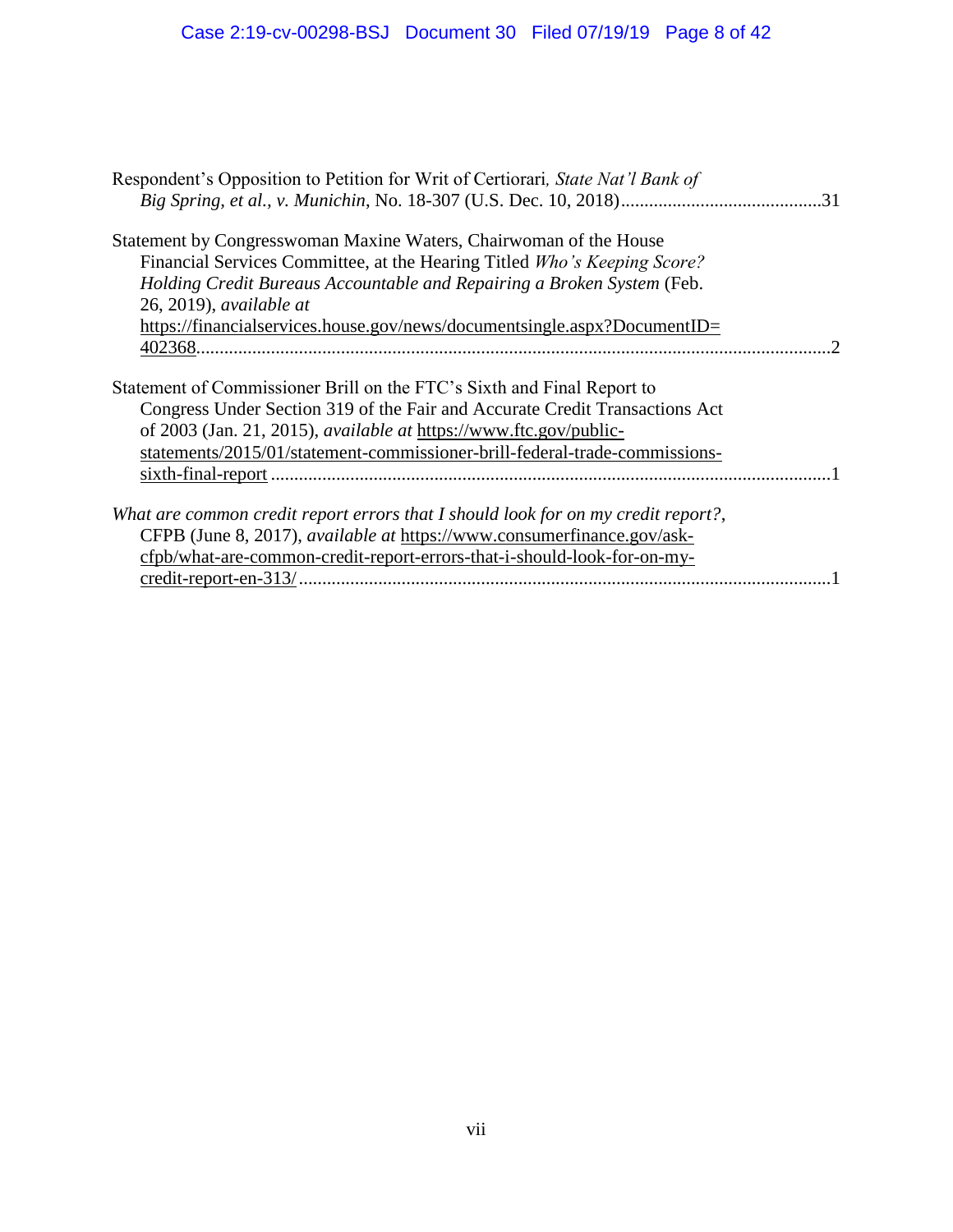### **RELIEF SOUGHT AND GROUNDS FOR MOTION**

Defendants move to dismiss the Complaint in its entirety, pursuant to Fed. R. Civ. P. 8, 9(b) and 12(b)(6), on the grounds that (a) Counts II-V fail to state a claim, including for failure to allege fraud with particularity; (b) Count I is barred, in part, by the applicable statute of limitations; (c) the allegations as to all of the Defendants other than Lexington Law are impermissibly grouped together and so no claim is stated against any of them, and the holding company defendant, PGX Holdings, is not the subject of any operative allegations; and (d) Plaintiff is an unconstitutionally-constituted agency, which has no authority or standing to sue in its present form.

### **INTRODUCTION**

According to a Congressionally-mandated study by the Federal Trade Commission, one in five consumers have "a potentially material error" on his or her credit report, which could prevent him or her from obtaining a car loan, insurance, a home, or even a job.<sup>1</sup> These errors arise because of identity theft, incorrect reporting by credit providers, or other life circumstances, such as divorce, military service or medical debt.<sup>2</sup> It is unfortunate but unsurprising, then, that Plaintiff Bureau of Consumer Financial Protection ("CFPB") has received over 250,000 complaints from consumers about errors, inaccuracies and confusion with their credit reports—

<sup>1</sup> Statement of Commissioner Brill on the FTC's Sixth and Final Report to Congress Under Section 319 of the Fair and Accurate Credit Transactions Act of 2003 (Jan. 21, 2015), *available at* https://www.ftc.gov/public-statements/2015/01/statement-commissioner-brill-federal-tradecommissions-sixth-final-report.

<sup>2</sup> *See What are common credit report errors that I should look for on my credit report?*, CFPB (June 8, 2017), *available at* https://www.consumerfinance.gov/ask-cfpb/what-are-commoncredit-report-errors-that-i-should-look-for-on-my-credit-report-en-313/.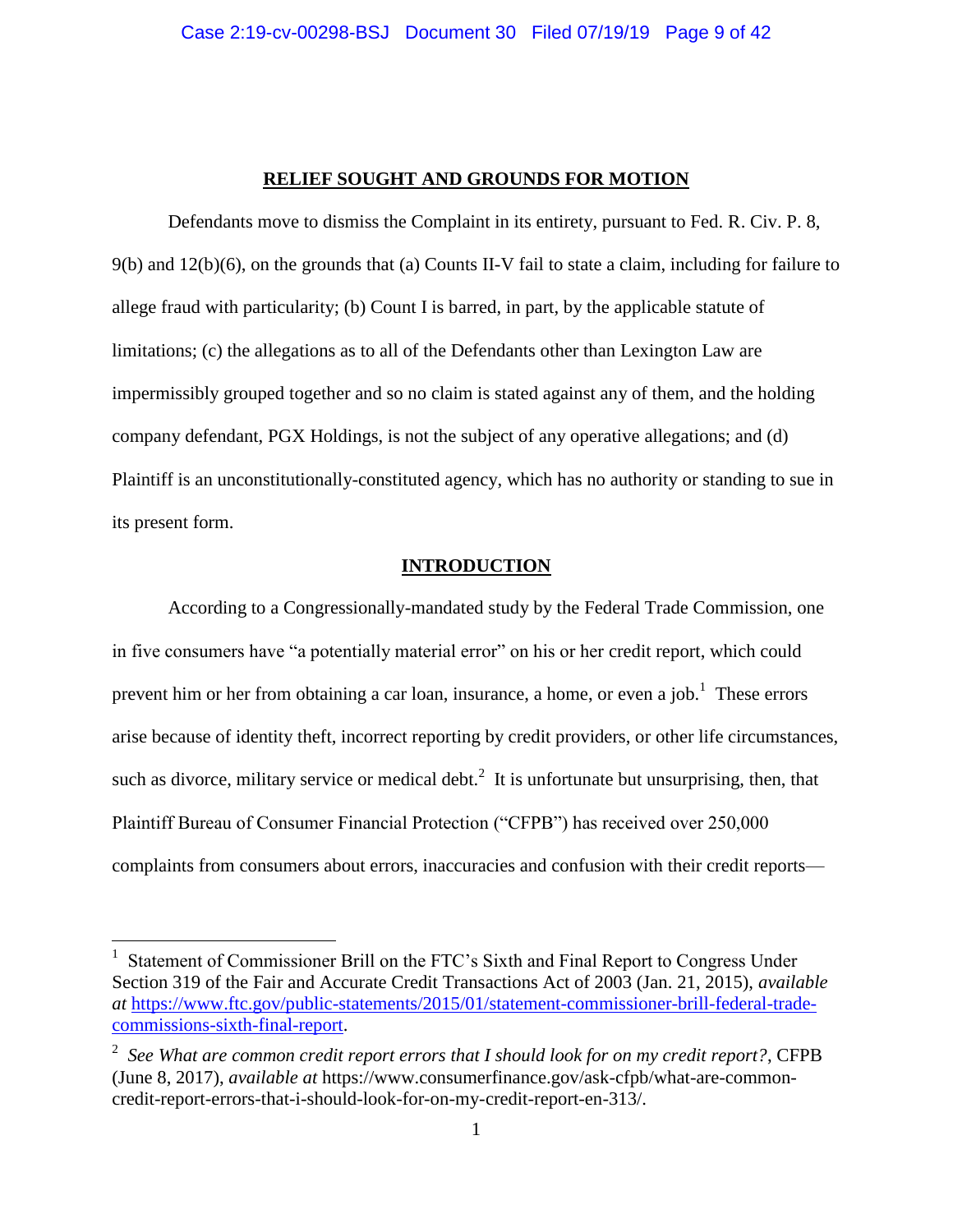over 60,000 in the last year alone.<sup>3</sup> Congress has taken notice because these errors materially and negatively impact consumers' finances and lives—as the current House Financial Services Committee Chair recently observed: "credit reports are routinely filled with errors that are difficult for consumers to correct . . . [and which] directly impact" credit and employment opportunities.<sup>4</sup>

Millions of consumers have sought assistance with this problem from Defendants and their collective 3,000 employees. For over 15 years, the Salt Lake law firm of Lexington Law (that is, Defendant John C. Heath, PLLC), has educated its consumer clients around the country on how to read, interpret and understand their credit report and credit score, helped them challenge and seek correction of inaccurate information reported in their credit history, and advised consumers on how to manage their credit profile. Compl. ¶¶ 29, 9-15. Since 2012, consumers also have turned to Defendant CreditRepair.com for Internet-based assistance that aids consumers' efforts to make sure their credit histories are accurate, fair, and substantiated. Both Lexington Law and CreditRepair.com price their personalized credit repair services at an affordable cost—as little as \$79.95 per month (under contracts cancelable at any time, without additional charges). Compl. ¶¶ 125-126.

3 *See CFPB Monthly Snapshot Spotlights Credit Reporting Complaints*, CFPB (Feb. 28, 2017), *available at* https://www.consumerfinance.gov/about-us/newsroom/cfpb-monthly-snapshotspotlights-credit-reporting-complaints/;*Consumer Response Annual Report January 1 - December 31, 2018*, CFPB (March 2019), *available at* https://files.consumerfinance.gov/f/documents/cfpb\_consumer-response-annual-report\_2018.pdf.

 $\overline{a}$ 

<sup>4</sup> Statement by Congresswoman Maxine Waters, Chairwoman of the House Financial Services Committee, at the Hearing Titled *Who's Keeping Score? Holding Credit Bureaus Accountable and Repairing a Broken System* (Feb. 26, 2019), *available at*  https://financialservices.house.gov/news/documentsingle.aspx?DocumentID=402368.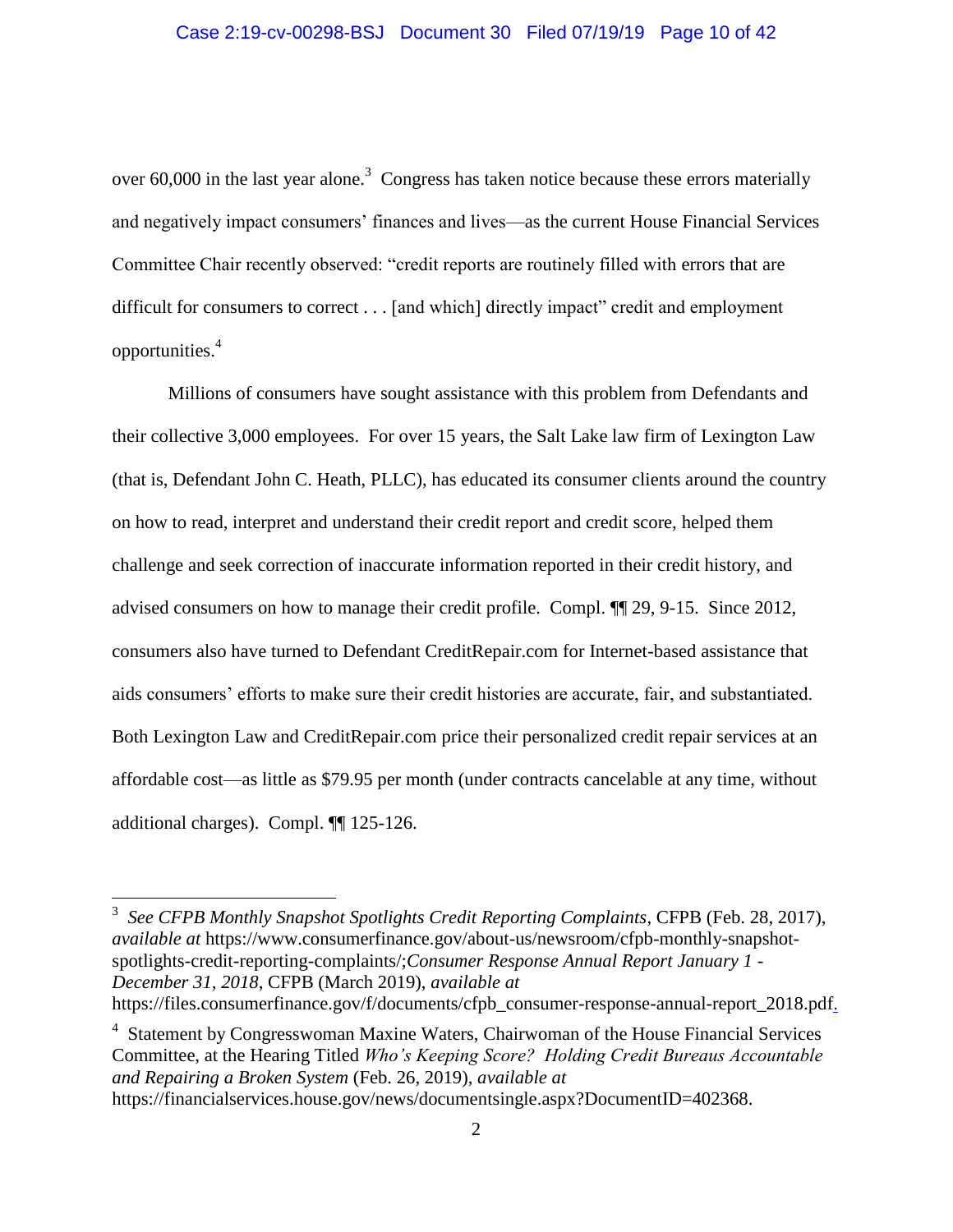While consumers can and do find Lexington Law and CreditRepair.com on their own, many others are introduced with and through the assistance of other Defendants: Progrexion Marketing, Inc. (alleged to provide advertising and lead generation services for the two organizations), Progrexion Teleservices, Inc. (alleged to receive telephone calls and conduct outgoing telemarketing), or eFolks, Inc. (alleged to be a lead generator and telemarketer). Compl. ¶¶ 10-13. Some of those introductions start after a third party (like a consumer mortgage, auto or other lender) identifies a potential consumer client, the client applies for a financial product or service, but the third party denies the consumer the requested product or service because of the consumer's credit history, and so that company recommends the consumer consider credit repair from Lexington Law or from CreditRepair.com. Compl. ¶¶ 51-55. These third parties are referred to in the Complaint as "marketing affiliates" and "Hotswap Partners" (*e.g.*, Compl. ¶¶ 24, 31-35), but they are third parties not owned or effectively controlled by any of the Defendants; for clarity, this motion will refer to them collectively as "introducers".

The advertisements for Lexington Law and CreditRepair.com describe their track record of success, one that has made them "two of the largest credit repair companies (sic) in the country" (Compl. ¶¶ 2, 28): Lexington Law has helped over 500,000 clients with their credit profiles in the past year alone (Compl. ¶ 113); and consumers using CreditRepair.com's services for just 4 months have seen an average of 11.6 negative items removed from their report and a 40-point improvement in their TransUnion credit score. Compl. ¶ 117. CFPB does not dispute the truthfulness of how Lexington Law and CreditRepair.com describe their past successes for consumers. CFPB also does not dispute that Lexington Law and CreditRepair.com do a good job, help consumers, and leave consumers very satisfied with their services. It is telling, then,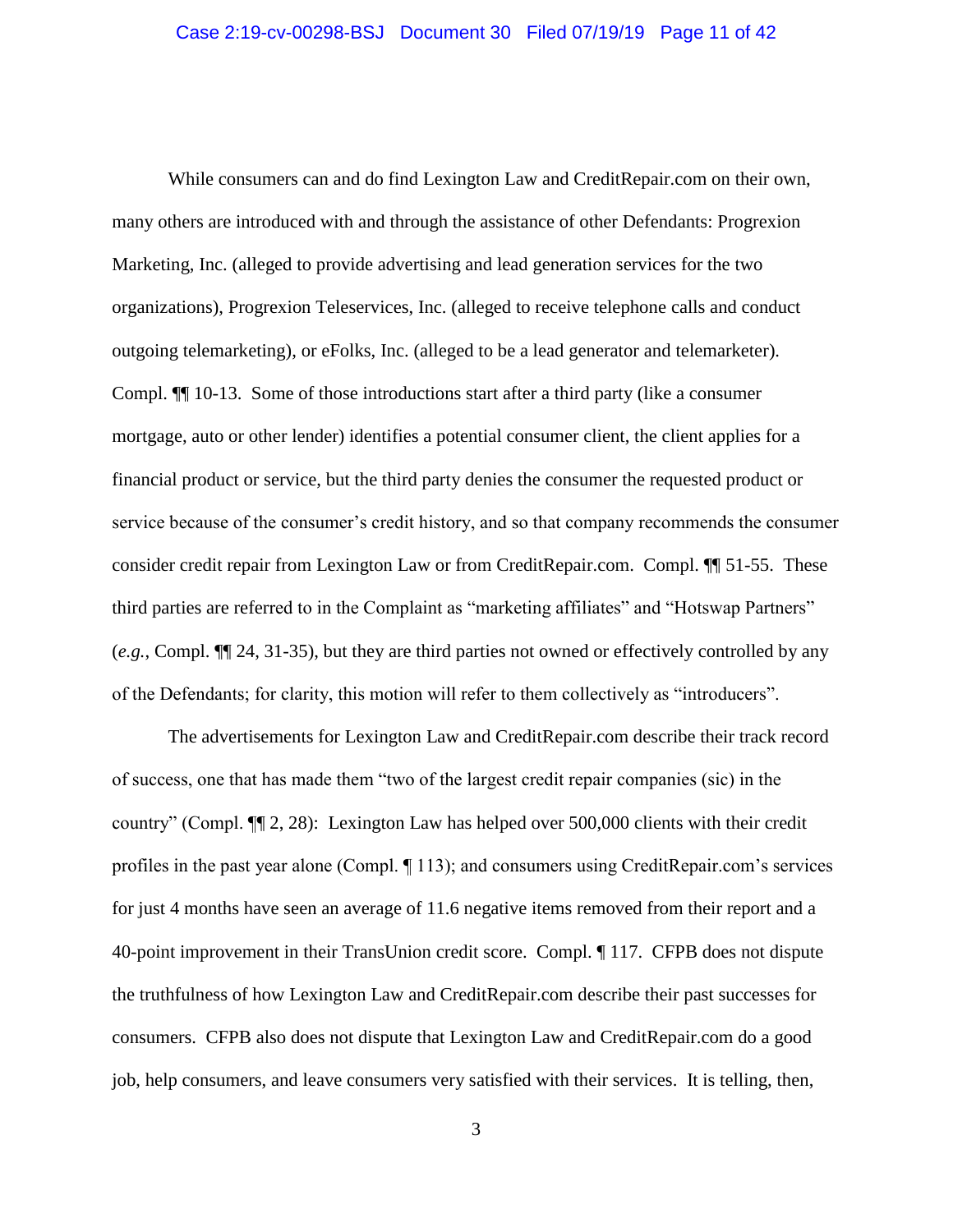that of the millions of consumers helped by Lexington Law and CreditRepair.com over the years, CFPB does not identify any complaint by any consumer and does not allege that the credit repair services were not delivered or that the introduction made to Defendants otherwise led to any actual consumer injury.

Instead, most of the Complaint, and four of the counts (Counts II-V), seeks to hold the "Progrexion" Defendants (not Lexington Law) liable for alleged misrepresentations allegedly made by independent third-party introducers *before any of those Defendants were involved or even knew of the consumer*. The only detailed allegations of this alleged deceptive conduct are about what one introducer—dubbed in the Complaint as "HSP1"—allegedly said to consumers that it dealt with. Specifically, the Complaint alleges that HSP1 held itself out falsely as a financing source, when it had no money to lend, and then introduced disappointed consumers to credit repair with overblown guarantees of success. Compl.  $\P$  74-85.<sup>5</sup>

Notably, whatever the truth or falsity of the Complaint, CFPB does not complain in the slightest about how any of the Defendants, particularly Lexington Law and CreditReport.com, treated those consumers referred for credit repair help. In any event, as explained below, these fraud claims cannot be sustained against any party here—CFPB did not join (or, sue) HSP1 under either Rule 8 or Rule 9(b). Defendants are not alleged to have made any deceptive statements, only one introducer (HSP1) is the subject of any specific allegations, and all of the allegations of deception are too vague to support relief.

 $<sup>5</sup>$  The Complaint does not inform the Court that none of the Defendants do business with HSP1</sup> any longer. Nor does CFPB point out that it has chosen not to sue or otherwise shut down HSP1, even though the Complaint expresses significant concern about that company.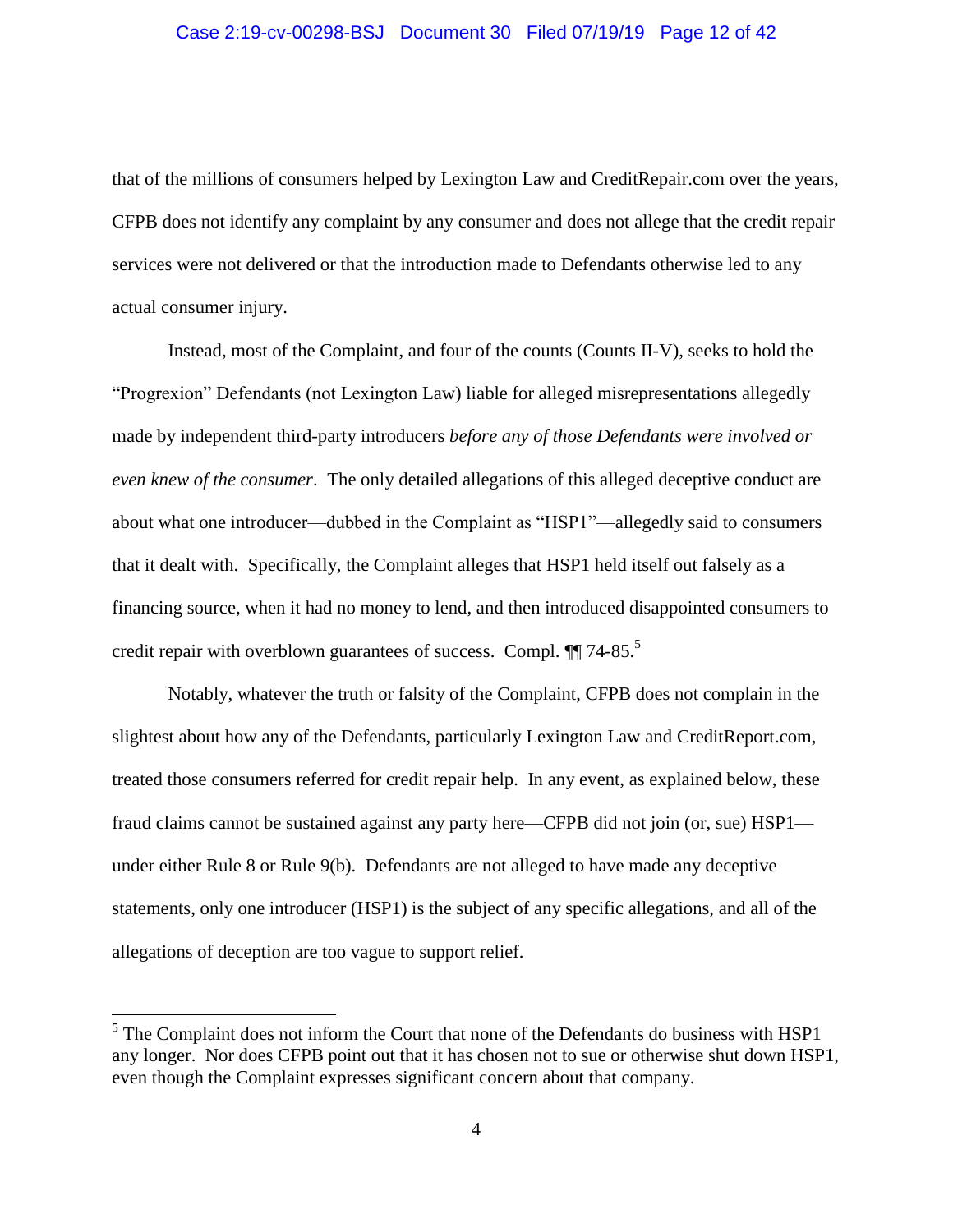The remainder of the Complaint, including the only claim against Lexington Law, is in Count I. That claim accuses Defendants of violating a sub-part of the FTC's Telemarketing Sales Rule known as the "advance fee" provision. Designed by the FTC over 25 years ago to protect against a breed of credit repair companies who promise unattainable success, the regulation generally provides that under certain circumstances when a telemarketer promises to remove derogatory items on a credit report it faces a six-month waiting period before it can collect its fee. 16 C.F.R. § 310.4(a)(2). The rule arises out of "bogus credit repair services" scams from many years ago (60 FR 43842, 43854 (Aug. 23, 1995)), where companies sold consumers on bogus promises to challenge credit report items successfully when, in fact, their contests were insubstantial and the challenged items were always quickly relisted by reporters on the consumer's credit history. As such, the rule has rarely been used in recent years. Instead, a federal statute enacted a year later, the Credit Repair Organizations Act (15 U.S.C. § 1679 *et seq.*), provides the fundamental guidelines for how credit repair companies can charge consumers. (Notably, CFPB makes no claim that Defendants violated that law, the sole federal statute that specifically and directly regulates credit repair.)

Neither Lexington Law nor CreditRepair.com, nor any Defendant, engage in the type of conduct or make the type of promises that would trigger the advance-fee rule. Indeed, Count I does not recite any such promises being made or allege that removed derogatory items are relisted by credit furnishers (i.e., are "reinserted") after Lexington Law and CreditRepair.com help consumers successfully challenge those items. Given the limits of a Rule 12 motion, Defendants do not independently move to dismiss Count I—other than to dismiss alleged conduct barred by the three-year statute of limitations—but will seek summary judgment on that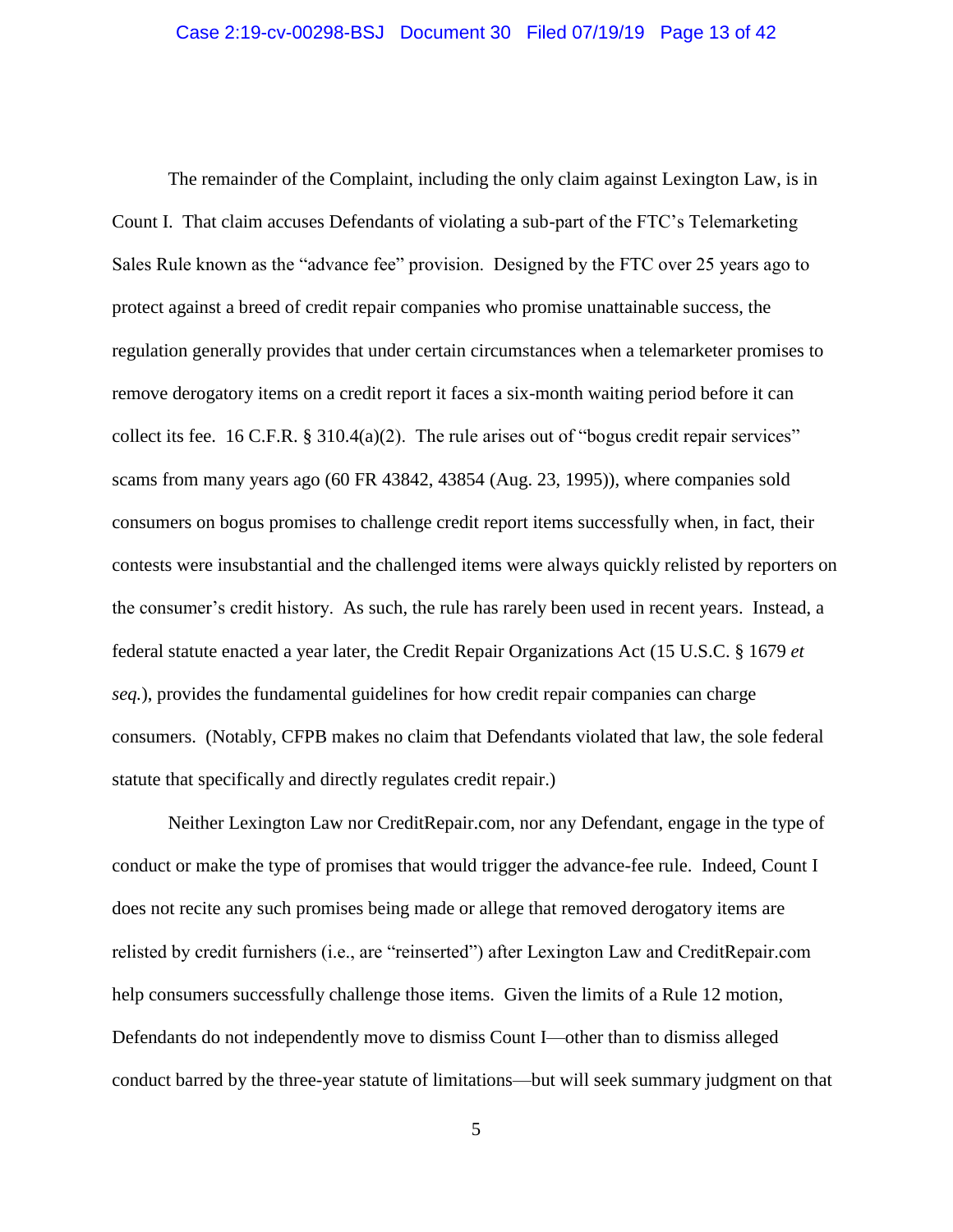claim on a balanced factual record, if the Complaint otherwise survives.

Separately from the count-by-count analysis, two more broadly-applicable deficiencies in the Complaint require the dismissal of each of the Progrexion Company Defendants.<sup>6</sup> First, CFPB pleads essentially all of its case as against "Progrexion Defendants" or "Progrexion," impermissibly lumping together the five Defendants other than Lexington Law because they are in the same corporate family. This group pleading is impermissible and requires dismissal of each count, as the problem infects them all. Compl. ¶ 9. *See, e.g.*, ¶ 60-70, 129-167 (Counts I – V). Second, and flowing from that same defect, the holding company, PGX Holdings Inc., is improperly joined because it is not alleged to have actually done anything (other than to be a holding company). Compl. ¶ 9.

Finally, the Court should dismiss the action because the plaintiff, CFPB, is unconstitutionally-structured and so has no authority even to sue. Even the Solicitor General and the Department of Justice agree that Congress violated the Constitution in its invention of the agency, which concentrates enormous power over a large segment of the economy in a single Director who sits outside of meaningful democratic control and cannot be removed except for cause. This and other defects prevent the Bureau from maintaining this lawsuit.

The Complaint was filed on May 2, 2019. Dkt. No. 2. In accordance with this Court's order for extension of time (Dkt. No. 26), the Defendants file this Motion to Dismiss on July 19, 2019.

<sup>6</sup> The Progrexion Company Defendants are Progrexion Marketing, Inc., PGX Holdings, Inc., Progrexion Teleservices, Inc., eFolks, LLC and CreditRepair.com, Inc..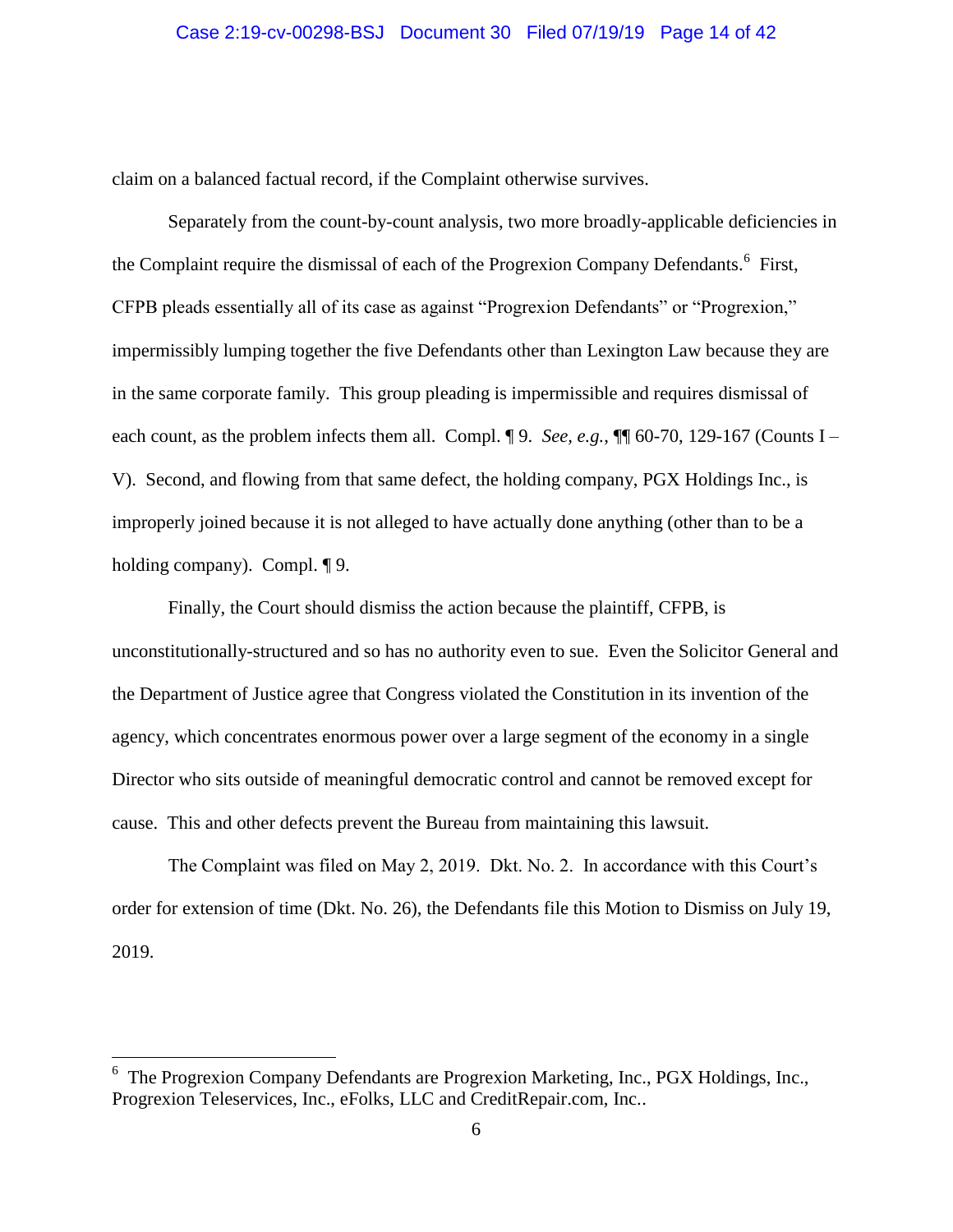# **ARGUMENT<sup>7</sup>**

## **I. THE COMPLAINT DOES NOT STATE A CLAIM THAT ANY OF THE PROGREXION COMPANY DEFENDANTS ENGAGED IN "DECEPTIVE ACTS" (COUNT II), MADE "FALSE OR MISLEADING STATEMENTS" (COUNT III), OR SUBSTANTIALLY ASSISTED THOSE WHO ALLEGEDLY MADE MISREPRESENTATIONS (COUNTS IV AND V).**

The entire Complaint, except Count I, consists of related claims of deceptive conduct for which CFPB seeks relief under its organic statute, the Consumer Financial Protection Act, 12 U.S.C. §§ 5531 and 5536 ("CFPA"), or under a Federal Trade Commission regulation that the CFPB can enforce, the Telemarketing Sales Rule, 16 C.F.R. §§ 310.3 and 310.4 ("TSR"). In relevant part, both the CFPA and the TSR generally prohibit deceptive acts or practices. 12 U.S.C. § 5536; 16 C.F.R. § 310.3. Count II (under the CFPA) and Count III (under the TSR) assert claims against the "Progrexion Defendants" for allegedly engaging directly in deception. Count IV (under the CFPA) and Count V (under the TSR) seek to hold the "Progrexion Defendants" liable for rendering substantial assistance to introducers' alleged deceptive conduct, under provisions in each law that recognize indirect liability for certain types of substantial assistance to another. 12 U.S.C. § 5536(a)(3); 16 C.F.R. § 310.3(b).

The Complaint relies entirely on only two alleged actionable statements. Neither concern things like representations about the credit repair services themselves, or their quality and cost, or the qualifications of Lexington Law or CreditRepair.com. Instead, both purported representations entirely concern only the availability to the consumer of *the introducer's*

 $7$  To the extent the CFPB alleges specific facts underlying its legal claims, the Court is required to accept them as true solely for purposes of the motion to dismiss stage. *See Valdez v. Nat'l Sec. Agency*, 228 F. Supp. 3d 1271, 1274 (D. Utah 2017). Accordingly, Defendants save their (numerous) factual disputes with the CFPB's allegations for a later stage, if necessary.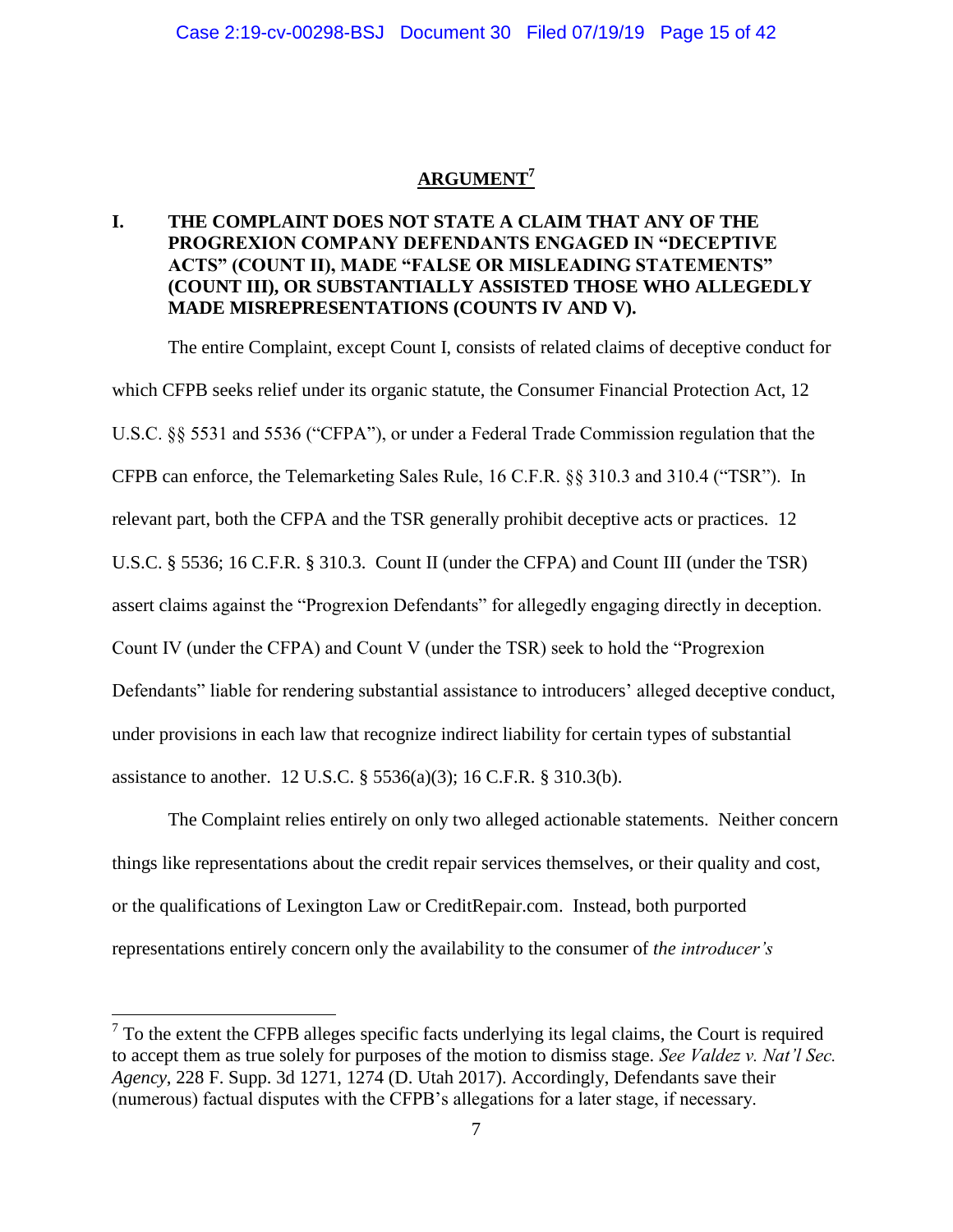financial product: (1) that the product offered by the introducer was not, in fact, available at all, and (2) that the offered product was guaranteed to become available, or had a high likelihood of becoming available, if the consumer availed herself of credit repair services. Compl. ¶¶ 138 (Count II), 147 (Count III), 157 (Count IV), 164 (Count V).

As we explain now, each of these causes of action must be dismissed in their entirety.

### **A. There Can Be No Recovery Under Counts II-V Based On The Conduct Of, Or With Respect To, Unnamed Introducers.**

While the Complaint purports to be far-reaching, including asserting that Defendants had an entire customer referral program that was "deceptive," (Compl. at 20), CFPB does not allege *specific* acts by any introducer other than HSP1, and does not allege any specific acts by the Defendants with relation to any *specified* introducer other than HSP1. Tellingly, the Complaint all but expressly admits that CFPB does not have any facts that enable it to challenge any introducer relationship other than HSP1: alleging, in paragraph 71 at the start of the Complaint's' section on alleged deception by introducers, "[a]t least one, if not more, of Progrexion's Hotswap Partners have made misrepresentations to consumers." Compl. ¶ 71. Elsewhere, the Complaint continually refers to underlying violations by "at least one affiliate" (i.e., introducer) without ever naming any of them other than HSP1. Compl.  $\P$  93, 138, 141, 147, 150, 155-57. Rule 9(b) (and Rule 8) do not permit CFPB to rely in its allegations of deceptive conduct upon the acts of unnamed entities or upon non-specific conduct and transactions. *Bell Atl. Corp. v. Twombly*, 550 U.S. 554, 557 (2007); *Ashcroft v. Iqbal*, 556 U.S. 662, 678 (2009); *Cannon v. PNC Bank, N.A.*, No. 2-15-cv-00131-BSJ, 2016 WL 9779290, at \*8 (D. Utah Aug. 31, 2016) (Jenkins, J.) (allegations that "unnamed individuals at [defendant] 'instructed' Plaintiff's 'agent' . . . fail to satisfy the pleading requirements for fraud" under Rule 9(b)). Accordingly, Counts II-V do not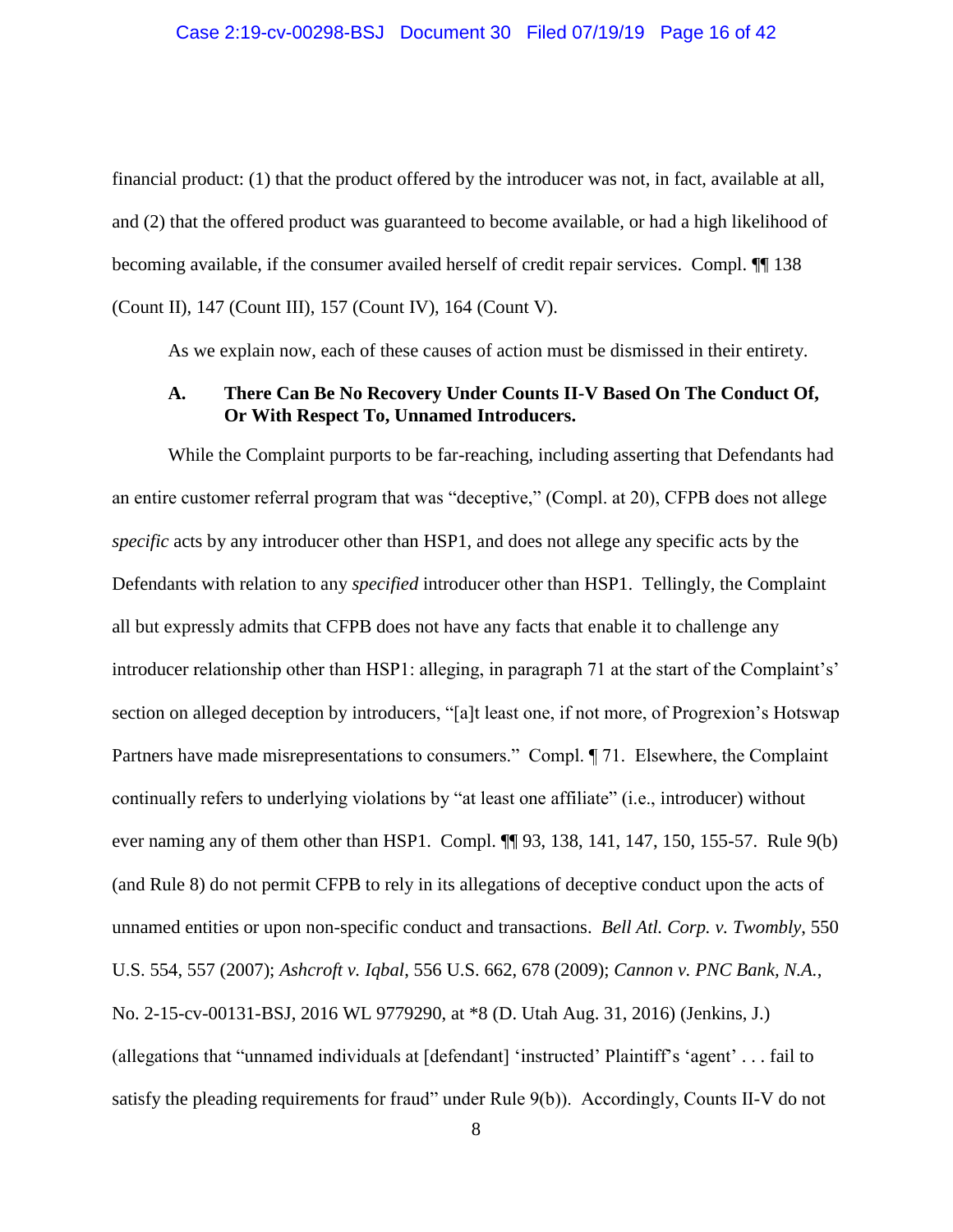state a claim to the extent any are based on the conduct of, or with respect to, any introducer other than HSP1.

### **B. Counts II and III Assert Direct Liability, But Do Not Identify Any Specific Actionable Statements By One Of The Defendants.**

CFPB's allegations that "the Progrexion Defendants" engaged in deceptive acts, in violation of the CFPA (Count II), and made misleading statements to induce consumers to purchase credit repair, in violation of the TSR (Count III), are without substance. While each of the CFPA and TSR do prohibit deception in certain ways, neither is implicated as to any of the Defendants, principally because there are no specific allegations that any of them made misstatements. Dismissal is required.

### **1. The Complaint Does Not Allege Liability for Any Statement by Any Defendant.**

CFPB does not state a claim for deceptive conduct by any of the Defendants because it does not actually allege that any of them actually made *any* statements about the availability of the introducer's financial product or provided any sort of guarantee. In both counts, the Complaint offers no substance at all as to what the Defendants actually did, only vaguely alleging "the Progrexion Defendants, directly or through at least one affiliate, acting on Progrexion's behalf and for its benefit" made both statements "expressly or by implication". Compl. ¶¶ 138, 147. This does not actually say that Defendants did anything deceptive, but instead hides behind the disjunctive "or" in identifying the speaker of the fraud and then throws in the catchall that statements were made (by someone) either expressly or impliedly. In doing so, the CFPB has failed to plead "factual content that allows the court to draw the reasonable inference that the defendant is liable for the misconduct alleged." *Burnett v. Mortg. Elec.*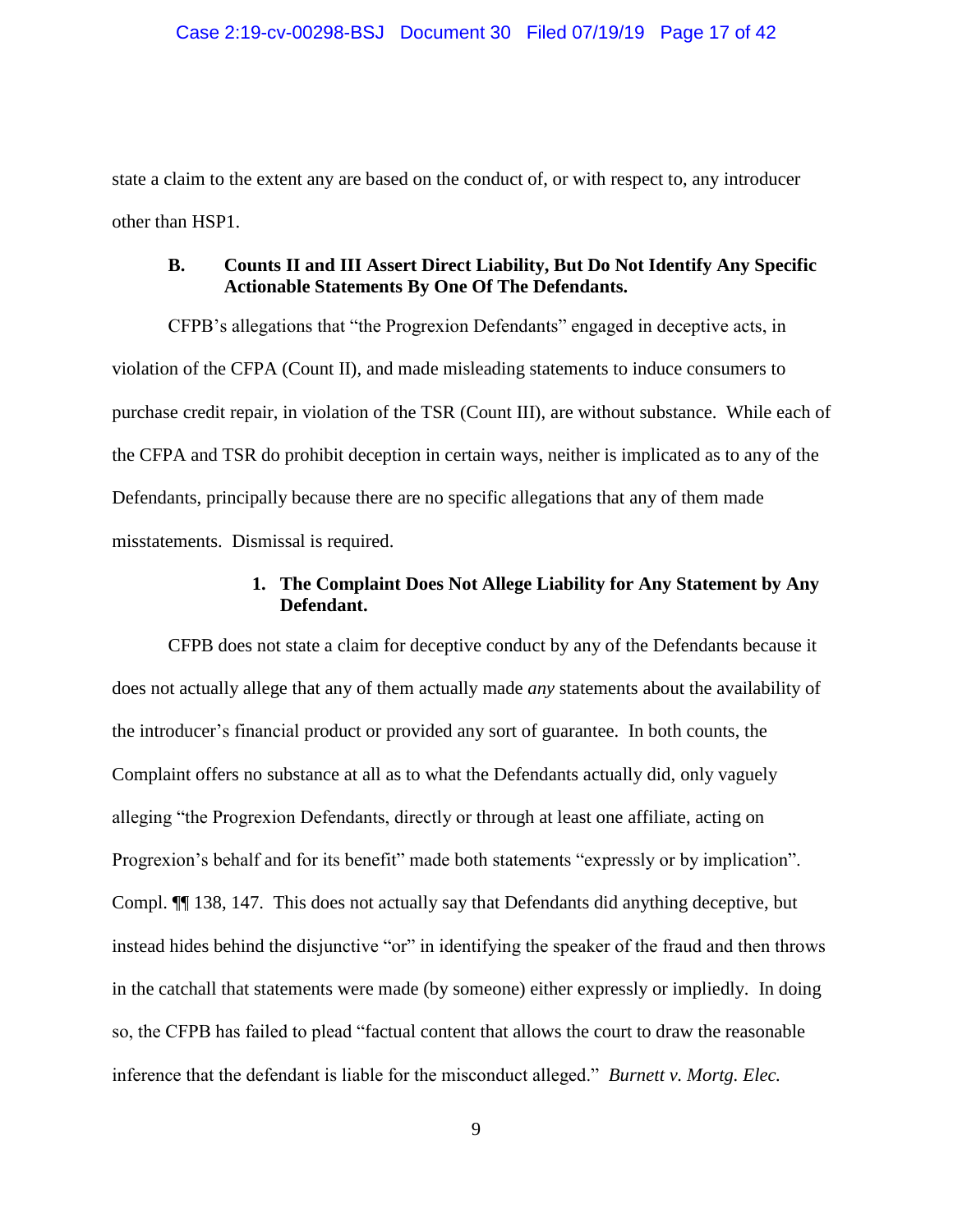### Case 2:19-cv-00298-BSJ Document 30 Filed 07/19/19 Page 18 of 42

*Registration Sys., Inc.*, 706 F.3d 1231, 1235 (10th Cir. 2013) (citation omitted). Counts II and III do not provide a short plain statement that alleges a plausible liability theory of deception against the Defendants, and thus should be dismissed. Fed. R. Civ. P. 8; *Twombly*, 550 U.S. at 570.

Moreover, because the Complaint's allegations concern alleged false statements, Rule 9(b)'s heightened pleading requirements apply. Fed. R. Civ. P. 9(b); *CFPB v. Prime Mktg. Holdings, LLC*, No. CV 16-07111-BRO (JEMx), 2016 WL 10516097, at \*6 (C.D. Cal. Nov. 15, 2016) (applying Rule 9(b) to CFPB deceptive practices claim, including misrepresentations about guarantees); *see also Integrated Bus. Techs., LLC v. Netlink Sols., LLC*, No. 16-CV-048- TCK-PJC, 2016 WL 4742306, at \*4 (N.D. Okla. Sept. 12, 2016) (applying Rule 9(b) to claim that defendant made false statements about a competitor's product); *Vess v. Ciba-Geigy Corp. USA*, 317 F.3d 1097, 1103-04 (9th Cir. 2003) (citation omitted) (applying Rule 9(b) to any claim that "is said to be 'grounded in fraud' or to 'sound in fraud'"). The Complaint's allegations fall far from meeting the Rule's requirements for specific allegations of the "who, what, when, where, and how" of an alleged fraud. *U.S. ex rel. Lacy v. New Horizons, Inc.*, 348 F. App'x 421, 424 (10th Cir. 2009) (citation omitted). For example, the allegations do not even identify the "Progrexion" Defendant that made either alleged misrepresentation, and instead lumps the five Progrexion Company Defendants under one "defendants" umbrella. That alone violates Rule 9(b) and requires dismissal. *Koch v. Koch Indus., Inc.*, 203 F.3d 1202, 1237 (10th Cir. 2000) (affirming judgment for defendant under Rule 9(b) where the complaint "failed to identify any specific Defendant who made these alleged fraudulent misrepresentations or omissions"); *Cannon*, 2016 WL 9779290, at \*8. Further, the allegations are fatally non-specific to the extent they seek to hold Defendants liable for misrepresentations by an "affiliate" because that too does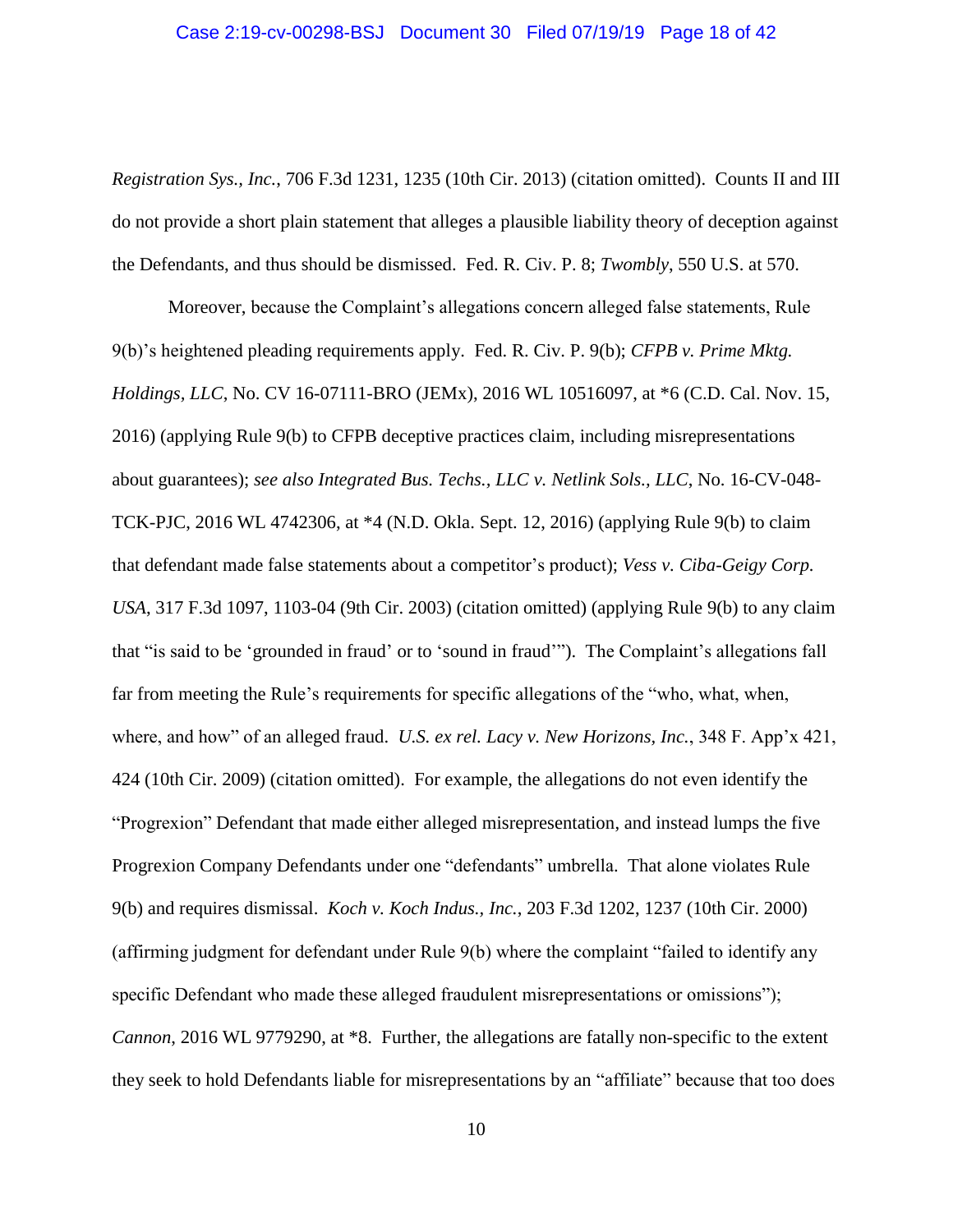### Case 2:19-cv-00298-BSJ Document 30 Filed 07/19/19 Page 19 of 42

not sufficiently identify the person who allegedly engaged in the deception. Compl. ¶¶ 138, 147. Then, by relying on the assertion that the representations may have been made "by implication" the Complaint is further muddied. *Id.* Rule 9(b) requires much more of the "who, what, when, where, and how" to state a claim against the Defendants.

The rest of the Complaint does not add appreciably to specificity of the charges of deceptive acts and practices allegedly committed by Defendants. The Complaint provides no actionable allegations that any Defendant made an express representation, at a specified point in time, at a specified place, to a consumer, to the effect either that (a) HSP1 (or anyone else) actually had a product available to the consumer or (b) that credit repair was more or less guaranteed to enable the consumer to obtain that product.

The only allegations in the Complaint about what "Progrexion" or CreditRepair.com represented to consumers appear in paragraphs 56-58, 117-118, and 120-121. With the exception of statements attributed in paragraph 117 to CreditRepair.com, the allegations are general in nature. And those in paragraph 117 do not address the availability of an introducer's products and are not promises by CreditRepair.com that its services would guarantee the consumer would obtain a product or service from the introducer. Tellingly on this front, the Complaint never even suggests CreditRepair.com had any connection to HSP1, which is the Complaint's entire underlying theory as to all Progrexion Company Defendants.

The barebones allegations offer no specificity on the issue of when, where and how a Progrexion Company Defendant's own statements were false, and so cannot suffice to establish direct liability. Rule 9(b) thus requires dismissal. *Koch*, 203 F.3d at 1237 (complaint's broad allegations that alleged "misrepresentations were made 'during 1982 and continuing to the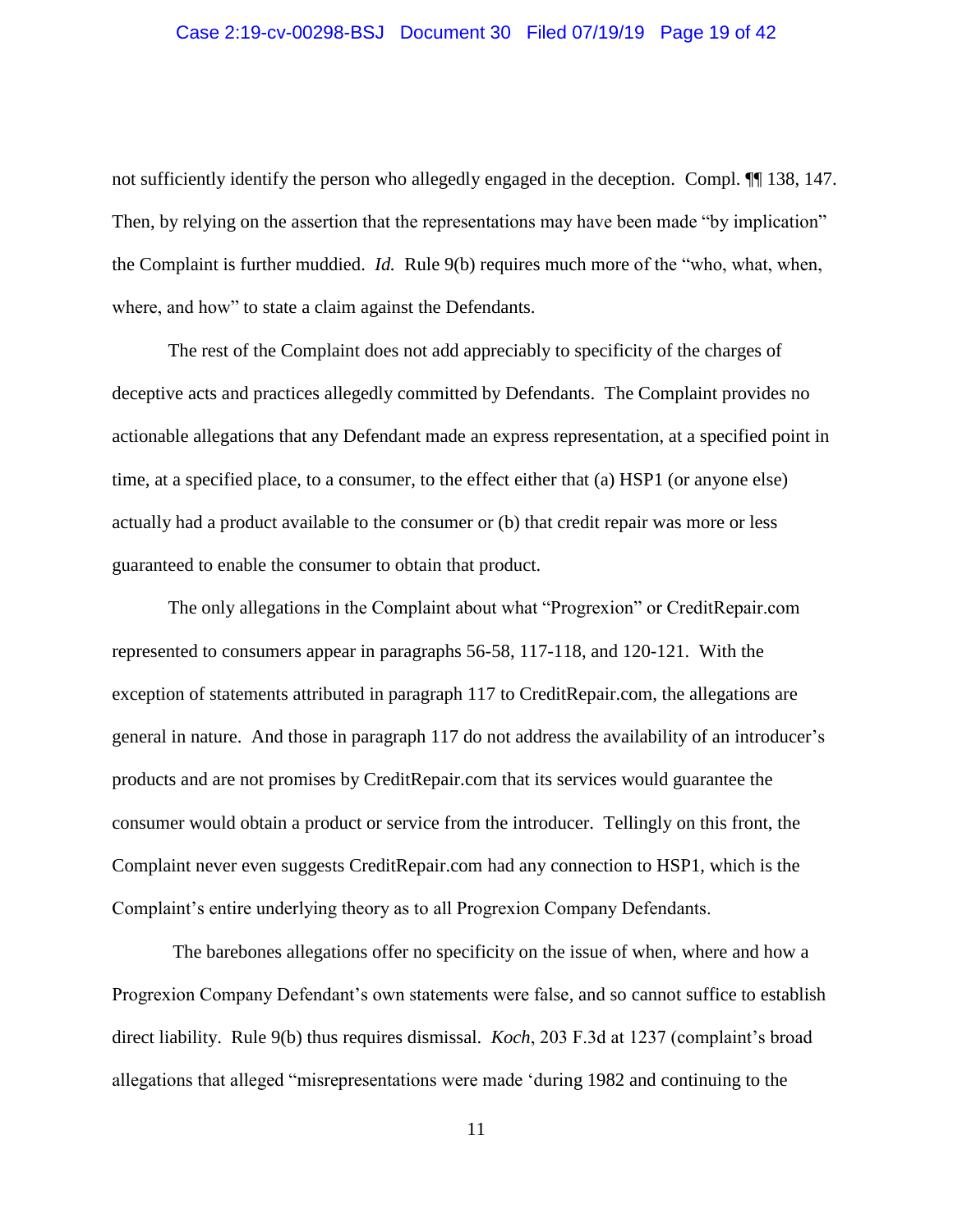present time,'" failure "to mention at all the place at which any misrepresentations were made," and recitation of "a general statement that the Defendants 'fail[ed] to disclose the existence, location, ownership, condition and true value of [KII] assets and property,'" did not meet Rule 9(b) pleading requirements); *U.S. ex rel. Barrick v. Parker-Migliorini Int'l, LLC*, No. 12-cv-00381-DB, 2015 WL 9412537, at \*4-5 (D. Utah Dec. 22, 2015) (complaint that "fail[ed] to identify, beyond sweeping generality, any individual who made a false statement," made "general allegations of the timing of Defendants' illicit activity" over an eight-year period "implicat [ing] a multitude of transactions," and alleged only that Defendants "have been shipping 'banned U.S. beef products'" internationally but "d[id]n't identify the specific type of beef shipped," failed to meet Rule 9(b)'s requirements).

### **2. There Is No Viable Basis For Any Indirect Liability, But Even If There Were The Complaint Does Not State A Claim.**

The Complaint also appears to allege that the Progrexion Company Defendants are liable indirectly, because they made one or both statements "through at least one affiliate, acting on Progrexion's behalf and for its benefit." Compl.  $\P$  138, 147. There is no legal basis for holding any Defendant liable on such a theory. Neither Section 5531 of the CFPA (at issue in Count II), nor Section 310.3(a)(4) of the TSR (at issue in Count III), allow for liability on an indirect basis or where one is the beneficiary of someone else's conduct. Instead, potentially-liable parties are spelled out in great detail in the CFPA (defining liability based on whether one is a "covered person," "related person," or "service provider") and the TSR (defining liability based on whether one is a "telemarketer" or "seller"). If the Defendants could be held indirectly liable in Counts II and III on a derivative or beneficiary basis, then the intent of Congress and FTC in framing quite-exacting party liability rules for the CFPA and TSR would be frustrated. *See Cent.*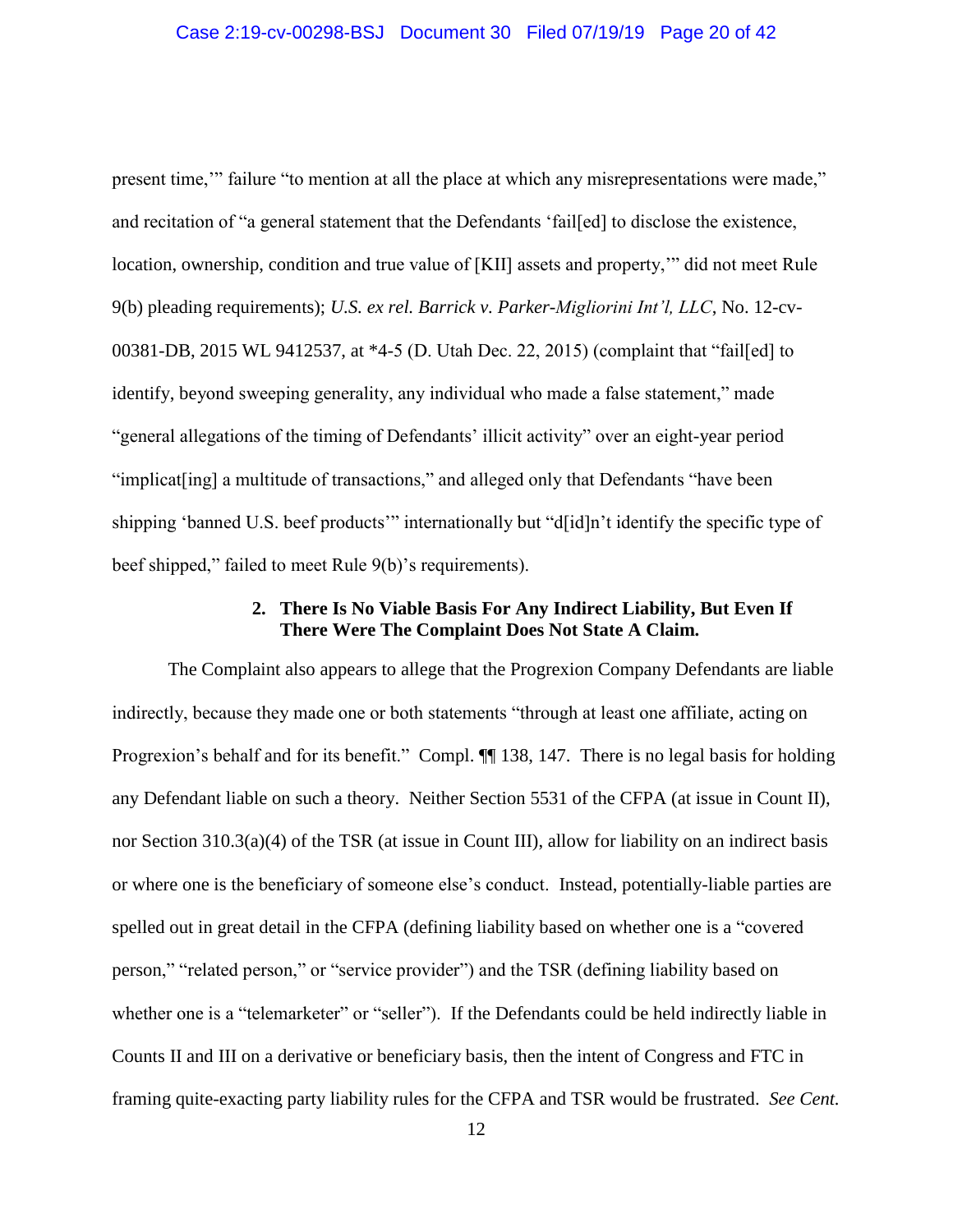# Case 2:19-cv-00298-BSJ Document 30 Filed 07/19/19 Page 21 of 42

*Bank of Denver, N.A. v. First Interstate Bank of Denver, N.A.*, 511 U.S. 164, 182 (1994) (no aiding and abetting liability when Congress defined the scope of liability and potential party defendants); *Fed. Election Comm'n v. Swallow*, 304 F. Supp. 3d 1113, 1118 (D. Utah 2018) (following *Central Bank of Denver* and holding that "the government cannot infer secondary liability when the statute in question is silent on that subject"). Unless and until there is a law or regulation that creates "beneficiary liability" under similar circumstances, the Complaint does not state a claim to recover for conduct by third parties who purportedly were "acting on [the defendant's] behalf and for its benefit."

Elsewhere in the Complaint, CFPB tries something similar by asserting in a whollyconclusory fashion that HSP1 and other introducers are agents of the Defendant Progrexion Marketing. Compl.  $\P 25$ . To the extent Counts II and III seek to use that allegation to hold that Defendant liable as principal, it fails for the same reason: neither the CFPA nor the TSR embrace agency liability.

Even if Defendants could be liable under an agency theory, CFPB still fails to state a claim. Agency is a matter of appointment, and can be based on a grant of express or implied authority. *Proctor & Gamble Co. v. Haugen*, 222 F.3d 1262, 1278 (10th Cir. 2000). "Express authority exists whenever the principal directly states that its agent has the authority to perform a particular act on the principal's behalf." *Id.* (citing *Zions First Nat'l Bank v. Clark Clinic Corp*., 762 P.2d 1090, 1094–95 (Utah 1988)). Implied authority, by contrast, arises when "the performance of certain business is confided to an agent" and includes "by implication authority

<sup>&</sup>lt;sup>8</sup> Because the Complaint does not make any allegations that any of the other Progrexion Company Defendants were HSP1's principals, Defendants only address the CFPB's vague agency theory as to Progrexion Marketing.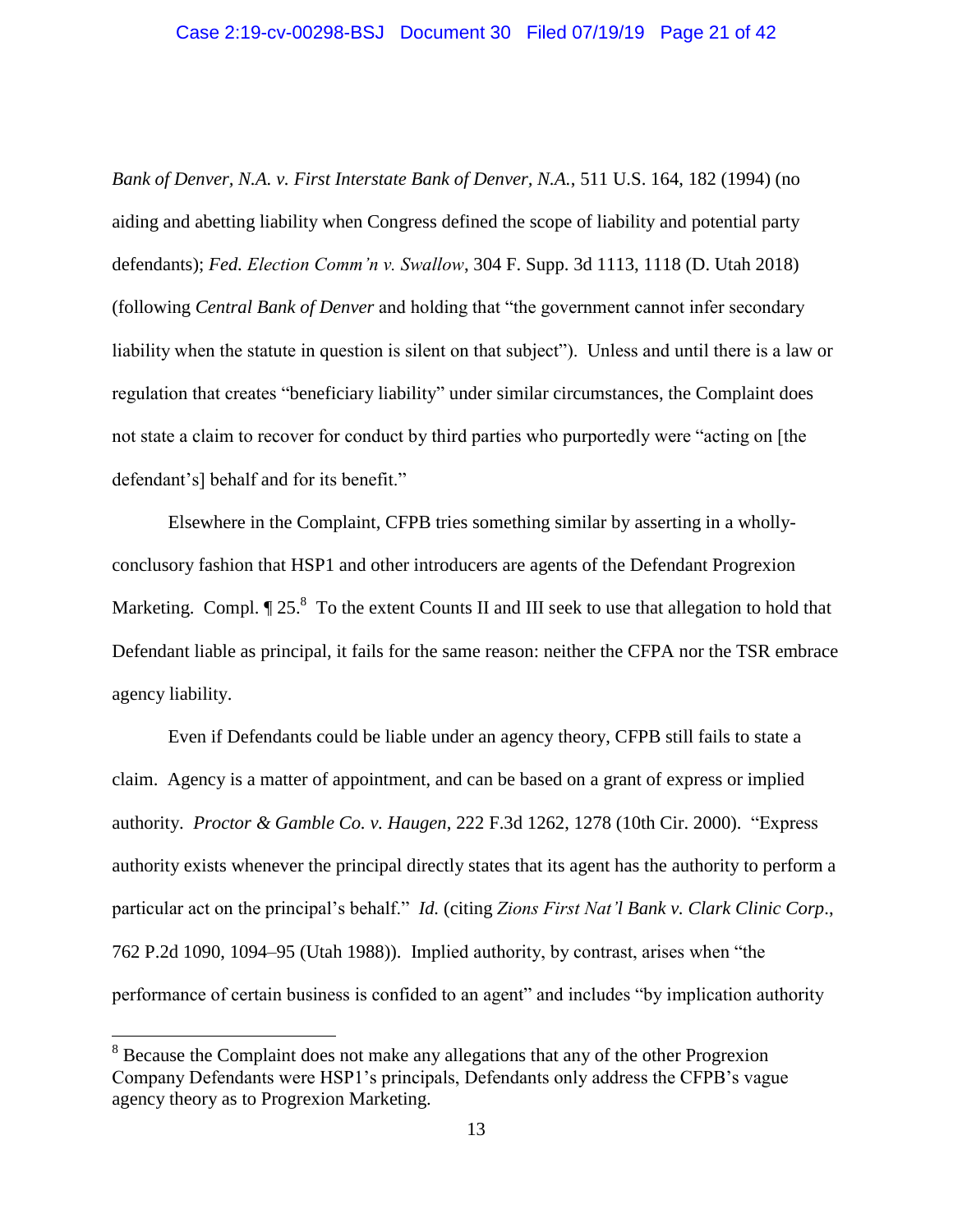to do collateral acts which are the natural and ordinary incidents of the main act or business authorized." *Id.* Here, as to either type of authority, CFPB does not identify any circumstance where Progrexion Marketing appointed HSP1 or any other introducer to make statements about that introducer's products or their availability "on its behalf." *Int'l Fid. Ins. Co. v. La Porte Constr., Inc.*, No. 2:16-cv-00032, 2017 WL 876261, at \*6 (D. Utah Mar. 3, 2017) (stating that the instructions must state "that the act under scrutiny is to be done") (quoting 2A C.J.S. *Agency* § 147 (2016)). The Complaint does not allege a single instance where Progrexion Marketing inserted itself into HSP1's own offerings, or how it described those offerings, or as to whether and under what circumstances those offerings would be or become available. Since those are the only type of alleged misrepresentations at issue, agency issues cannot save the Complaint.

There is also no claim that could be premised on an implied grant of authority for the further reason that the Complaint alleges only that Progrexion Marketing suggested to HSP1 (and other introducers) how it might describe Lexington Law and CreditRepair.com's services to consumers should the introducer choose to do so. *See, e.g.*, Compl. ¶¶ 48, 50, 52. Even taking that as true, HSP1's alleged (mis)descriptions of its own products and their availability certainly are not "incidental to, or necessary, usual, and proper" to the making of statements about credit repair availability. *Reliance Steel & Aluminum v. Telling Indus., LLC*, No. 2:11CV369DAK, 2013 WL 594737, at \*3 (D. Utah Feb. 15, 2013) (citation omitted). And even if it was, there is no basis to find plausible that Progrexion Marketing impliedly authorized HSP1 (or any other introducer) to act corruptly, by for example misrepresenting the introducer's products or whether those products would be delivered. *See, e.g.*, *Bayless v. Christie, Manson & Woods Int'l, Inc.*, 2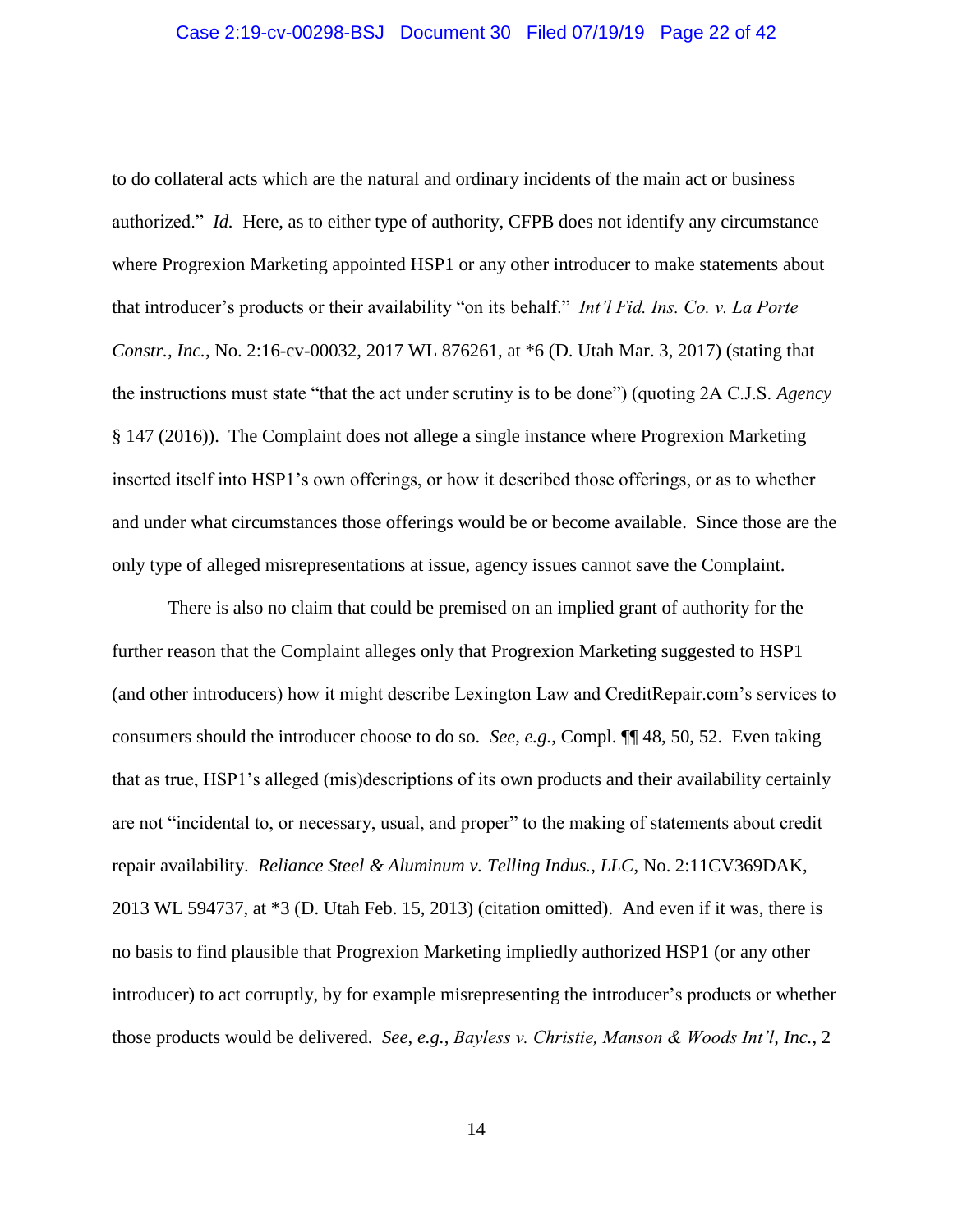F.3d 347, 352 (10th Cir. 1993) (where agent had actual authority to consign a painting, he did not have actual authority to misdirect the consignment).<sup>9</sup>

Moreover, any claim of agency is deeply flawed because the Complaint has no allegations to suggest that Progrexion Marketing in any sense controlled HSP1 or any introducer. *Green v. Beer*, No. 06 Civ. 4156(KMW)(JCF), 2009 WL 911015, at \*11 & \*n.22 (S.D.N.Y. Mar. 31, 2009) (dismissing agency claim as it did not "allege any facts from which the Court could infer . . . that [one party] controlled [the other's] fraudulent actions"). Above all, the hallmark of agency is the appointment of an agent and the exercise or right of control by the principal. *St. Anthony Hosp. v. U.S. Dep't of Health & Human Servs.*, 309 F.3d 680, 703 (10th Cir. 2002) ("Agency is the fiduciary relation which results from the manifestation of consent by one person to another that the other shall act on his behalf and subject to his control, and consent by the other so to act." (quoting Restatement (Second) of Agency § 1)); *CIG Expl., Inc. v. Hill*, 824 F. Supp. 1532, 1540 (D. Utah 1993), *aff'd sub nom. CIG Expl., Inc. v. Tenneco Oil Co.*, 83 F.3d 431 (10th Cir. 1996) ("[A] necessary precondition to the establishment of an agency relationship is that the principal have control over the conduct and activities of the agent."). Here, no such control or right of control is alleged.

<sup>&</sup>lt;sup>9</sup> To the extent a third party could assert that one party acts with apparent authority of another, potentially leading to derivative liability of the apparent principal, that is not relevant here. The alleged misstatements made by the putative agent, HSP1 (or another introducer), are made before any of the Defendants are even introduced to the consumer. As such, the Complaint fails to identify the first element to apparent authority—that the putative principal has done something that "causes third parties to believe that the agent is clothed with apparent authority," *Licari v. Best W. Int'l, Inc.*, No. 2:11-cv-603, 2013 WL 3716523, at \*11 (D. Utah July 12, 2013) (citation omitted), such that "it is reasonable for the third person dealing with the agent to believe the agent is authorized" to act on the principal's behalf. *Burlington Ind., Inc. v. Ellerth*, 524 U.S. 742, 759 (1998) (quoting Restatement (Second) of Agency § 8, Comment c).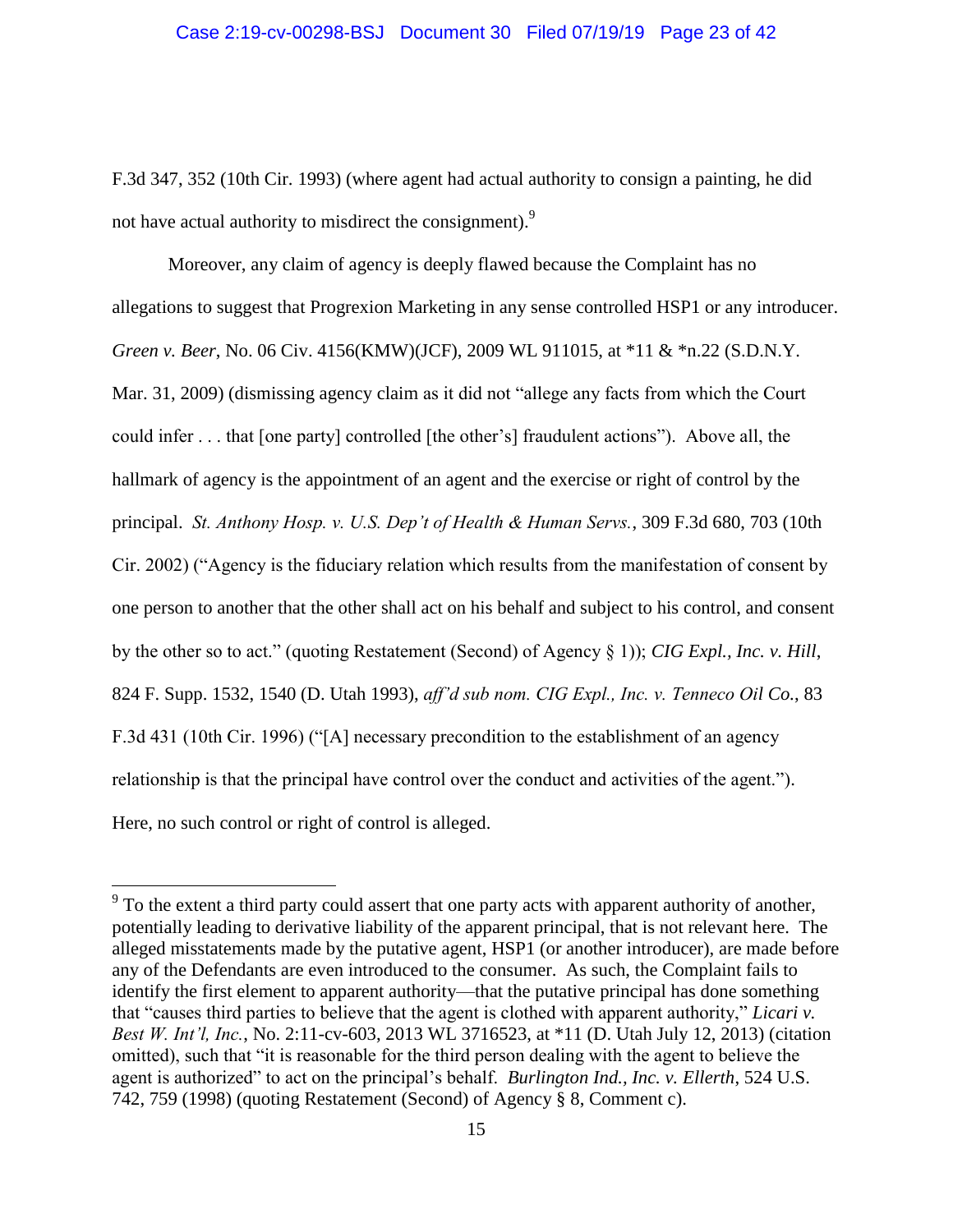In a larger sense, the Complaint does not overcome the inherent implausibility of an agency theory that would make Progrexion Marketing liable for how HSP1 marketed its own loan products. Simply put, it is nonsensical to assert that HSP1 marketed its own products on Progrexion Marketing's "behalf" or under Progrexion Marketing's control. Companies do not customarily rely on the authority of independent entities to make their own sales. *See UBS Bank USA v. Wolstein Business Enters., L.P.*, No. 2:08-cv-0911 CW-SA, 2011 WL 129868, at \*12 (D. Utah Jan. 14, 2011). The Complaint's sparse, conclusory allegations do nothing to overcome this implausibility, and the CFPB does not satisfy its burden of alleging facts to support its claim.

## **C. The Claims for Substantially Assisting HSP1's Allegedly Deceitful Acts In Violation of the CFPA (Count IV) or TSR (Count V) Should Be Dismissed Because the Complaint Does Not Allege that Any Progrexion Company Defendant Knew HSP1 Deceived Consumers and Does Not Plead Substantial Assistance.**

In addition to claiming that the Progrexion Company Defendants directly violated the CFPA and the TSR as charged in Counts II and III, Plaintiff restates these claims as ones for "substantial assistance" in Counts IV and V, asserting that the Progrexion Company Defendants substantially assisted HSP1 in its violations of the CFPA and the TSR respectively. These claims fare no better.

Under the CFPA,

It shall be unlawful for . . . any person to knowingly or recklessly provide substantial assistance to a covered person or service provider in violation of the provisions of section 5531 of this title [which include the prohibition on deceptive practices] . . .

12 U.S.C. § 5536(a)(3). The TSR states that it is a deceptive act or practice "to provide substantial assistance or support to any seller or telemarketer when that person knows or consciously avoids knowing that the seller or telemarketer is engaged in any act or practice that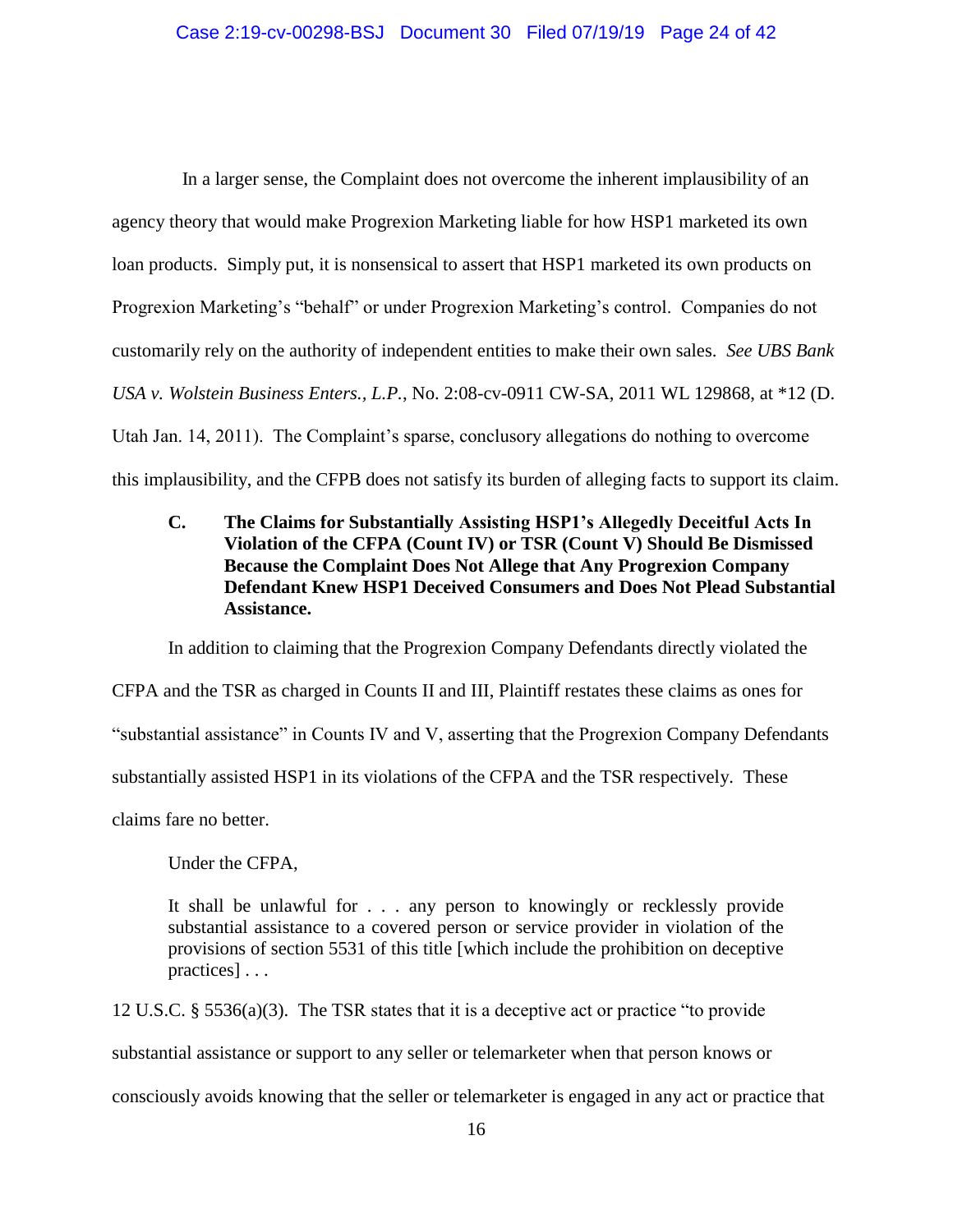violates §§ 310.3(a), (c), or (d), or § 310.4 of this Rule." 16 C.F.R. § 310.3(b). Courts have determined this type of liability requires (1) a primary violation, (2) a culpable state of mind, and (3) "substantial assistance" of the primary violation. *CFPB v. Universal Debt & Payment Sols., LLC*, No. 1:15-CV-0859-RWS, 2019 WL 1295004, at \*15 (N.D. Ga. Mar. 21, 2019) (CFPA); *Abbott v. Equity Grp., Inc*., 2 F.3d 613, 621 (5th Cir. 1993) (emphasis added) (citation omitted) ("To establish liability, the plaintiff must show  $(1)$  that the primary party committed a [] violation; (2) that the aider and abettor had 'general awareness' of its role in the violation; and (3) that the aider and abettor knowingly rendered 'substantial assistance' *in furtherance* of it.").<sup>10</sup> "A boilerplate allegation . . . that a defendant 'knew or acted in reckless disregard' of the alleged fraud will not suffice to state a claim for aiding and abetting." *Lewis v. Hermann*, 775 F. Supp. 1137, 1153 (N.D. Ill. 1991) (citation omitted) (discussing the analogous provisions of the Securities and Exchange Act). None of the elements are met here.

### **1. CFPB Has Not Pled That Any of the Defendants Had a Culpable State of Mind About HSP1's Alleged Bad Acts.**

The CFPB fails to allege a substantial assistance claim because the Complaint alleges no specific facts (none) to meet the requisite scienter. Under the CFPA, the allegations must show that each relevant Progrexion Company Defendant had at least a "'general awareness' of the roles they were playing in the primary [violation] and that they knowingly contributed to it." *Universal Debt & Payment Sols., LLC*, 2019 WL 1295004, at \*15 (internal quotation marks and

<sup>&</sup>lt;sup>10</sup> *Abbott* involves an analogous substantial assistance provision under the Securities & Exchange Act of 1934. *Id.* Several courts interpreting substantial assistance liability claims have looked to cases applying this Securities and Exchange Act provision. *CFPB v. Universal Debt & Payment Sols., LLC*, No. 1:15-CV-00859-RWS, 2015 WL 11439178, at \*7 (N.D. Ga. Sept. 1, 2015) (holding that § 20(e) of the Securities and Exchange Act of 1934 is similar to the CFPA's substantial assistance provision, and applying the same scienter standard); *CFPB v. RD Legal Funding, LLC*, 332 F. Supp. 3d 729, 771-72 (S.D.N.Y. 2018) (same).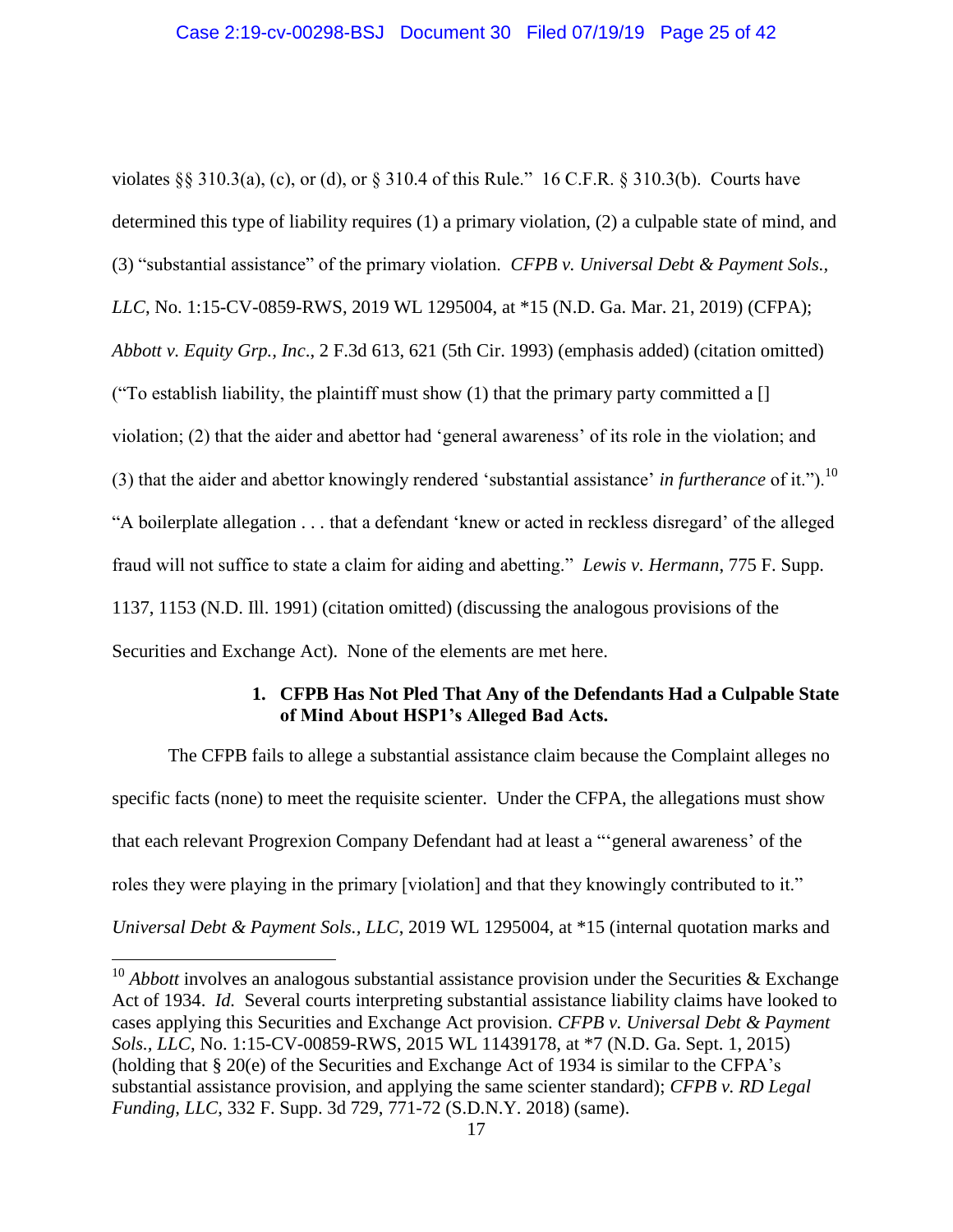citation omitted). The TSR is even stricter, requiring proof that a defendant knew or consciously avoided knowing of the deceptive conduct that is the subject of the suit. *FTC v. Chapman*, 714 F.3d 1211 (10th Cir. 2013). Rule 9(b)'s specificity requirements apply to any substantial assistance claim where the primary violation sounds in fraud, as it does here. *Prime Mktg. Holdings*, 2016 WL 10516097, at \*6 (CFPA claim). Despite that requirement, the Complaint largely parrots the knowledge elements of the CFPA and TSR—"[t]he Progrexion Defendants had the requisite knowledge of or reckless disregard for the deceptive conduct" (Compl. 159); "[t]he Progrexion Defendants knew or consciously avoided knowing that the affiliate made false or misleading statements" (Compl. ¶ 166)—or just baldly asserts knowledge—"Progrexion also had knowledge that HSP1 did not offer or provide the products and services it advertised". *Id*. ¶ 100. Conclusory allegations are not enough to move the substantial assistance claim across the line from possible to plausible. *Twombly*, 550 U.S. at 555 ("a formulaic recitation of the elements of a cause of action will not do.").

Where the Complaint does a little more, it does not plausibly allege that any Progrexion Company Defendant knew that HSP1 lied to people about fictitious lending products and made guarantees. Those allegations of scienter appear interspersed among ¶¶ 86-108 of the Complaint. Many of them are wholly conclusory or refer generally to knowledge by an unidentified Defendant about alleged conduct of an unidentified introducer. *E.g.,* Compl. ¶¶ 90, 92-93, 96, 98, 105-107. Thus, none of them support CFPB's attempt to state a claim in Counts IV and V.

For example, the CFPB allegations in paragraph 107 fail to demonstrate knowledge that HSP1 claimed to offer products that were in fact fictitious. It alleges:

[I]n a December 2014 email, Progrexion's Senior Director of Compliance reported that "[m]any [clients] have claimed that [a marketing affiliate] is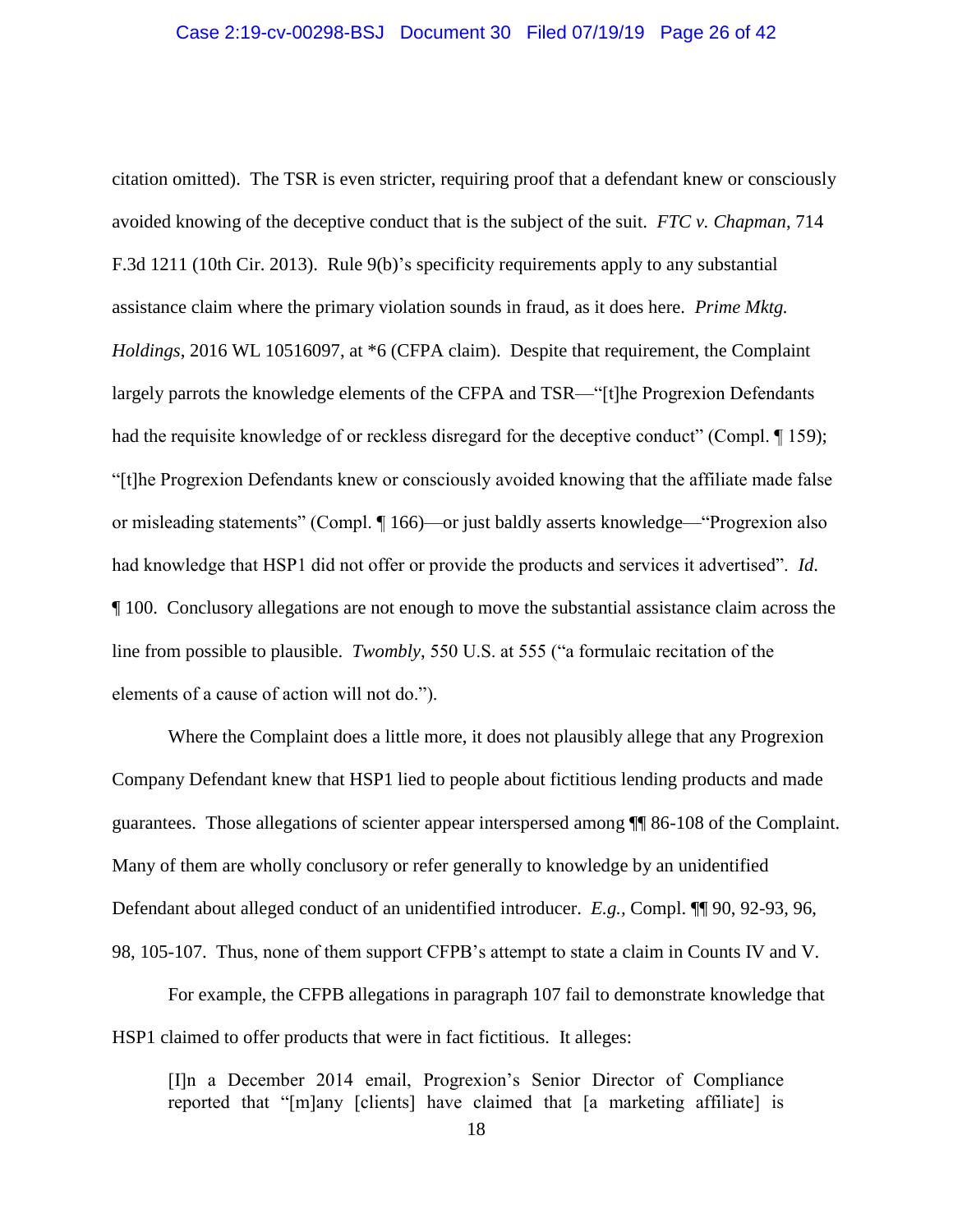guaranteeing loan approval as long as they sign up for Lexington's services." In response, one of Progrexion's marketing directors noted that the affiliate "is one of our largest Hotswap Partners" and that the company had previously heard the same complaint before.

The deficiencies of this allegation are many. On its face, it fails to meet the specificity standards of Rule 9(b), omitting the particulars of the alleged primary violation and knowledge by an identified Defendant. Nor does this passing vignette even set forth an example of the charged deceptive practice—the Complaint's allegations that consumers were told products were available when they were not and that guarantees were made that were not delivered upon.

The allegations that immediately precede paragraph 107 are a good further example. In ¶¶ 105-06, CFPB alleges that "Progrexion was aware that other Hotswap Partners marketing rent-to-own housing engaged in questionable marketing activities" and making "implicit guarantees" based on a single email sent by an unnamed employee of an unspecified Progrexion Company Defendant. But this allegation fails to specify who made this statement, which Progrexion entity the person worked for and the position the person held, which Hotswap Partner the email discussed, or the precise nature of the "questionable marketing activity." *SEC v. Blackburn*, No. 15-2451, 2015 WL 5307424, at \*9 (E.D. La. Sept. 10, 2015) (applying heightened pleading standard and dismissing aiding and abetting claim under the Securities and Exchange Act when complaint "fail[ed] to allege sufficient facts to show Schlesinger's general awareness and knowing substantial assistance"); *see also Cannon*, 2016 WL 9779290, at \*8 (citation omitted) (dismissing claim for failure to "state with the particularity required under Rule 9(b) the 'circumstances constituting the fraud'").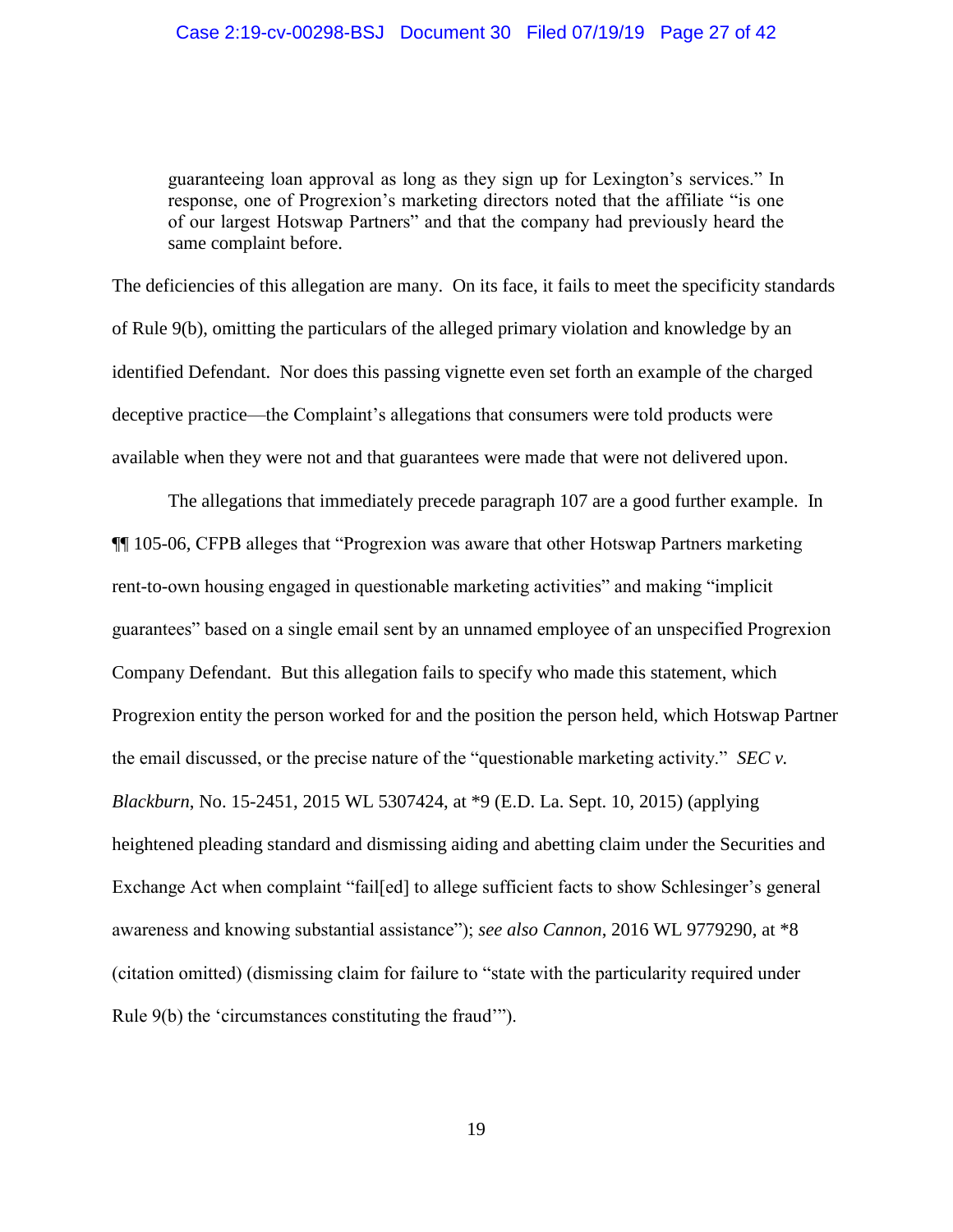### Case 2:19-cv-00298-BSJ Document 30 Filed 07/19/19 Page 28 of 42

The remaining allegations fare no better. Although they each concern HSP1, none specify an instance where someone at a Progrexion Company Defendant knew that HSP1 lied about the existence of fictitious loans or guaranteed their delivery.<sup>11</sup>

One set of allegations concern supposed "falsehoods" on HSP1's website and in ads, which "Progrexion" monitored and was concerned about. Compl.  $\P$  87-89. The allegations, however, are vague and generic. CFPB says "Progrexion" knew "HSP1 used the fake ads described in Paragraph 79(c)" but the Complaint does not 'describe' such ads such as required by Rule 9(b)—it simply says "HSP1's ads offered housing that was not actually available." *Id.* at ¶¶ 79, 89. *See United States v. Dish Network, LLC*, 75 F. Supp. 3d 942, 1020 (C.D. Ill. 2014) (granting summary judgment to Defendant on substantial assistance claim under TSR when "evidence does not support the inference that Dish avoided knowing that Dish TV Now was abandoning calls and does not support the inference that Dish continued to pay Dish TV Now to make abandoned calls"). No details are offered about "who" knew "what" about the truth of the advertisements, and how, which frustrates both Rule 9(b) and Rule 8.

Separately, the Complaint claims eFolks had knowledge that HSP1 did not offer certain unspecified rent-to-own products because HSP1 purportedly did not collect location information for some "leads." The allegation is utterly irrelevant because it has nothing to do with the rest of the Complaint—which is based on consumers who were referred to credit repair by a direct call transfer from HSP1 (Compl. ¶¶ 54-55), and not "leads" eFolks needed to call on its own. As such, the Complaint's allegations of misrepresentations (the primary violation) are disconnected

 $11$  While scienter does not always require "knowledge" per se, the Complaint rests on allegations of actual knowledge. This Motion addresses scienter as it has been pled.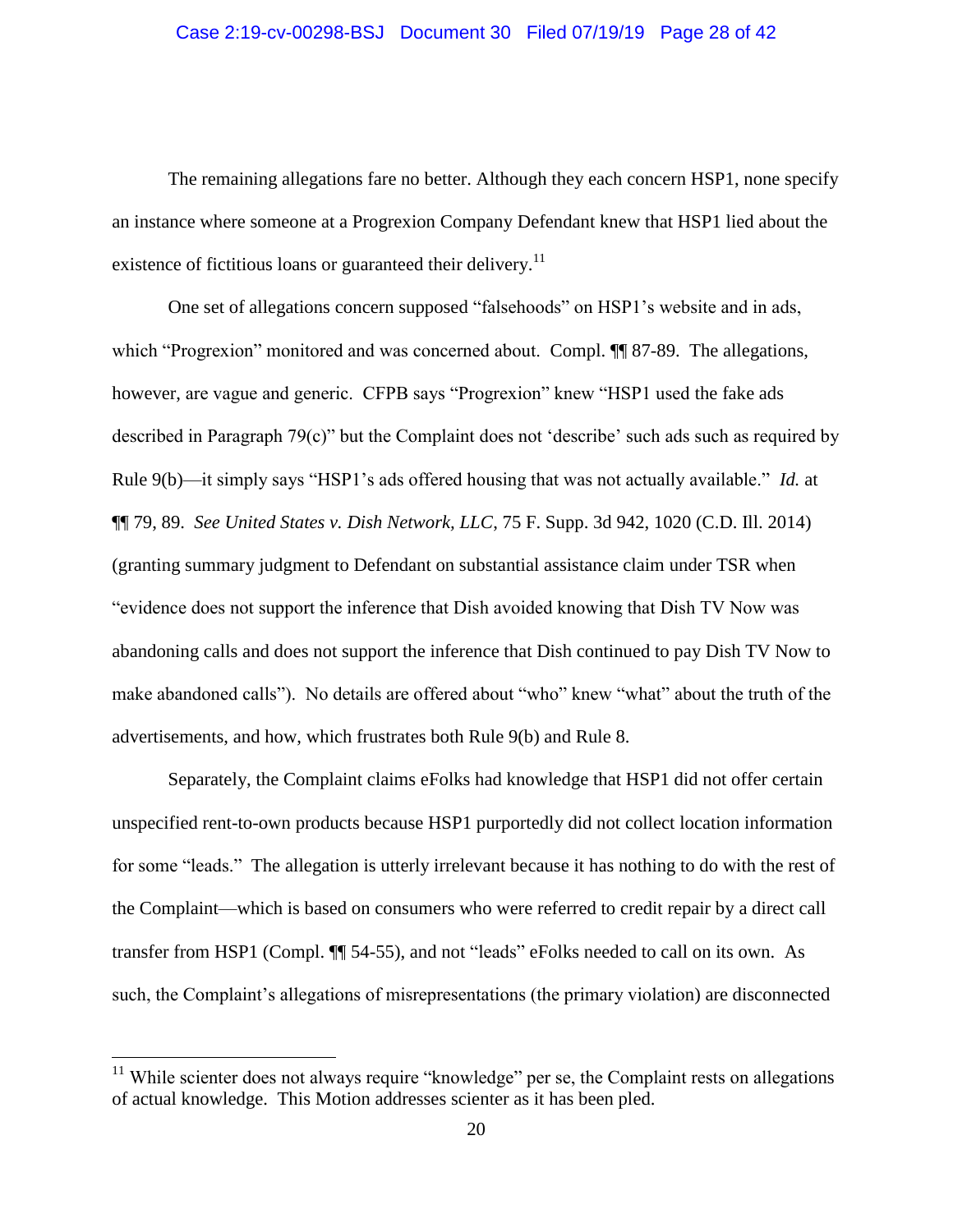to this circumstance. Along with the failure to allege what eFolks knew about the consumer-HSP1 relationship and how the "lead" was generated, the causes of the missing data, and other relevant facts mean this allegation falls short of the mark in alleging the requisite knowledge of alleged misconduct by HSP1.

The final example of scienter concerns the Complaint's allegations about HSP1's "90- Day Blitz" campaign, but this too fails to allege facts supporting scienter of HSP1's offer and guarantee of allegedly fictitious products. Compl. ¶ 94. Commenting on the 90-day blitz, a Progrexion employee allegedly noted that many clients might need more than "3 months of credit repair" and so HSP1 might be "setting 'unreal expectations.'" *Id.* Whatever the significance of that exchange, none of it has anything to do with this case: the alleged primary violations are purported promises that HSP1's products were not even available and that those products would become available after credit repair was provided. The 90-day blitz allegations bear no relation to that alleged deceptive practice. Instead, there is a complete disconnect between the employee's knowledge (that a client might need more than 90-days credit repair) and the alleged primary violation (HSP1 lied about the existence of fictitious loans).

Aside from all of these deficiencies, scienter must be pled separately as to each Defendant. *Universal Debt & Payment Sols., LLC*, 2015 WL 11439178, at \*2. And knowledge must be pled as to an employee of that Defendant who provided substantial assistance to HSP1's behavior, because a theory of "collective knowledge" does not (and should not) support a substantial assistance claim. *See United States v. Sci. Applications Int'l Corp.*, 626 F.3d 1257, 1273–75 (D.C. Cir. 2010) (vacating False Claims Act judgment against defendant; "'collective knowledge' provides an inappropriate basis for proof of scienter"); *Southland Sec. Corp. v.*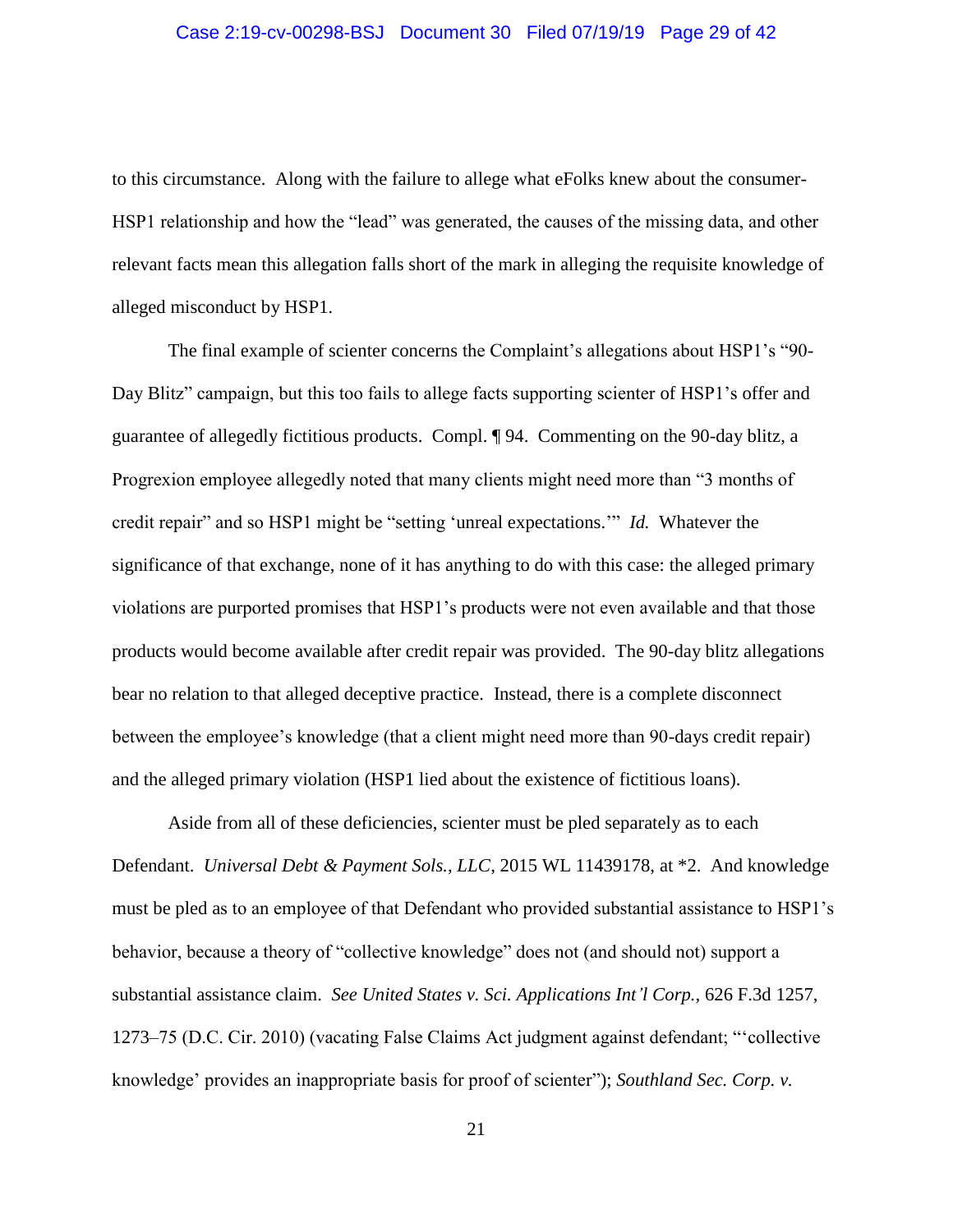*INSpire Ins. Sols., Inc.*, 365 F.3d 353, 366-67 (5th Cir. 2004) (rejecting theory of "corporate scienter" and applying "general common law rule" that "the required state of mind must actually exist in the individual making . . . the misrepresentation, and may not simply be imputed to that individual on general principles of agency"). That this Complaint does neither is an independent basis to dismiss Counts IV and V. *See* Compl. ¶¶ 86-108 (alleging "Progrexion's" knowledge of HSP1's deceptive practices).

### **2. The Complaint Does Not Allege That Any Progrexion Company Defendant Provided Substantial Assistance in Furtherance of HSP1's (Or Any Other Introducer's) Alleged Misconduct.**

Counts IV and V also fail to state a claim for substantial assistance because the allegations do not plausibly show how any Defendant furthered the alleged fraud—the introducer's misstatements that products were actually being offered and that the products were guaranteed to become available to the particular consumer after credit repair had been pursued. "[I]n order to prove substantial assistance against a defendant, the CFPB must establish 'that [the Defendant] in some sort associated himself with the venture, that the defendant participated in it as in something that he wished to bring about, and that he sought by his action to make it succeed.'" *Universal Debt & Payment Sols., LLC*, 2019 WL 1295004, at \*6 (CFPA) (*quoting SEC v. Apuzzo*, 689 F.3d 204, 212 (2d Cir. 2012); *see also FTC v. Chapman*, 714 F.3d at 1216 (upholding TSR substantial assistance claim where defendant was "integral" to scheme because she provided the products and services, worked directly to support marketing efforts, and was aware of government concerns but did nothing). In contrast to these standards, the Complaint alleges that the Progrexion Company Defendants, without specifying which one, "substantial[ly] assist[ed]" HSP1 by doing four things: "providing advice and content for the affiliate's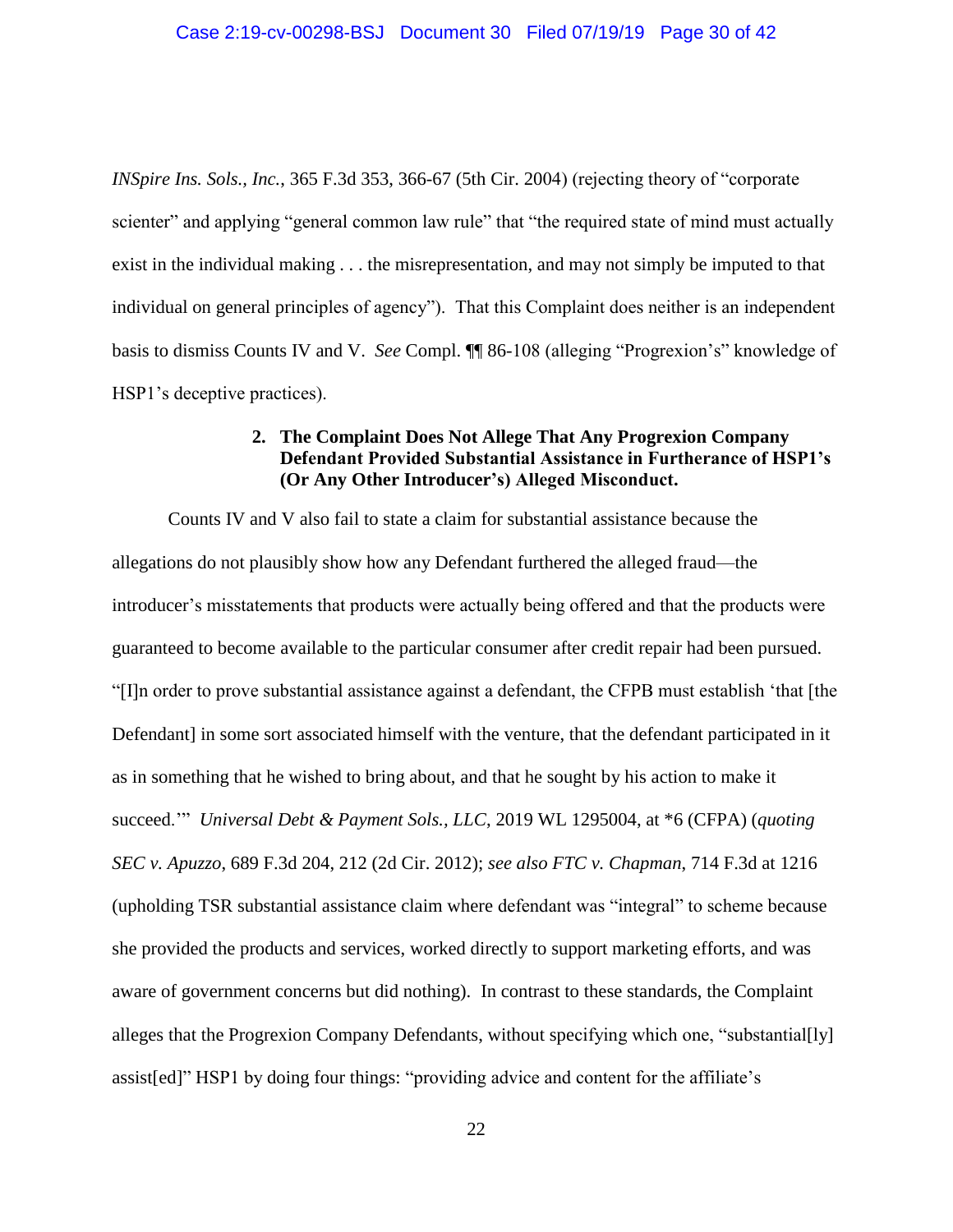### Case 2:19-cv-00298-BSJ Document 30 Filed 07/19/19 Page 31 of 42

telemarketing scripts, advice regarding its websites and other marketing vehicles, the means and mechanisms for live-transferring consumers between the affiliate and Progrexion, and payment for each lead that resulted in a Lexington Law or CreditRepair.com sale." Compl. ¶ 158.

These allegations (and the related ones made earlier in the pleading) are insufficient to support either Count IV or V because they do not show how any of this purported assistance was in furtherance of the challenged conduct: HSP1's alleged misrepresentations about its products. *Rochez Bros. v. Rhoades*, 527 F.2d 880, 888 (3d Cir. 1975) (affirming no aiding and abetting liability under the Securities and Exchange Act when there was "no evidence that shows [the primary violator] used [defendant's] 'facilities, premises or personnel' *to further* the fraud") (emphasis added). The Complaint does not allege, for example, that any Defendant approved scripts, websites, or other "marketing vehicles" containing the purported lies or even any representations about HSP1's products or their availability.<sup>12</sup> The pleading does not even explain whether and how HSP1 found the "advice" it was given of any assistance whatsoever. On its face, the Complaint does not demonstrate any manner in which Defendants substantially assisted the fraud.

The allegations of substantial assistance are deficient for the further reason that they are jarringly inconsistent with repeated, public admonitions from CFPB. In a series of guidance materials, CFPB has explicitly instructed companies that have third-party relationships that they should monitor those third parties' contacts with consumers, review the third parties' training

 $12$  The claim that accepting introductions to possible customers or paying for them is a form of substantial assistance is wholly in-substantial and without logic. There is nothing in the CFPA or the TSR that sanctions a lawsuit against a recipient of consumer referrals or of "leads" simply based on the fact that the recipient answered the phone or paid for the introduction. Here, of course, there is even less reason to entertain such an assertion because there is no sufficient allegation that Defendants knew of misdeeds by an introducer (if such was actually true).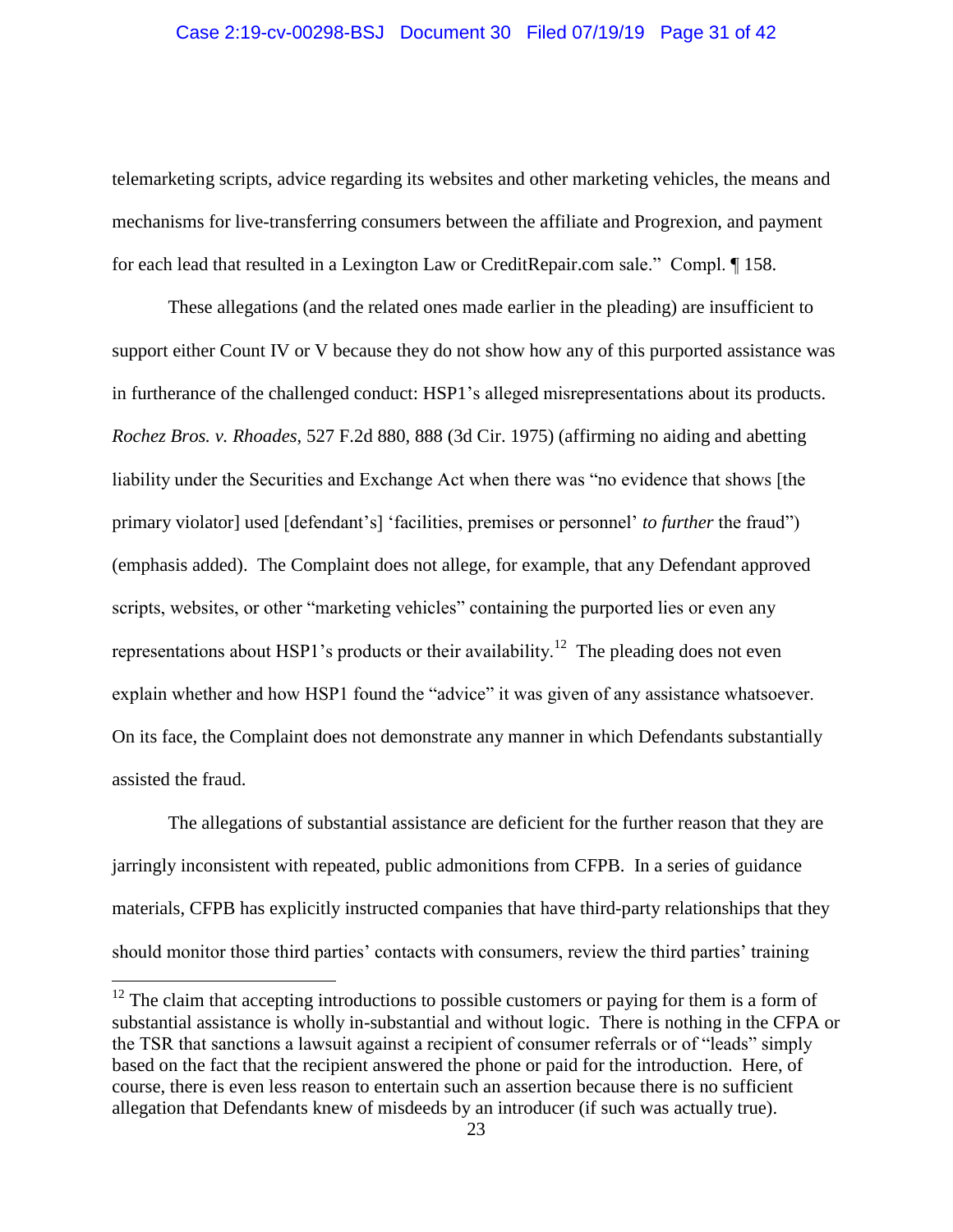and marketing materials, and "[t]ak[e] prompt action" with the third parties to address any issues observed. CFPB Compliance Bulletin and Policy Guidance: 2016-02, *Service Providers*; CFPB Bulletin 2012-03, *Service Providers* (each available at www.consumerfinance/gov/policycompliance/guidance/supervisory-guidance/compliance-bulletin-and-policy-guidance-2016-02 service-providers/). Incredibly, the Complaint nevertheless alleges Defendants are liable for providing "substantial assistance" in the form of, among other things, "providing advice and content for the affiliate's telemarketing scripts [and] advice regarding its websites and other marketing vehicles." Compl. ¶ 158. The Bureau simply cannot have it both ways. It cannot be that when Defendants allegedly provided input to introducers, in compliance with CFPB's Bulletins, they unwittingly subjected themselves to being sued for being too close to the introducer. To harmonize CFPB's allegations and its policy demands, the "substantial assistance" test must mean more than what is alleged here. The test should require allegations that the defendant knew there was a fraud (or other misconduct) and chose to help it along with assistance that was substantial. Otherwise, ordinary due diligence and good compliance conduct of the type CFPB commands outside of court would be enough to put even the most wellmeaning company into legal jeopardy.

\* \* \*

In sum, Counts II-V must be dismissed against the Progrexion Company Defendants because (a) liability cannot lie for the conduct of unidentified introducers; (b) there are no actionable statements by any of the Defendants to permit liability for deceptive conduct under Counts II and III, indirect liability is not permissible and agency liability is not adequately alleged for those counts; and (c) the complaint fails to sufficiently plead any Defendant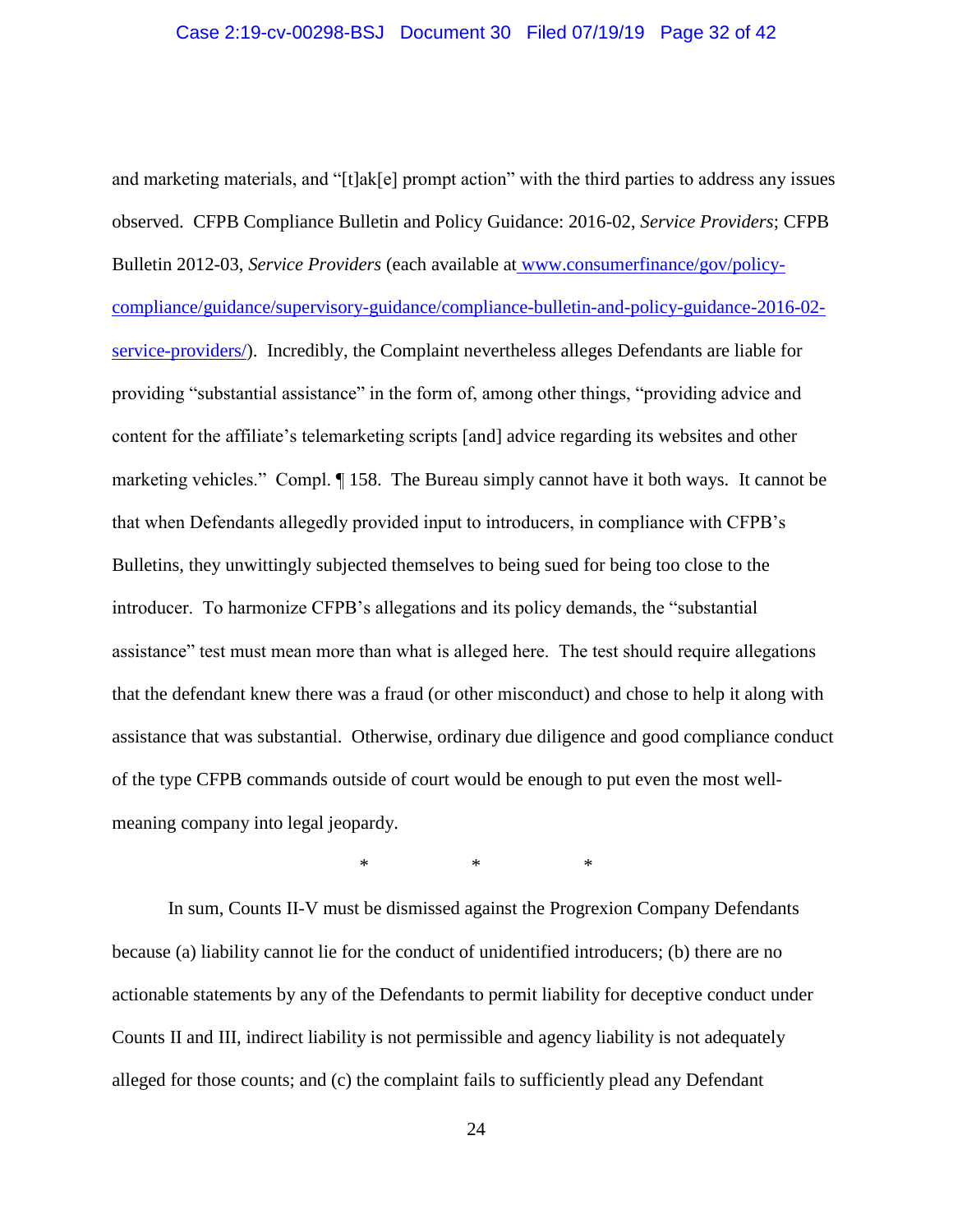knowingly provided substantial assistance to support a claim under either the CFPA or TSR in Counts IV and V.

### **II. COUNT I SHOULD BE DISMISSED AS TO ANY CONDUCT THAT OCCURRED BEFORE MARCH 8, 2016 AS UNTIMELY.**

The CFPA limits the time period within which the CFPB may bring claims to three years from the date of discovery of the alleged violation. 12 U.S.C.  $\S$  5564(g)(1). Although the CFPA provides that claims under laws for which authorities were transferred, as with the TSR, may be brought in accordance with those laws' requirements, the TSR does not include its own statute of limitations and the CFPB has acceded to the application of a three-year limitation to TSR claims. *See, e.g.*, *CFPB v. Howard*, No. 8:17-cv-00161-JLS-JEM, 2018 WL 4847015, at \*2-3 (C.D. Cal. May 3, 2018) (CFPB disputing whether Section  $5564(g)(1)$  applied to TSR claim, but limiting its claims to violations occurring within three years of complaint); *CFPB v. Nationwide Biweekly Admin., Inc.*, No. 15-cv-02106-RS, 2017 WL 3948396, at \*10 (N.D. Cal. Sept. 8, 2017) (assuming application of three-year statute of limitations for TSR claim). Thus, the same threeyear statute of limitations applies to each of the CFPB's claims.

Despite the limitation period, the Complaint is not limited to conduct from and after three years prior to the filing of the Complaint (*i.e.*, May 2, 2016); instead, CFPB relies on allegations of acts dating back at least to 2012. *E.g.*, Compl. ¶¶ 74, 75, 79, 120, 129; *see also* ¶¶ 107 (purporting to describe a "December 2014" email); 70 (purporting to describe a "December 9, 2015" email). The CFPB fails to plead when it "discovered" the alleged violations, much less that it did not know about them over three years ago. Thus, it pleads no grounds for challenging such a wide time period of conduct. Because the Complaint was filed on May 2, 2019, and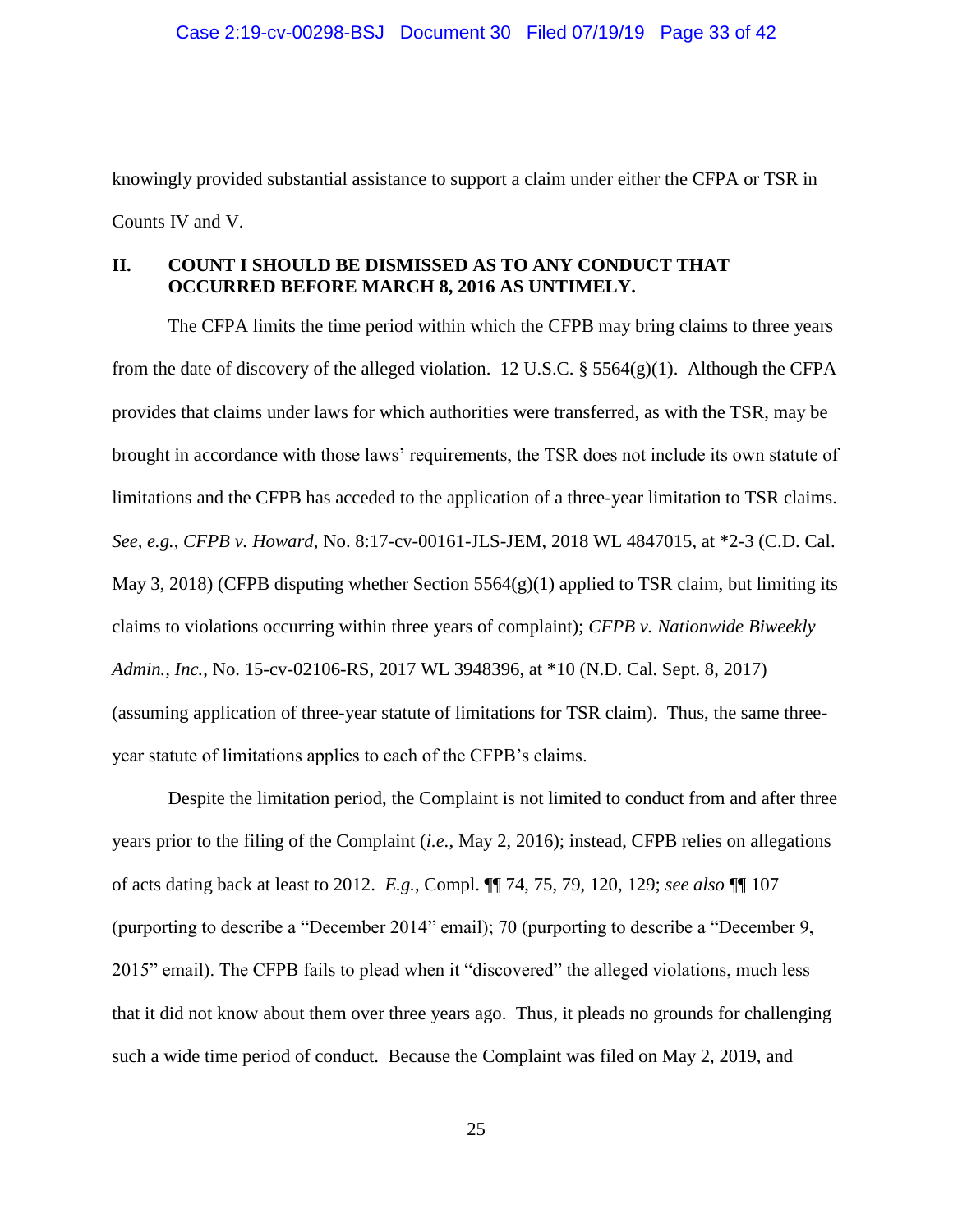taking the brief tolling period<sup>13</sup> into account, only conduct after March 8, 2016 falls within the statute of limitations.

#### **III. THE COMPLAINT RESTS ON IMPERMISSIBLE GROUP PLEADING.**

Under each of the five counts, the Complaint consistently elides or obscures which party it alleges to have violated the TSR (in Count I) or which Progrexion Company Defendant allegedly engaged or assisted in misstatements under the CFPA and TSR (under Counts II-V). For example, with respect to the TSR advance fee claim, the Complaint repeatedly alleges that customers were charged, but in most of these instances the Complaint merely alleges this was done by "Progrexion" or "Defendants." *See* Compl. ¶¶ 4, 123, 126-28, 133. This pleading by aggregation is even more pervasive as to Counts II-V, which refer collectively to "the Progrexion Defendants" engaging in actionable conduct (Compl.  $\P$  136-167), and the earlier underlying allegations related to those counts (*id*. ¶¶ 28-108) that in most instances adopt the same vague collective allegations. The arguments made elsewhere in this brief respectively point this out.

This type of "group pleading" is impermissible and requires the dismissal of all five causes of action, which each rest on collective allegations. The purpose of Rule 8's requirement of a "short and plain statement of the claim" is to "give the defendant fair notice of what the . . . claim is and the grounds upon which it rests." *Twombly*, 550 U.S. at 555 (citations omitted). However, where a complaint relies on "use of either the collective term 'Defendants' or a list of the defendants named individually but with no distinction as to what acts are attributable to whom, it is impossible for any of these individuals to ascertain what particular . . . acts they are

 $13$  In this case, the CFPB entered into tolling agreements with Defendants to suspend the running of the statute of limitations as of March 8, 2019. Thus, the three-year period should run from March 8, 2016.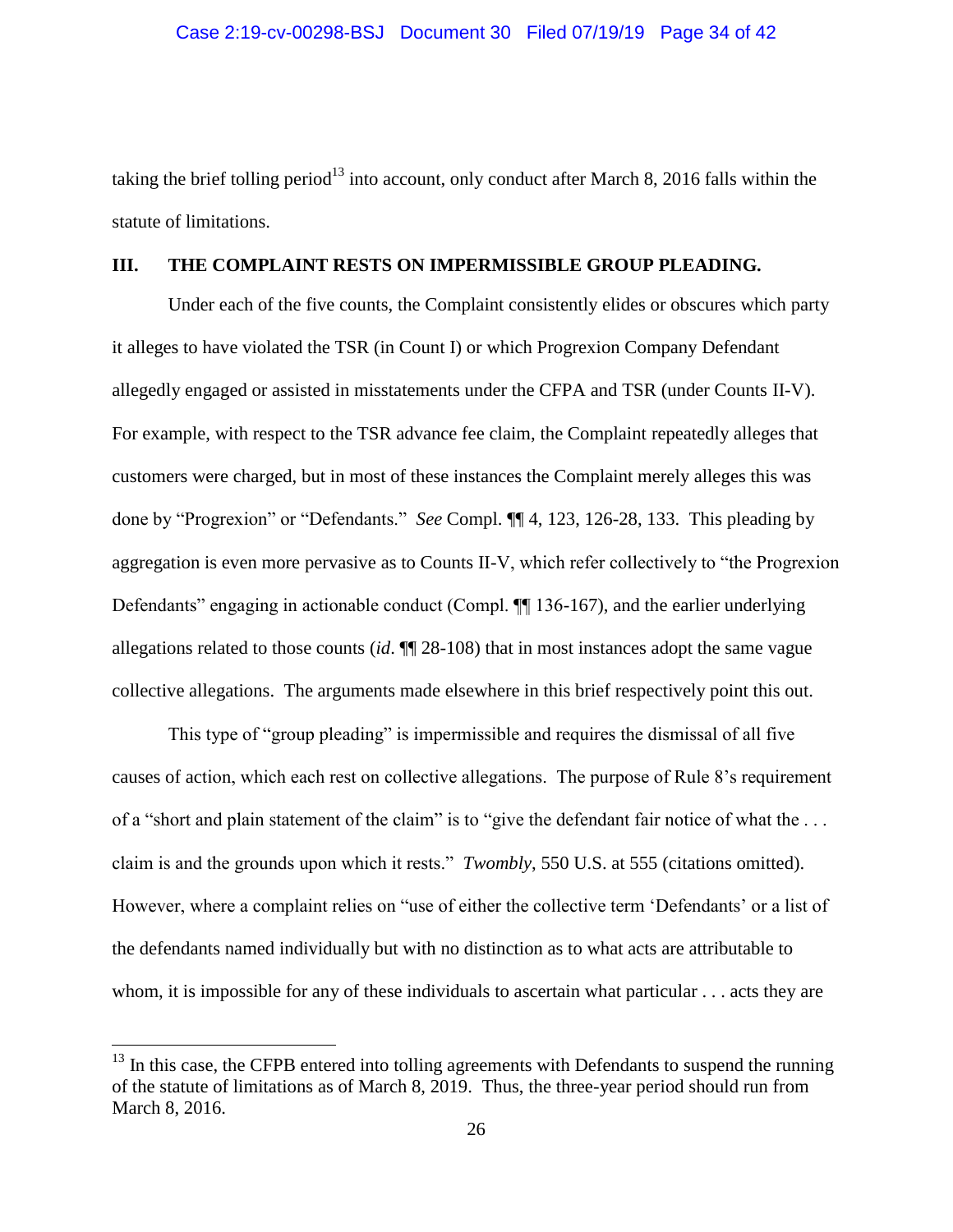# Case 2:19-cv-00298-BSJ Document 30 Filed 07/19/19 Page 35 of 42

alleged to have committed." *Robbins v. Oklahoma*, 519 F.3d 1242, 1250 (10th Cir. 2008); *see also Yocum v. Utah*, No. 1:16-cv-00098, 2017 WL 448586, at \*3 (D. Utah Feb. 2, 2017) (dismissing claim for group pleading because "it is simply not plausible that all of the numerous defendants simultaneously" engaged in the alleged conduct).<sup>14</sup>

The Complaint's reliance on group pleading creates a particular concern as to PGX Holdings, a passive holding company to which no conduct has been attributed. Compl. ¶ 9. Courts routinely dismiss holding or parent companies absent clear allegations that the remote entity actually participated in the relevant conduct. *See, e.g.*, *Myers v. Dr. Phil Org.*, No. 1:14- CV-007-TC, 2015 WL 476073, at \*3 (D. Utah Feb. 5, 2015) (dismissing corporate parent; "nothing in the proposed complaint would lead the court to stray from the well-settled legal proposition that a corporation is not liable for the acts of its subsidiary"); *United States v. Swingline, Inc.*, No. 71-C-1236, 1972 WL 596, at \*2 (E.D.N.Y. July 11, 1972) (dismissing parent company, as no evidence it had done "anything"). Because the Complaint impermissibly relies only on group pleading and makes no allegations that PGX Holdings undertook any conduct whatsoever, that entity cannot not possibly be liable and should be dismissed.

PGX Holdings should be dismissed in any event because it is not subject to either the CFPA or the TSR. The CFPA in relevant part applies to a "covered person," which is "any

<sup>&</sup>lt;sup>14</sup> The CFPB exacerbates the defect, rather than cures it, by baldly asserting that PGX Holdings, Progrexion Marketing, Progrexion Teleservices, eFolks, and CreditRepair.com constitute a "common enterprise" that is jointly and severally liable for each other's actions. Compl. ¶ 19. This threadbare allegation falls flat because the common enterprise theory does not even apply to these claims. *Commonwealth of Penn. v. Think Fin., Inc.*, No. 14-cv-7139, 2016 WL 183289, at \*26 (E.D. Pa. Jan. 14, 2016) ("We agree with the Defendants that the common enterprise theory should not be superimposed on a claim under the [CFPA]."). It also fails because the Complaint again alleges no facts, rather than conclusory assertions, to support the existence of a common enterprise that "disregards corporateness." *FTC v. E.M.A. Nationwide, Inc.*, 767 F.3d 611, 637 (6th Cir. 2014) (citation omitted).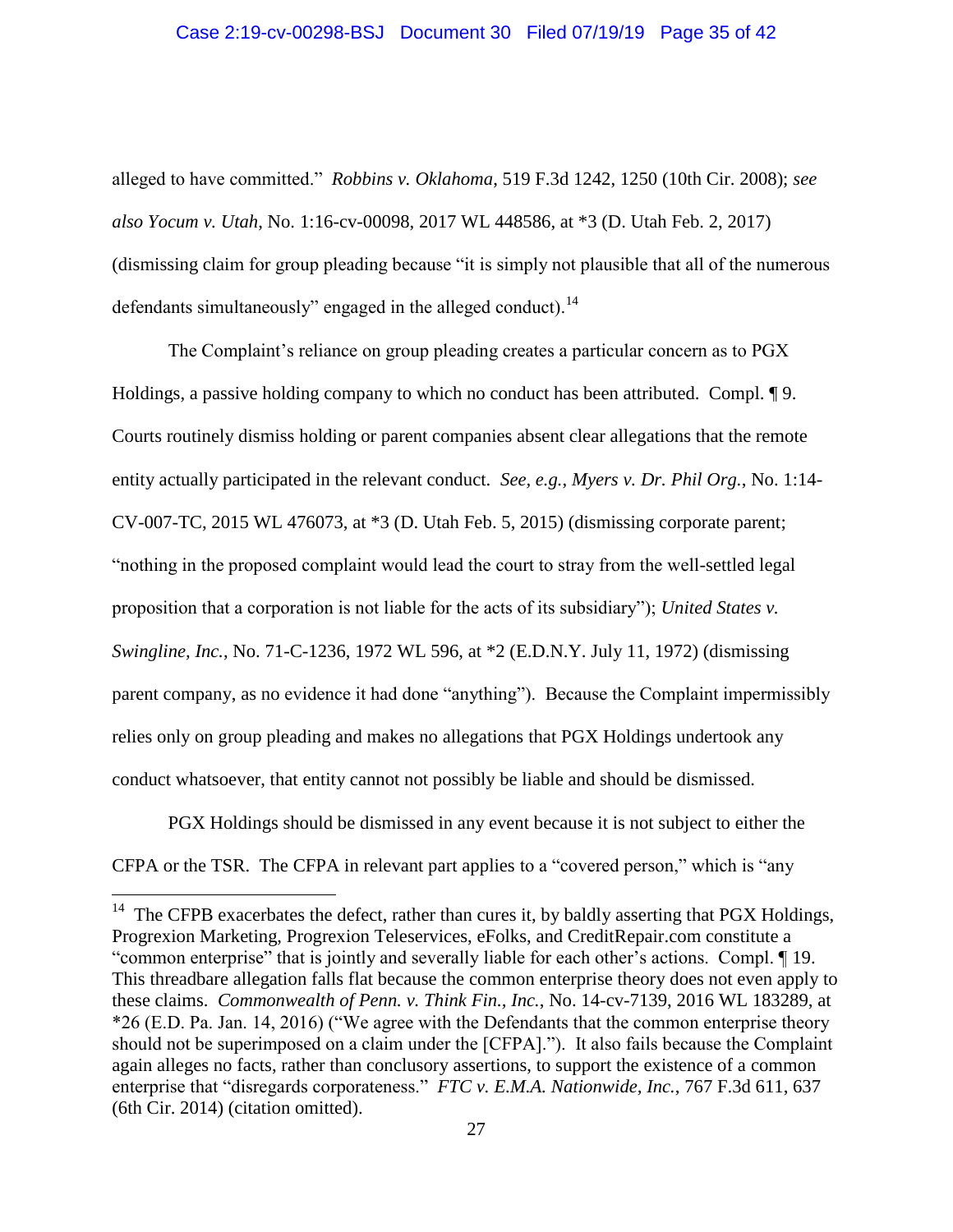person that engages in offering or providing a consumer financial product or service," (12 U.S.C. § 5481(6)), and a "related person," which is one "who materially participates in the conduct of the affairs of such covered person" (12 U.S.C. § 5481(25)). The Complaint alleges PGX Holdings is a "related person" because it is a corporate parent—and, apparently, parents always participate in the conduct of their subsidiaries. Compl. ¶ 18. But there is no support of which Defendants are aware that Congress in the CFPA abrogated "the well-settled legal proposition that a corporation is not liable for acts of its subsidiary." *Meyers*, 2015 WL 476073, at \*3

The Complaint's allegations that PGX Holdings is somehow subject to the TSR are even less plausible. The TSR applies to "seller[s]," those who "provide[], offer[] to provide, or arrange[] for others to provide goods or services," and "telemarketer[s]," those who make or receive telephone calls. 16 C.F.R. §§ 310.2(dd), (ff) and 310.4. The Complaint does not allege that PGX Holdings did either (and, of course, a holding company would never do either). *Twombly*, 550 U.S. at 557; *Iqbal*, 556 U.S. at 678.

### **IV. THE CFPB'S STRUCTURE IS UNCONSTITUTIONAL, AND SO THE COMPLAINT MUST BE DISMISSED.**

Finally, the lawsuit should be dismissed because the agency that brought the case is unconstitutional and therefore unable to sue. When Congress created the CFPB at the height of the recent financial crisis, it badly mis-stepped in its zeal to satisfy public demands that a super agency be created in response to perceived failings of then-existing regulations. To insulate the agency head, the CFPB Director, Congress gave her tenure protection such that she could not be terminated by the President at will. That violated the President's constitutional charge to "take Care that the Laws be faithfully executed" (U.S. Const. art. II, § 3), which historically has been understood to give the executive power to control all agency heads. The CFPA further denied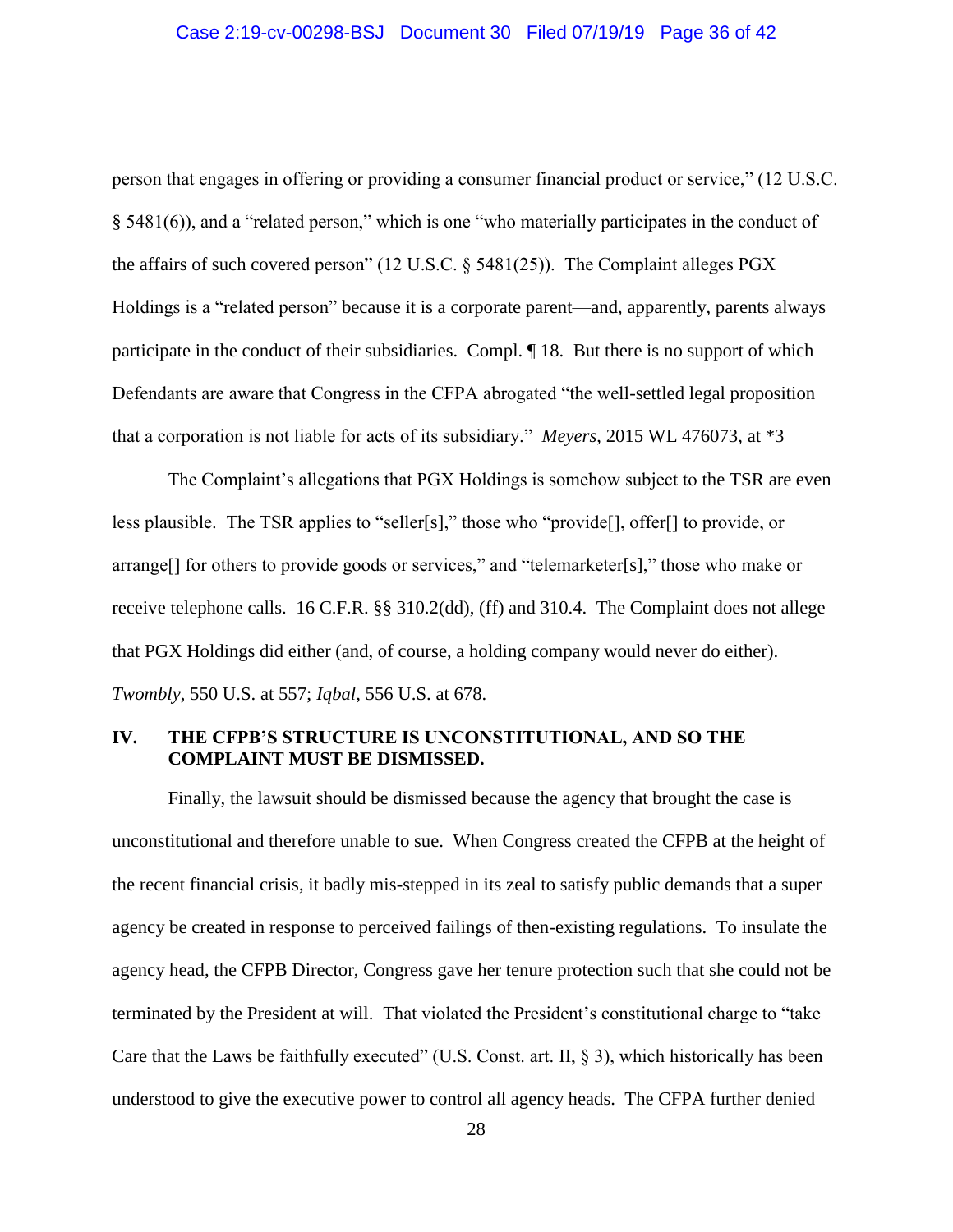Congress's ability to oversee the CFPB's spending, giving it authority to self-fund by withdrawing appropriations at will from the Federal Reserve, no questions asked. 12 U.S.C. § 5497(a)(1)-(2). This structural oddity runs afoul of Article I of the Constitution, which grants Congress exclusive power over appropriations and oversight of expenditures.

Individually and together, these provisions render the CFPB an unconstitutional agency. Since CFPB is unconstitutionally structured, the agency has no power to bring an enforcement action and the case should be dismissed. *RD Legal Funding*, 332 F. Supp. 3d at 784-85.

### **A. The CFPB Director's For-Cause Removal Provision Unconstitutionally Restricts the President's Duty to "Faithfully Execute" the Laws.**

The Constitution vests "[t]he executive Power" in "a" single President, who "shall take Care that the Laws be faithfully executed." U.S. Const. art. II, § 1, cl. 1; *id.* § 3. Because of the Founders' decision to adopt a unitary executive, not a plural one, "administrative agencies remain under presidential control and . . . subject to the President's responsibilities." *Wilkinson v. Legal Servs. Corp*., 27 F. Supp. 2d 32, 57 n.43 (D.D.C. 1998); *see also Sierra Club v. Costle*, 657 F.2d 298, 405 (D.C. Cir. 1981). The Constitution grants the President alone the power to control and supervise the Executive Branch. The President's attendant "powers of appointment and removal," (*Costle*, 657 F.2d at 405), necessarily mean that the President has exclusive authority to decide which individuals will assist him in enforcing the law, *Myers v. United States*, 272 U.S. 52, 121 (1926). "[I]f any power whatsoever is in its nature Executive, it is the power of appointing, overseeing, and controlling those who execute the laws." *Free Enter. Fund v. Public Co. Accounting Oversight Bd.*, 561 U.S. 477, 492 (2010) (citation omitted). *See Myers*, 272 U.S. at 122, 134 (the President has "exclusive power of removal," which must be exercisable "without delay"); *Bowsher v. Synar*, 478 U.S. 714, 726 (1985) (same).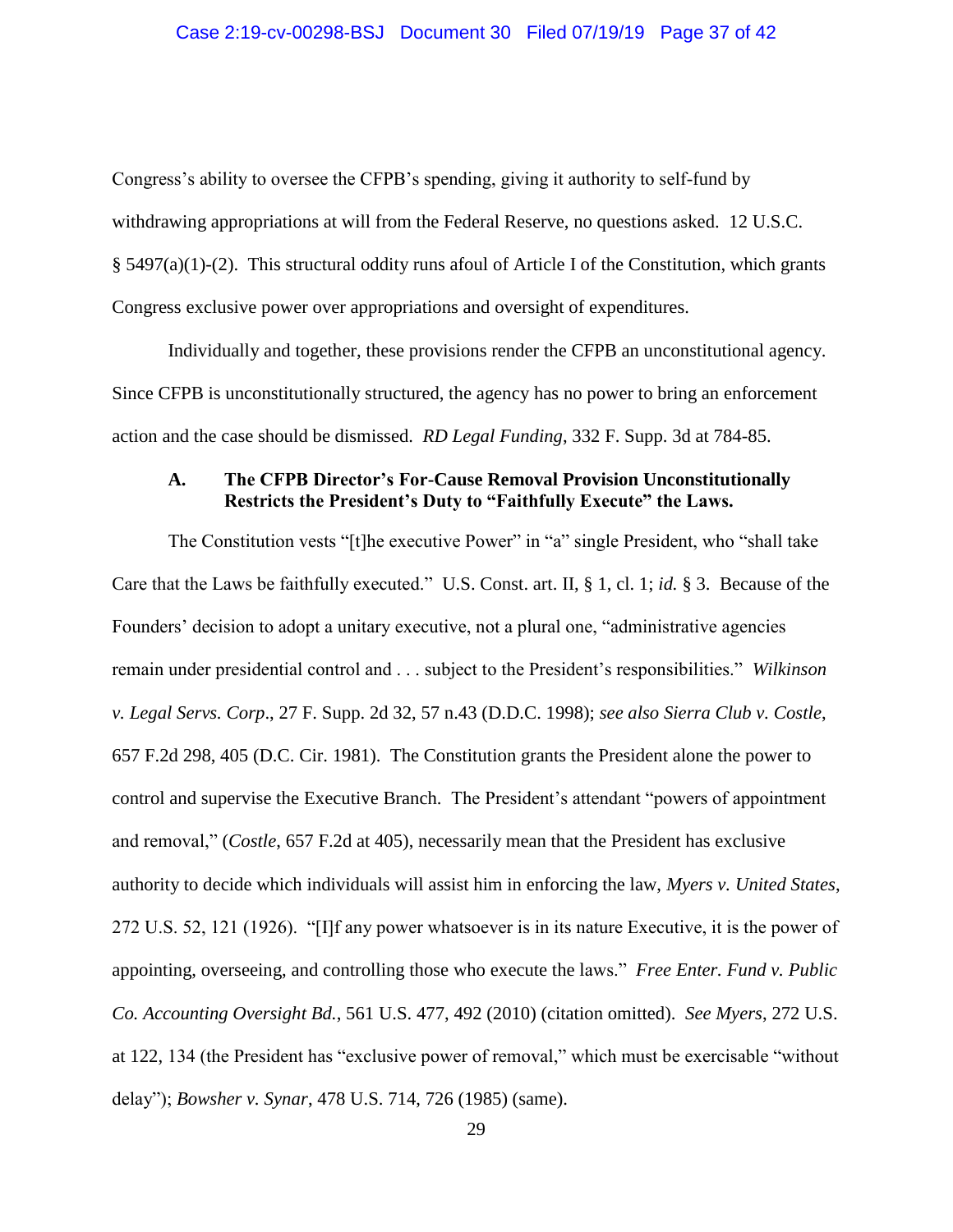Even though the CFPB Director is a principal officer in charge of an "Executive agency," 12 U.S.C. § 5491(a), the President may not remove the Director except for "inefficiency, neglect of duty, or malfeasance in office," or at the end of a five-year term—a term that is longer than the President's own. *Id.* § 5491(c)(3). Thus, the President cannot dismiss the CFPB Director even when the President vehemently disagrees with the Director's actions or policies. *See Humphrey's Ex'r v. United States*, 295 U.S. 602, 619, 625 (1935) (for-cause dismissal does not include policy disagreements). This denies the President the ability to appoint a Director of his choosing who agrees with him and restricts his Constitutional mandate to ensure faithful execution of the laws. *See*, *e.g.*, *Wiener v. United States*, 357 U.S. 349, 356 (1958). This means that when the public votes a president in office, he or she is not able to control the supposedlyjunior officer whose charge touches the entire United States financial system. To see how surprising that result is in practice, this means that the current incumbent Director, who took office on December 1, 2018, will serve until December 11, 2023—nearly three-quarters of the length of the four-year term of the person who might be elected President in 2020.

In more than two centuries of practice under our Constitution, the Supreme Court has upheld material constraints on the Presidential removal power for only one type of appointee: a member of a multi-member "body of experts 'appointed by law and informed by experience.'" *Humphrey's Ex'r*, 295 U.S. at 624 (citation omitted). The CFPB obviously does not meet this requirement. The limitation on the President's core executive powers thus knows no historical precedent, a fact that weighs against finding the constitutionality of a new type of agency. *Free Enter. Fund*, 561 U.S. at 505; *see also NLRB v. Canning*, 573 U.S. 513, 514 (2014) ("The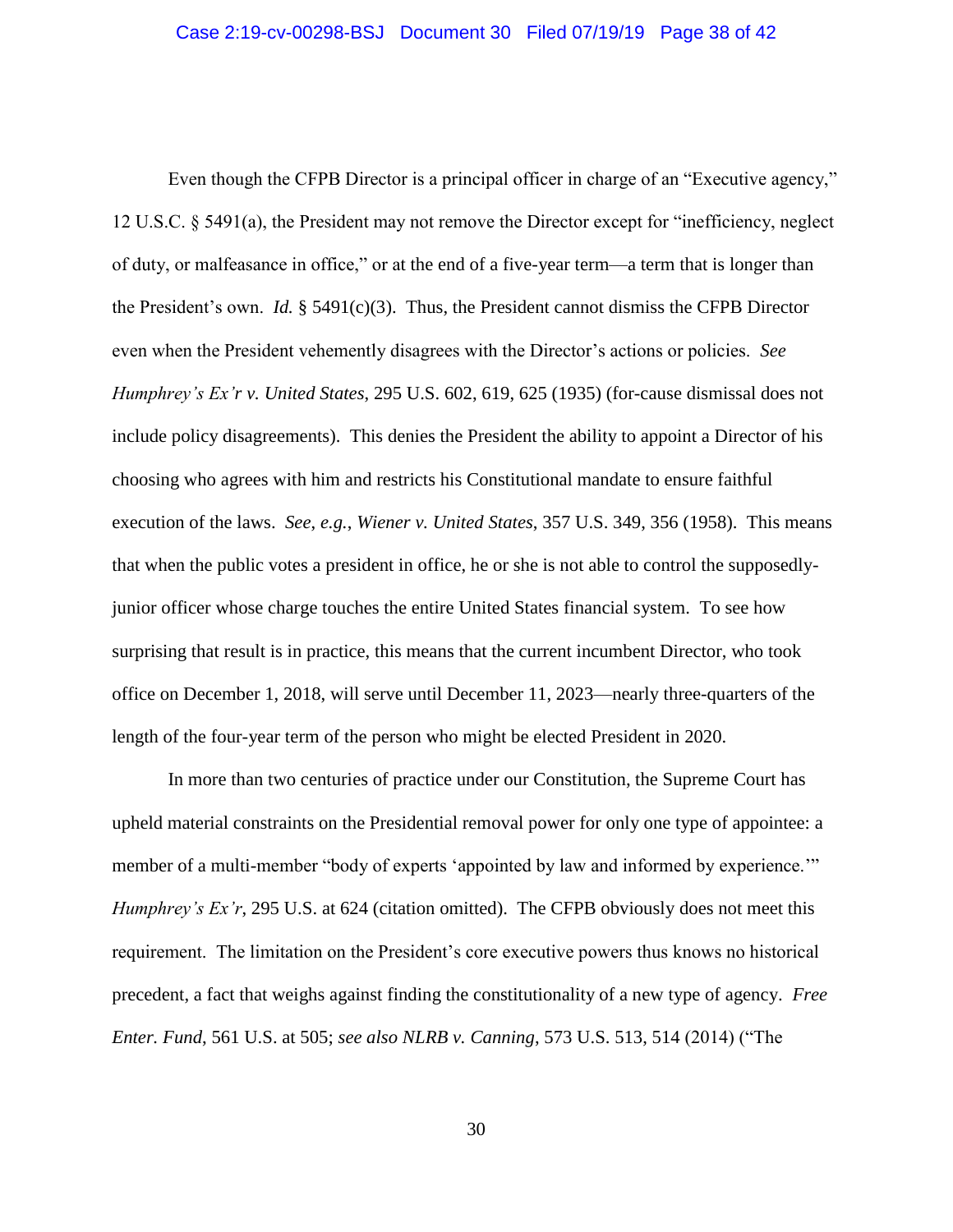longstanding 'practice of the government' can inform this Court's determination of 'what the law is' in a separation-of-powers case.") (internal citations omitted).

While the case authorities on the point are split, several courts—including a unanimous D.C. Circuit panel in an opinion authored by now Justice Kavanaugh—have found that this structural anomaly "violates the Constitution's separation of powers" by housing executive power in a unitary entity insulated from the control of the nation's Executive. *PHH Corp. v. CFPB*, 839 F.3d 1, 35 (D.C. Cir. 2016), *reh'g en banc granted, order vacated* (Feb. 16, 2017), *on reh'g en banc,* 881 F.3d 75, 164 (D.C. Cir. 2018) (Kavanaugh, J., dissenting); *RD Legal Funding*, 332 F. Supp. 3d at 784-85.<sup>15</sup> The Solicitor General, arguing on behalf of the President and the United States, is on record in the Supreme Court that the CFPB is unconstitutional. Respondent's Opposition to Petition for Writ of Certiorari*, State Nat'l Bank of Big Spring, et al., v. Munichin*, No. 18-307 (U.S. Dec. 10, 2018). The CFPB's executive structure unconstitutionally restricts the President, who cannot exercise his power to remove, cannot control the policies that are promulgated, and is effectively bound by a single appointment decision of his predecessor. This is impermissible under well-established separation precedents on Executive authority. *See Free Enter. Fund*, 561 U.S. at 496.

### **B. The CFPB's Unchecked Ability to Spend Its Funds Fatally Undermines Congress's Power of the Purse, Violating Article I.**

The CFPB's unchecked power to dictate and control its own budget, without oversight, is an independent constitutional basis for voiding the Bureau's actions.

<sup>&</sup>lt;sup>15</sup> The Fifth Circuit has also held that the similarly-structured Federal Housing Finance Agency violates Article II because of the grant of tenure protection to its Director. *Collins v. Mnuchin*, 896 F.3d 640, 675-76 (2018) *reh'g en banc granted*, 908 F.3d 151 (5th Cir. 2018).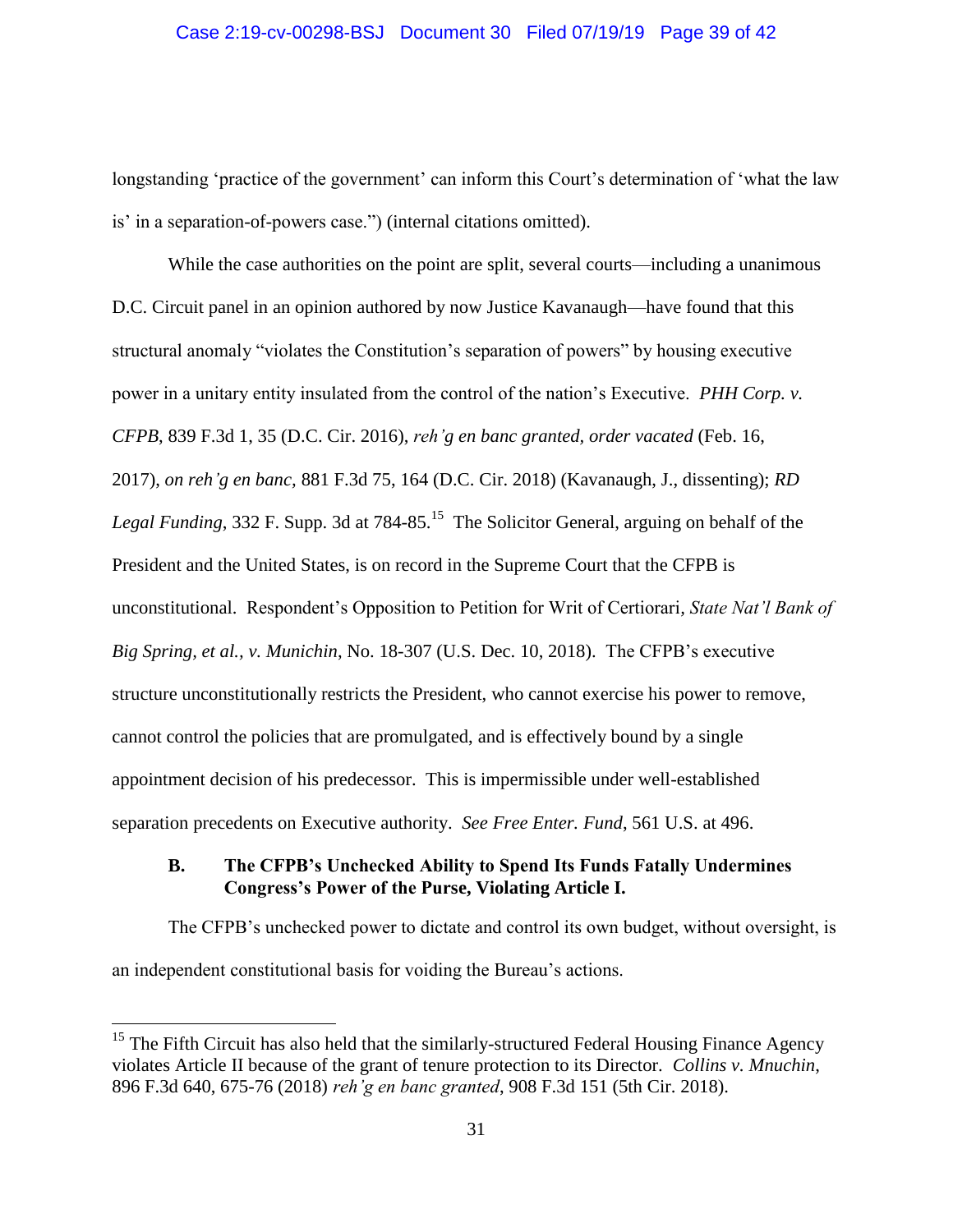The President does not request, and Congress does not appropriate, set sums of money each year for the CFPB; instead, the Director instructs the Federal Reserve to transfer an amount of money that he determines is appropriate to carry out the CFPB's functions, up to 12 percent of the Federal Reserve's multi-billion dollar operating expenses for the year. By statute, the House and Senate Appropriations Committees are barred from reviewing how the CFPB spends the money it appropriates to itself. 12 U.S.C.  $\S$  5497(a)(2)(C).

This arrangement, one under which the CFPB is fiscally accountable to no branch of Government, unconstitutionally blocks the appropriations and oversight authority attendant to Congress's exclusive power to direct federal spending in the first instance. The Appropriations Clause, U.S. Const. art. I, § 8, cl. 1, gives to Congress "a controlling influence over the executive power." 1 Joseph Story, *Commentaries on the Constitution of the United States*, § 531 p. 384. It is intended as "a restriction upon the disbursing authority of the Executive department," *Cincinnati Soap Co. v. United States*, 301 U.S. 308, 321 (1937), with the "established rule" being that "the expenditure of public funds is proper only when authorized by Congress, not that public funds may be expended unless prohibited by Congress," *United States v. MacCollom*, 426 U.S. 317, 321 (1976) (plurality opinion). The power to appropriate monies from the general treasury is a non-delegable right that belongs to Congress alone. *See United States v. Realty Co.*, 163 U.S. 427, 440-41 (1896). This delegation of power unconstitutionally removes the CFPB from requisite checks and balances of Congressional oversight.

### **CONCLUSION**

For the foregoing reasons, this Court should grant the Motion and dismiss the Complaint.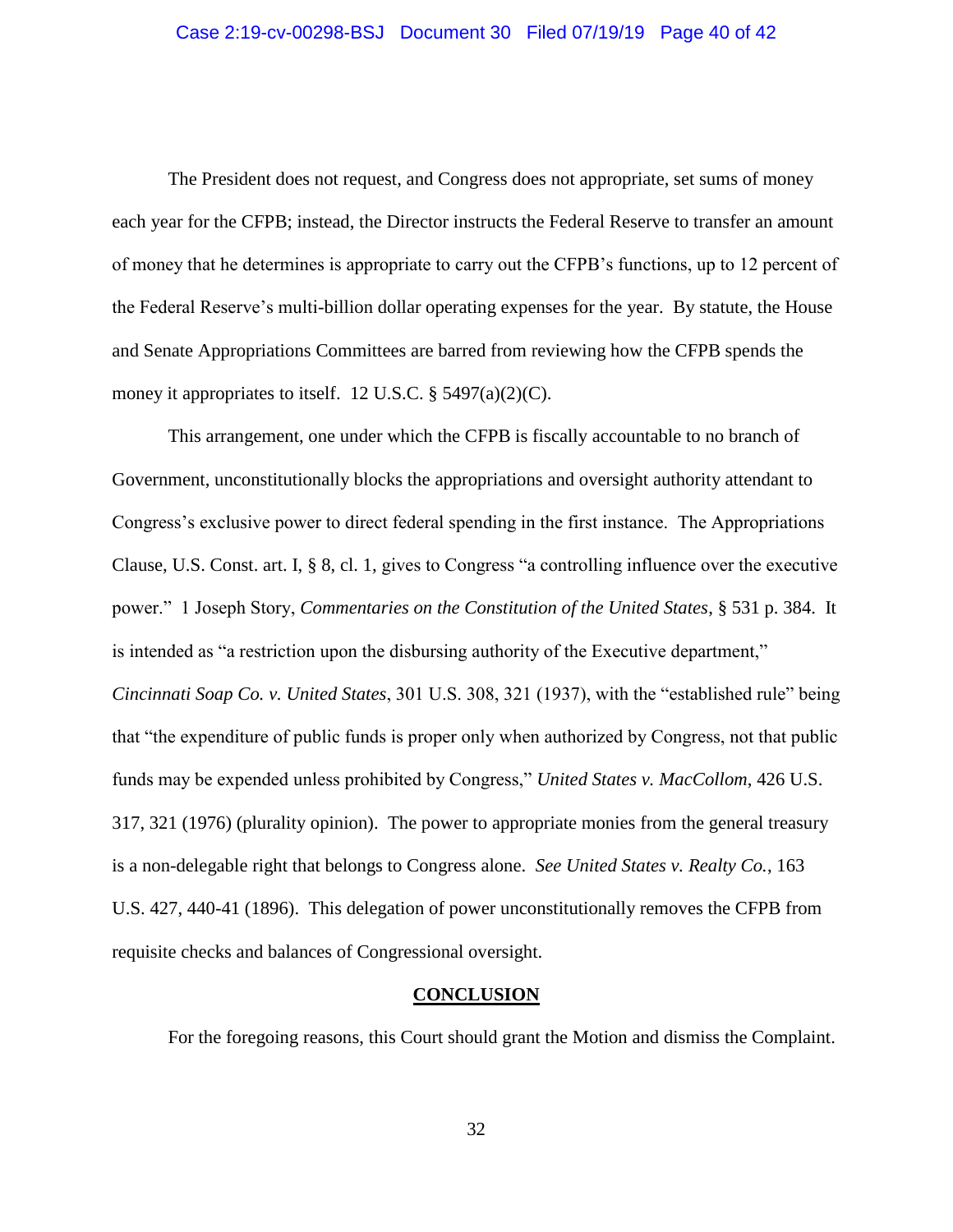Dated: July 19, 2019 Respectfully submitted,

/s/ Karra J. Porter Karra J. Porter Christensen & Jensen 257 East 200 South, Suite 1100 Salt Lake City, UT 84111 (801) 323-5000 karra.porter@chrisjen.com

Thomas M. Hefferon\* W. Kyle Tayman\* Goodwin Procter LLP 901 New York Ave., NW Washington, DC 20001 (202) 346-4000 thefferon@goodwinlaw.com ktayman@goodwinlaw.com

William J. Harrington\* Goodwin Procter LLP 620 Eighth Avenue New York, NY 10018 (212) 459-7140 wharrington@goodwinlaw.com

*Attorneys for Defendants*  (\*admitted *pro hac vice*)